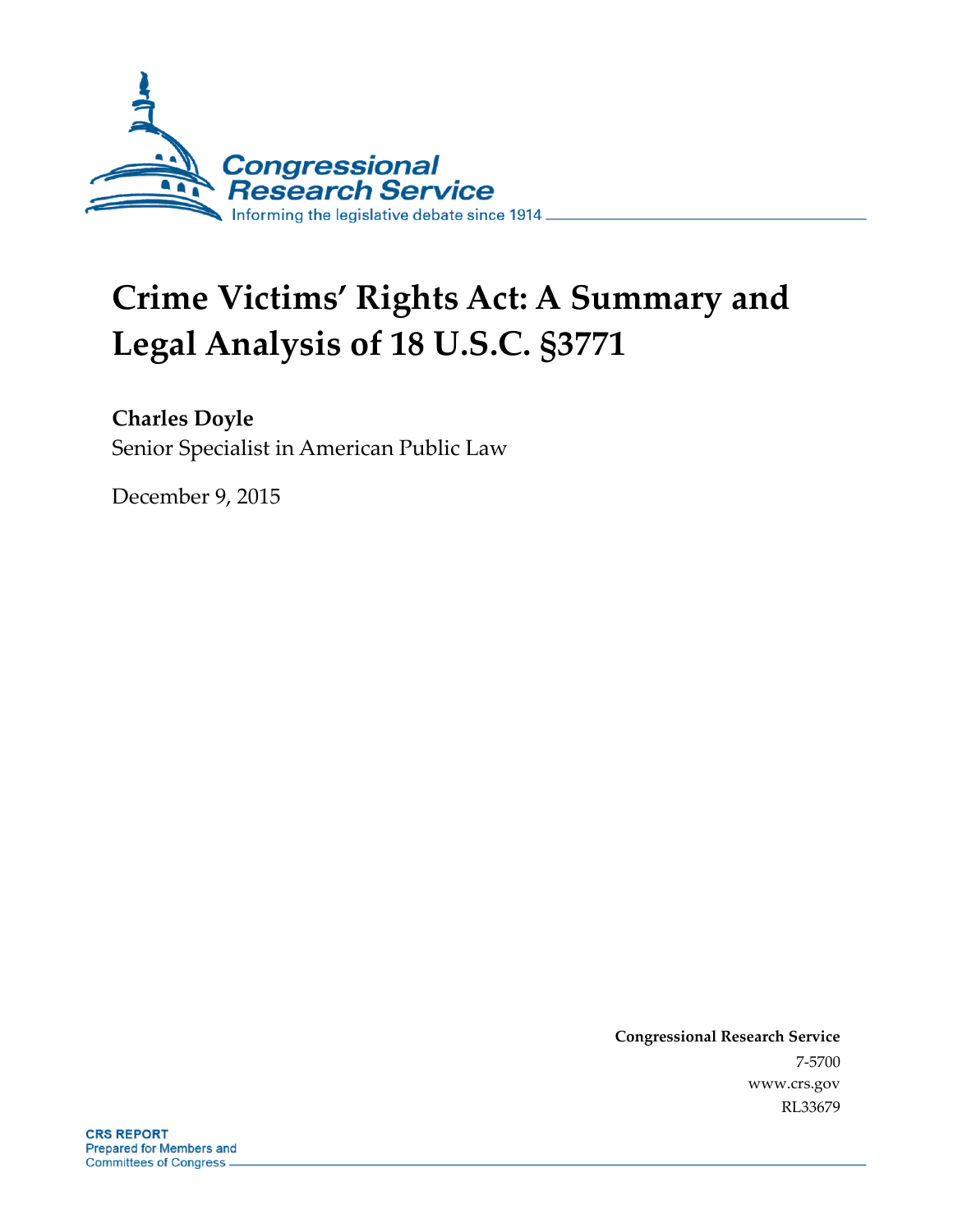# **Summary**

Section 3771 of Title 18 of the *United States Code* is a statutory bill of rights for victims of crimes committed in violation of federal law or the laws of the District of Columbia. It defines victims as anyone directly and proximately harmed by such an offense, individuals and legal entities alike. It does not appear to include family relatives of a deceased, child, or incapacitated victim except in a representative capacity.

Numbered among the rights it conveys are (1) the right to be reasonably protected from the accused; (2) the right to notification of public court and parole proceedings and of any release of the accused; (3) the right not to be excluded from public court proceedings under most circumstances; (4) the right to be heard in public court proceedings relating to bail, the acceptance of a plea bargain, sentencing, or parole; (5) the right to confer with the prosecutor; (6) the right to restitution under the law; (7) the right to proceedings free from unwarranted delays; (8) the right to be treated fairly and with respect to one's dignity and privacy; (9) the right to be informed in a timely manner of any plea bargain or deferred prosecution agreement; and (10) the right to be informed of the statutory rights and services to which one is entitled.

The section directs the courts and law enforcement officials to see to it that the rights it creates are honored. Both victims and prosecutors may assert the rights and seek review from the appellate courts should the rights be initially denied.

The section vests no rights in the accused nor does it create cause of action damages in any instance where a victim is afforded less than the section's full benefits.

Conforming amendments to the Federal Rules of Criminal Procedure became effective on December 1, 2008. The Justice Department promulgated implementing regulations on November 17, 2005. The Justice for Victims of Trafficking Act of 2015 added to the inventory of victims' statutory rights and clarified the appellate standard to be used to enforce those rights. Section 3771 in text form is appended. Rule 60 of the Federal Rules of Criminal Procedure is as well.

This report is available in an abridged form, without quotation marks, footnotes, appendixes, and most of the citations to authority, as CRS Report RS22518, *Crime Victims' Rights Act: A Sketch of 18 U.S.C. 3771*, by Charles Doyle.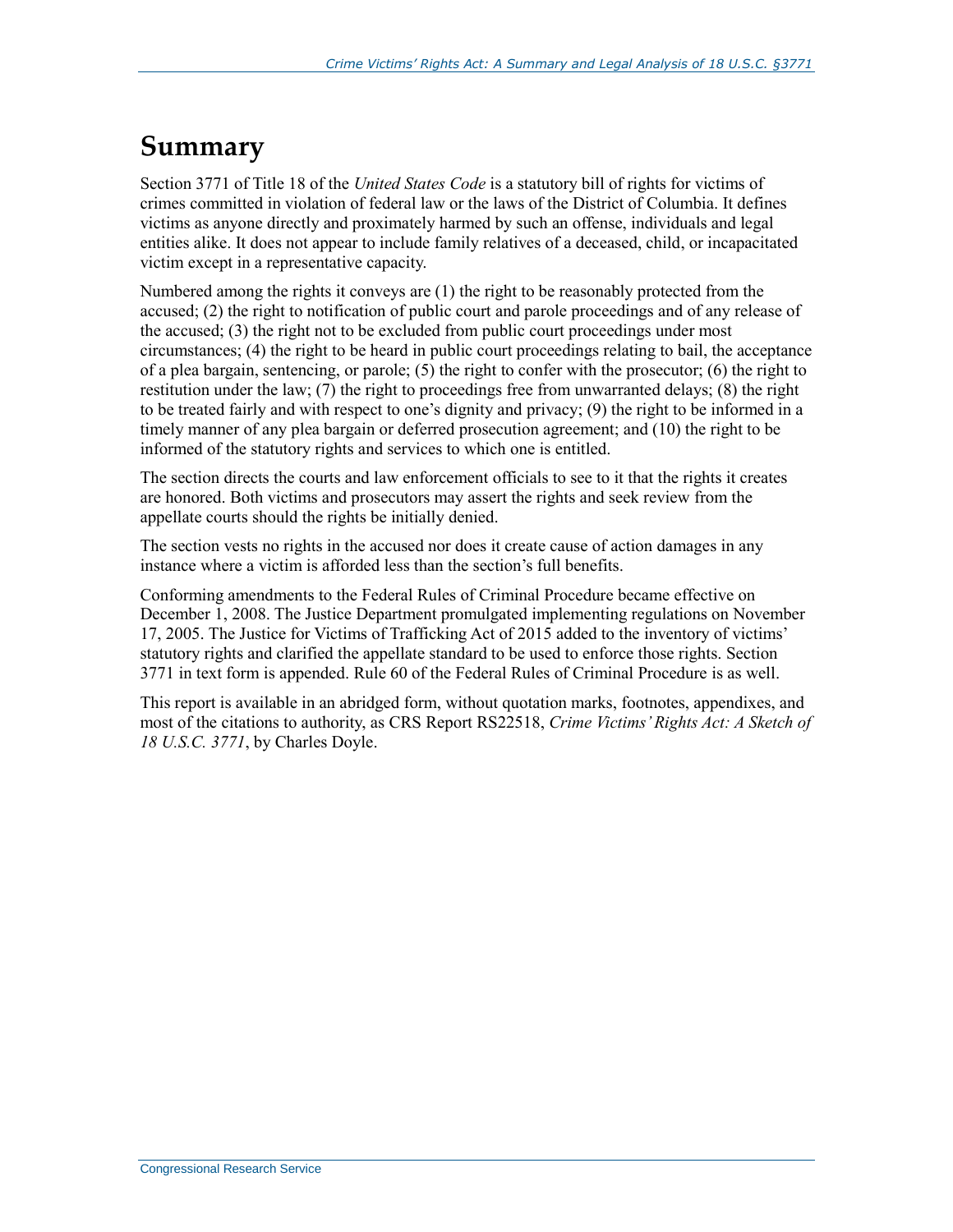# **Contents**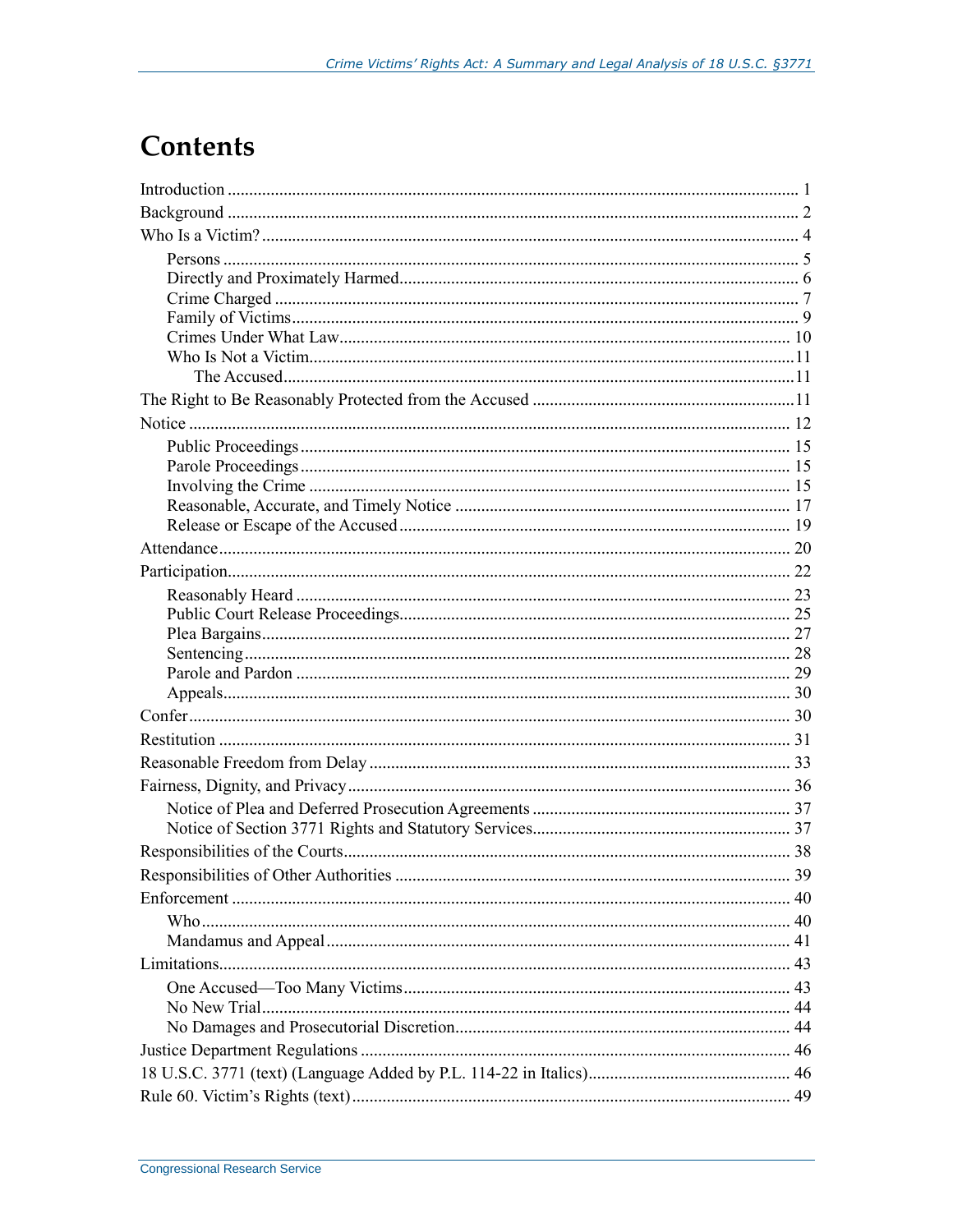### **Contacts**

|--|--|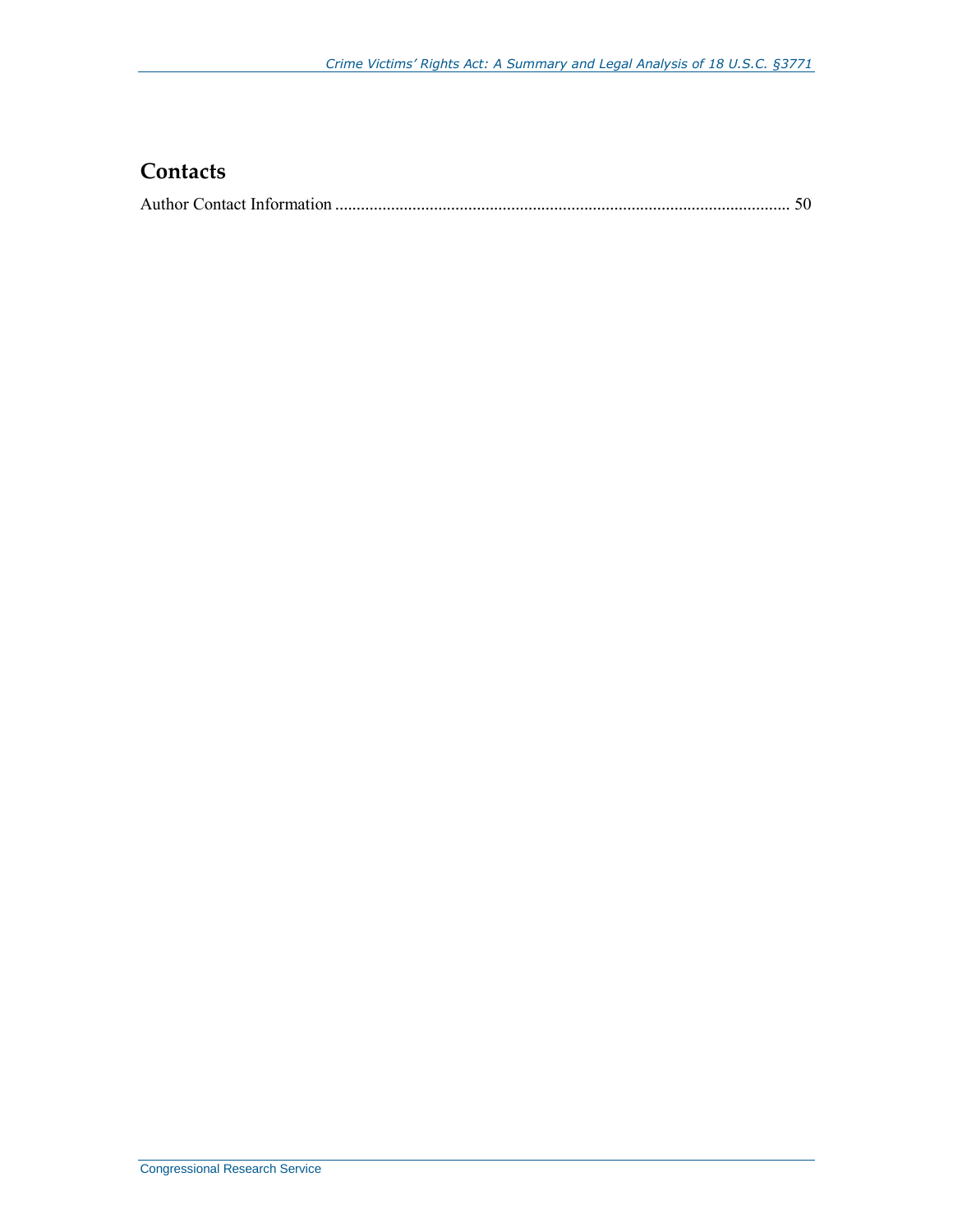# **Introduction**

The victims of federal crimes enjoy certain rights to notice, attendance, and participation in the federal criminal justice process by virtue of 18 U.S.C.  $3771<sup>1</sup>$  More specifically, the section assures victims that they have:

(1) The right to be reasonably protected from the accused.

(2) The right to reasonable, accurate, and timely notice of any public court proceeding, or any parole proceeding, involving the crime or of any release or escape of the accused.

(3) The right not to be excluded from any such public court proceeding, unless the court, after receiving clear and convincing evidence, determines that testimony by the victim would be materially altered if the victim heard other testimony at that proceeding.

(4) The right to be reasonably heard at any public proceeding in the district court involving release, plea, sentencing, or any parole proceeding.

(5) The reasonable right to confer with the attorney for the Government in the case.

(6) The right to full and timely restitution as provided in law.

(7) The right to proceedings free from unreasonable delay.

(8) The right to be treated with fairness and with respect for the victim's dignity and privacy.

*(9) The right to be informed in a timely manner of any plea bargain or deferred prosecution agreement.*

*(10) The right to be informed of the rights under this section and the services described in section 503(c) of the Victims' Rights and Restitution Act of 1990 (42 U.S.C. 10607(c)) and provided contact information for the Office of the Victims' Rights Ombudsman of the Department of Justice*. 2

Section 3771 is the product of a long effort to afford greater deference to victims in the criminal justice process. It is akin to the victims' bill of rights provisions found in the laws of the various states and augments a fairly wide variety of preexisting federal victims' rights legislation. Its enactment followed closely on the heels of discontinued efforts to pass a victims' rights amendment to the United States Constitution. Section 3371 borrows extensively from the language in the federal restitution statutes, which seems appropriate since, in the case of restitution, it simply serves as a reminder of the rights they supply, that is, "the right to full and timely restitution as provided in law."

The statute has remained but with few changes since its enactment in 2004. Soon thereafter, the Adam Walsh Child Protection and Safety Act of 2006 clarified its application in habeas corpus proceedings.<sup>3</sup> More recently, the Justice for Victims of Trafficking Act of 2015 added the two new rights which appear in italics above.<sup>4</sup> It also resolved a split among the lower federal appellate

<sup>&</sup>lt;sup>1</sup> Section 3771 was enacted as part of the Scott Campbell, Stephanie Roper, Wendy Preston, Louarna Gillis, and Nila Lynn Crime Victims' Rights Act (CVRA), which in turn appears as Title I of the Justice For All Act of 2004, P.L. 108- 405, 118 Stat. 2260 (2004).

<sup>&</sup>lt;sup>2</sup> 18 U.S.C. 3771(a). The Justice for Victims of Trafficking Act added the language in italics, P.L. 114-22,  $\S 113(a)(1)$ , 129 Stat. 240 (2015).

<sup>3</sup> P.L. 109-248, §212, 120 Stat. 616 (2006).

<sup>4</sup> P.L. 114-22, §113(a), 129 Stat. 240 (2015).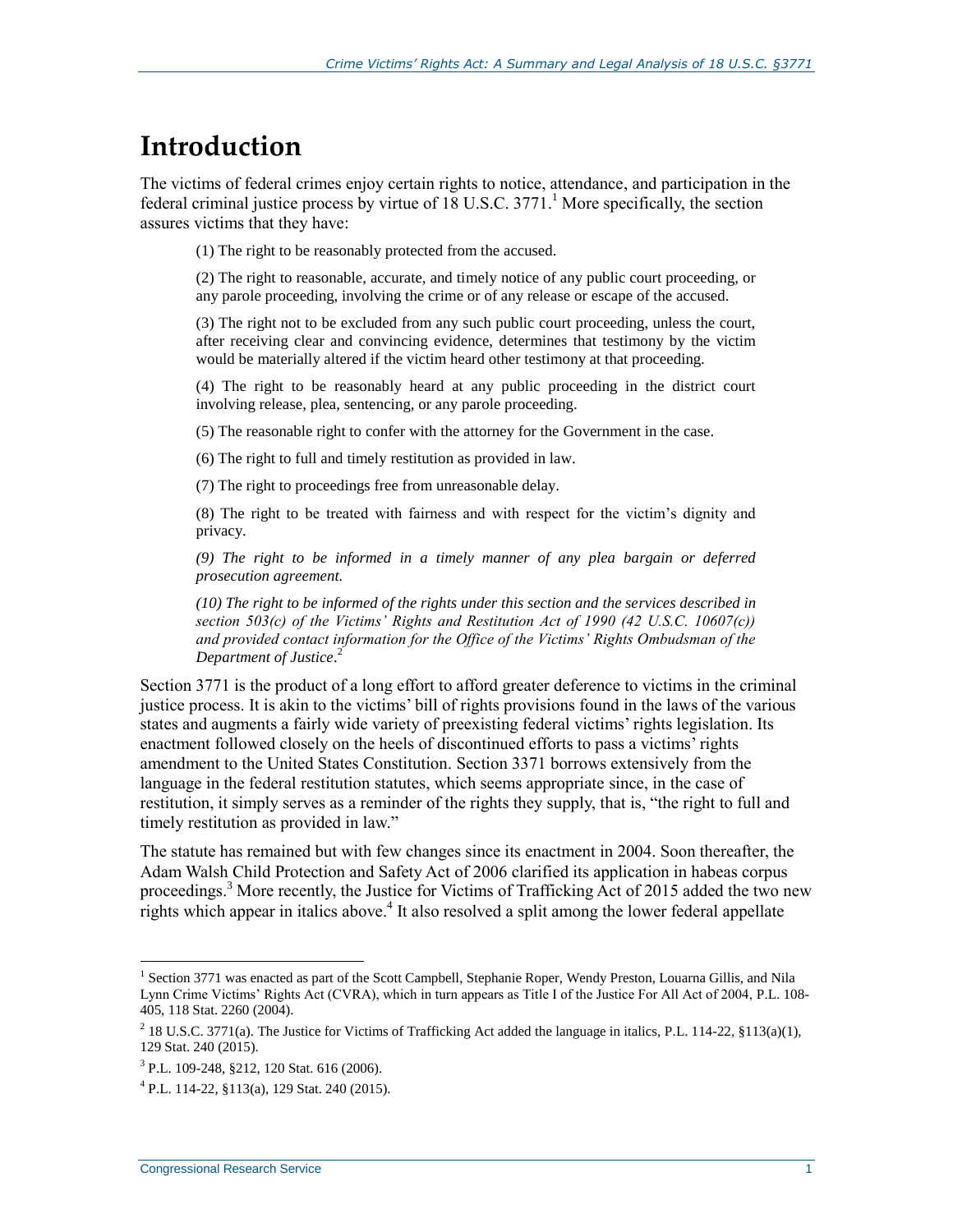courts over the mandamus standard of review to be applied when victims seek to vindicate on appeal a denial of their rights.<sup>5</sup>

# **Background**

Legal reform in the name of the victims of crime began to appear in state and federal law in the 1960s. It can be seen in victim restitution and compensation  $laws$ ;<sup>6</sup> in the reform of rape  $laws$ ,<sup>7</sup> drunk driving statutes, $^8$  and bail laws; $^9$  and in provisions for victim impact statements at sentencing,  $10<sup>10</sup>$  to name a few. Over time in many jurisdictions, these specific victim provisions were joined by a more general, more comprehensive victims' bills of rights. Thus, by the close of the  $20<sup>th</sup>$  century, 33 states had added a victims' rights amendment to their state constitutions,<sup>11</sup> and each of the states had a general statutory declaration of victims' rights.<sup>12</sup>

<sup>10</sup> Talbert, *The Relevance of Victim Impact Statements to the Criminal Sentencing Decision*, 36 UCLA LAW REVIEW 199, 200-201 and n.12 (1988)(noting that by the mid-1980's at least thirty-eight states had enacted statutes calling for some form of victim impact statement at sentencing).

<sup>11</sup> ALA.CONST., Amend. 557; ALASKA CONST. art.I, §24; ARIZ.CONST. art.2, §2.1; CAL. CONST. art.I, §28; COLO.CONST. art.II, §16a; CONN.CONST. art.I, §8[b.]; FLA.CONST. art.I, §16(b); IDAHO CONST. art.I, §22; ILL.CONST. art.I, §8.1; IND.CONST. art.1, §13; LA.CONST. art.1, §25; KAN.CONST. art.15, §15; MD.D.OF RTS. art.47; MICH.CONST. art.I, §24; MISS. CONST. art. 3,§26A; MO.CONST. art.I, §32; MONT. CONST. Art.2, §28; NEB.CONST. Art.1, §28; NEV.CONST. art.1, §8; N.J. CONST. art.I, §22; N.MEX. CONST. art.II, §24; N.C.Const. art.I, §37; OHIO CONST. art.I, §10a; OKLA.CONST. art.II, §34; ORE.CONST. art. I, §24; R.I. CONST. art.I, §23; S.C.CONST. art.I, §24; TENN.CONST. ART.I, §35; TEX.CONST. art.I, §30; UTAH CONST. art.I, §28; VA.CONST. art.I, §8-A; WASH.CONST. art.I, §35; WIS. CONST. art.I, §9m.

<sup>12</sup> ALA.CODE §§15-23-60 to 15-23-84; ALASKA STAT. §§12.61.010 to 12.61.050; ARIZ.REV. STAT.ANN. §§13-4401 to 13-4438; ARK.CODE ANN. §§16-90-1101 to 16-90-1115; CAL. PENAL CODE §§679 to 679.04; COLO.REV.STAT.ANN. §§24-4.1-301 to 24-4.1-304; CONN. GEN.STAT.ANN. §§54-201 to 54-233; DEL.CODE ANN. tit.11 §§9401 to 9419; FLA.STAT. ANN. §§960.001 to 960.297; GA.CODE ANN. §§ 17-17-1 to 17-17-165; Haw.Rev.Stat. §§801D-1 to 801D-7; IDAHO CODE §19-5306; ILL.COMP.LAWS ANN. ch.725 §§120/1 to 120/9; IND.CODE ANN. §§35-40-5-1 to 35-40-5-9; IOWA CODE ANN. §§915.1 to 915.100; KAN.STAT.ANN. §74-7333; KY.REV.STAT.ANN. §§421.500 to 421.550; LA.REV.STAT.ANN. §§46:1841 to 46:1844; ME.REV.STAT.ANN. tit.17-A §§1171 to 1175; MD.CODE ANN. art.27 §§761 to 789; MASS.GEN.LAWS ANN. ch.258B §§1 to 13; MICH.COMP.LAWS ANN. §§780.751 to 780.834; MINN.STAT.ANN. §§611A.01 to 611A.90; MISS.CODE ANN. §§99-43-1 to 99-43-49; MO.ANN.STAT. §§595.200 to 595.218; MONT.CODE ANN. §§46-24-101 to 46-24-213; NEB.REV.STAT. §81-1848; NEV.REV.STAT. §§178.569 to 178.571; N.H.REV. STAT.ANN. §21-M:8-k; N.J.STAT.ANN. §§52:4B-36 to 52:4B-49; N.MEX.STAT.ANN. §§31-26-1 to 31-26-14; (continued...)

 5 P.L. 114-22, §113(c), 129 Stat. 241 (2105).

<sup>6</sup> *But What About the Victim? The Forsaken Man in American Criminal Law*, 22 UNIVERSITY OF FLORIDA LAW REVIEW 1, 10-20 (1969)(describing early state victim compensation statutes); The President's Commission on Law Enforcement and Administration of Justice, Task Force on Assessment, *Task Force Report: Crimes and Its Impact—An Assessment*, at 83 (1967)("The Commission has been impressed by the consensus among legislators and law enforcement officials that some kind of State compensation for victims of violent crime is desirable").

<sup>7</sup> Tanford & Bocchino, *Rape Victim Shield Laws and the Sixth Amendment*, 128 UNIVERSITY OF PENNSYLVANIA LAW REVIEW 544, 544, 550 n.23 (1979)("In the past few years, forty-six states have made efforts to protect rape victims from the humiliation of public disclosure of the details of their prior sexual activities")(also noting the elimination of corroboration requirements that refused to allow a rape conviction based solely upon the testimony of the victim); see also, Berger, *Man's Trial, Woman's Tribulation: Rape Cases in the Courtroom*, 77 COLUMBIA LAW REVIEW 1 (1977).

<sup>8</sup> *Highway Safety—Menace on Our Highways—Is Implied Consent the Answer?* 18 DEPAUL LAW REVIEW 753, 754 n.7 (1969)(noting the trend to enact implied consent to statutes to permit authorities to test the blood alcohol level of suspected drunken drivers).

<sup>9</sup> *Bail Reform in the State and Federal Systems*, 20 VANDERBILT LAW REVIEW 948, 959-60 (1967)(noting the preventive detention tendency of state courts to consider, in setting bail, the danger of the accused to the community including past and future victims); see also Mitchell, *Bail Reform and the Constitutionality of Pretrial Detention*, 55 VIRGINIA LAW REVIEW 1223, 1236 (1969)(noting that the Administration's preventive detention proposals were limited to crimes which usually "involve planning, deliberation and the purposeful selection of a victim who is almost always a stranger").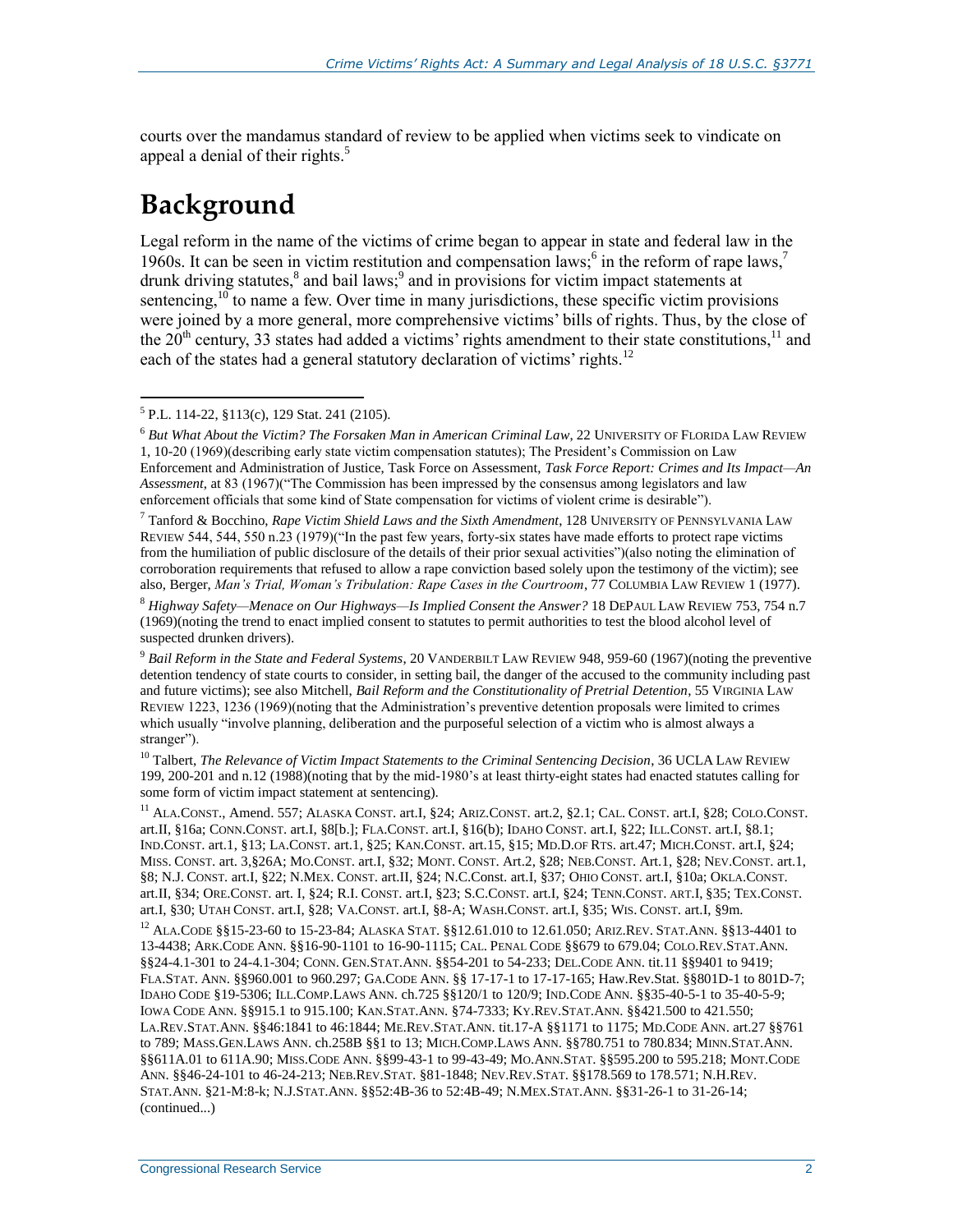In the meantime, Congress had enacted a series of individual victims' rights provisions $^{13}$  as well as a general aspirational federal statute directed to the performance of federal officials.<sup>14</sup> Section 10606 was accompanied by a statement of the sense of Congress encouraging similar action by the states<sup>15</sup> and by specific directions to the heads of the various federal law enforcement departments and agencies for implementation, both of which remain in effect.<sup>16</sup>

In addition, beginning in the  $104<sup>th</sup>$  Congress, both houses regularly considered victims' rights amendments to the United States Constitution.<sup>17</sup> Unable to reach the consensus necessary for

l

 $^{13}E.g.,$  18 U.S.C. 3510 (victim attendance rights), 3525 (victims compensation fund), 3555 (notice to fraud victims), 3663-3664 (restitution), F.R.Crim.P. 32(i)(4)(B)(victim impact statements at sentencing), F.R.Evid. 412 (relevancy of victims' past conduct).

<sup>14</sup> 42 U.S.C. 10606. P.L. 101-647, §502, 104 Stat. 4820 (1990), 42 U.S.C. 10606 (1994 ed.): "*Victims' rights.* (a) *Best efforts to accord rights.* Officers and employees of the Department of Justice and other departments and agencies of the United States engaged in the detection, investigation, or prosecution of crime shall make their best efforts to see that victims of crime are accorded the rights described in subsection (b) of this section. (b) *Rights of crime victims.* A crime victim has the following rights: (1) The right to be treated with fairness and with respect for the victim's dignity and privacy. (2) The right to be reasonably protected from the accused offender. (3) The right to be notified of court proceedings. (4) The right to be present at all public court proceedings related to the offense, unless the court determines that testimony by the victim would be materially affected if the victim heard other testimony at trial. (5) The right to confer with [the] attorney for the Government in the case. (6) The right to restitution. (7) The right to information about the conviction, sentencing, imprisonment, and release of the offender. (c) *No cause of action or defense.* This section does not create a cause of action or defense in favor of any person arising out of the failure to accord to a victim the rights enumerated in subsection (b) of this section." Congress repealed §10606 when it enacted §3771, P.L. 108-405, §102(c), 118 Stat. 2264 (2004).

<sup>15</sup> P.L. 101-647, §506, 104 Stat. 4822 (1990), 42 U.S.C. 10606 nt).

<sup>16</sup> P.L. 101-647, §503, 104 Stat. 4820 (1990), 42 U.S.C. 10607 nt).

<sup>17</sup> *See*, in the 104th Congress: S.J.Res. 52, S.J.Res. 65, H.J.Res. 173, and H.J.Res. 174; *A Proposed Constitutional Amendment to Establish a Bill of Rights for Crime Victims: Hearing Before the Senate Comm. on the Judiciary*, 104th Cong., 2d Sess. (1996)—in 105<sup>th</sup> Congress: S.J.Res. 6, S.J.Res. 44, H.J.Res. 71, and H.J.Res. 129; S.Rept. 105-409 (1998); *Proposals to Provide Rights to Victims of Crime: Hearing Before the House Comm. on the Judiciary*, 105th Cong., 1<sup>st</sup> Sess. (1997); *A Proposed Constitutional Amendment to Protect Victims of Crime: Hearing Before the Senate Comm. on the Judiciary*,  $105^{th}$  Cong., 1<sup>st</sup> Sess. (1997)—in the  $106^{th}$  Congress: S.J.Res. 3, and H.J.Res. 64; S.Rept. 106-254 (2000); *A Proposed Constitutional Amendment to Protect Crime Victims: Hearing Before the Senate Comm. on the Judiciary*, 106th Cong., 1st Sess. (1999), and *H.J.Res. 64*, *Proposing An Amendment to the Constitution of the United States to Protect the Rights of Crime Victims: Hearing Before the Subcommittee on the Constitution of the House Judiciary Comm.*, 106<sup>th</sup> Cong., 2d Sess. (2000);—in the 107<sup>th</sup> Congress: S.J.Res. 35, H.J.Res. 88, and H.J.Res. 91; *Federal Victims' Rights Amendment: Hearing Before the Subcomm. on the Constitution of the House Comm. on the Judiciary*, 107<sup>th</sup> Cong., 2d Sess. (2002)(House Hearing IV); S.J.Res. 35, *The Crime Victims' Rights Amendment: Hearing Before the Subcomm. on Constitution, Federalism, and Property Rights of the Senate Comm. on the Judiciary*, 107th Cong., 2d Sess. (2002)(*Senate Hearing IV*); and—in the 108th Congress: H.J.Res. 10, H.J.Res. 48, S.J.Res. 1; S.Rept. 108-191; *Crime Victims Constitutional Amendment: Hearing Before the Subcomm. on the Constitution of the House Comm. on the Judiciary* , 108th Cong., 1st Sess. (2003)(*House Hearing V*); *A Proposed Constitutional Amendment to Protect Crime Victims, S.J.Res. 1: Hearing Before the Senate Comm. on the Judiciary*; 108<sup>th</sup> Cong., 1st Sess. (2003)(*Senate Hearing V*).

<sup>(...</sup>continued)

N.Y.EXEC.LAW §§640 to 649; N.C.GEN.STAT. §§15A-830 to 15A-841; N.D.CENT.CODE §§12.1-34-01 to 12.1-34-05; OHIO REV.CODE ANN. §§2930.01 to 2930.19; OKLA.STAT.ANN. tit. 19 §215.33; ORE.REV.STAT. §§147.405 to 147.421; PA.STAT.ANN. tit.18 §11.201; R.I.GEN.LAWS §§12-28-1 to 12-28-12; S.C.CODE ANN. §§16-3-1510 to 16-3-1565; S.D.COD.LAWS ANN. §§23A-28C-1 to 23A-28C-6; TENN.CODE ANN. §§40-38-101 to 40-38-108; TEX.CODE OF CRIM.PRO. arts.56.01 to 56.12; UTAH CODE ANN. §§77-38-1 to 77-38-14; VT.STAT.ANN. tit.13 §§5301 to 5321; VA.CODE ANN. §§19.2-11.01 to 19.2-11.4; WASH.REV.CODE ANN. §§7.69.020 to 7.69.030; W.VA.CODE §§61-11A-1 to 61-11A-8; WIS.STAT.ANN. §§950.01 to 950.11; WYO.STAT. §§1-40-201 to 1-40-210.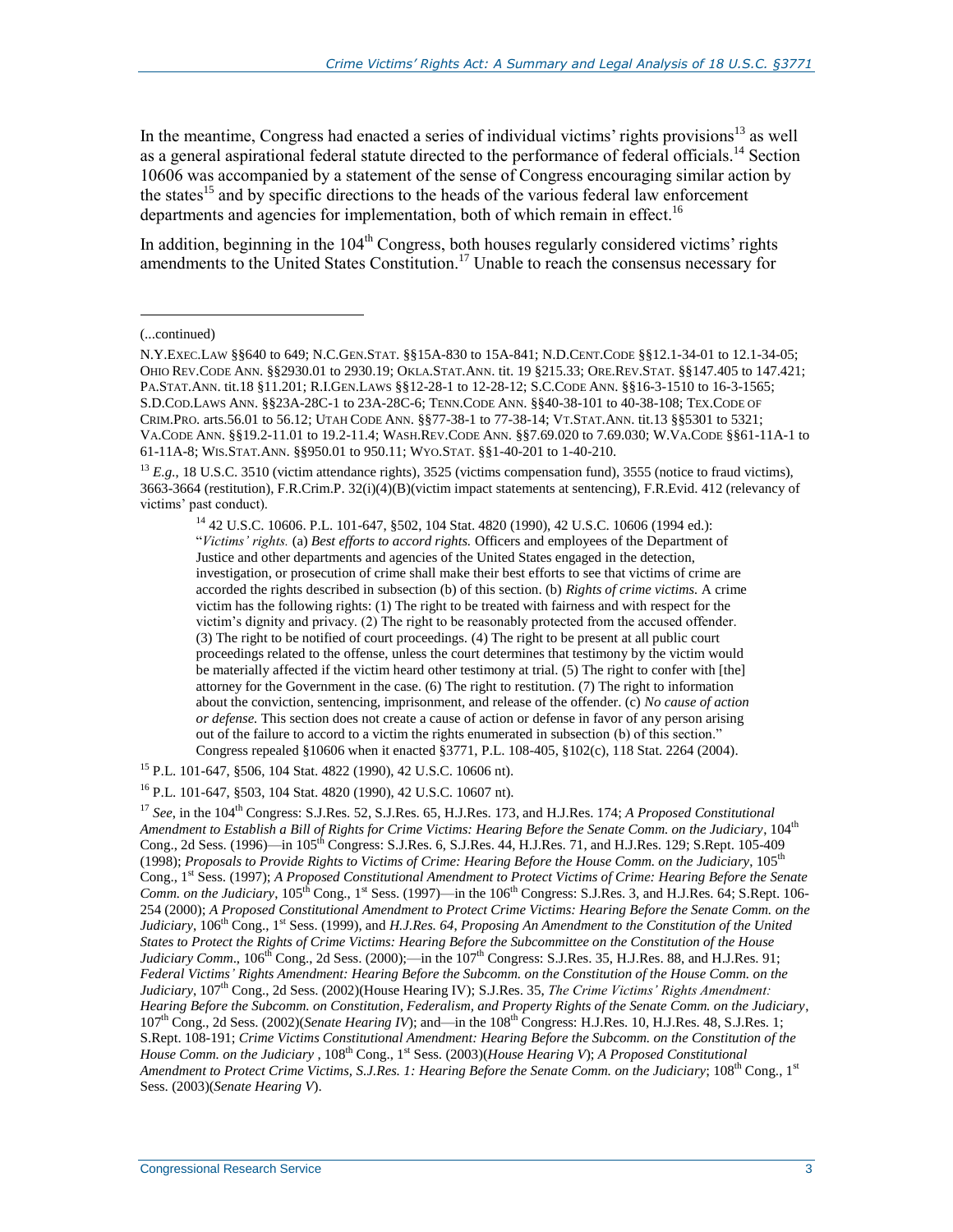passage, sponsors opted for a statutory substitute,<sup>18</sup> which unlike the "best-efforts" preexisting statute, included enforcement mechanisms. The legislation, S. 2329—the Scott Campbell, Stephanie Roper, Wendy Preston, Louarna Gillis, and Nila Lynn Crime Victims' Right Act—was introduced in the Senate on April 21, 2004, and passed the following day.<sup>19</sup> The House merged an amended version of S. 2329 with DNA proposals in H.R. 5107, the Justice for All Act, which it passed on October 6, 2004.<sup>20</sup> The Senate passed H.R. 5107 unamended three days later,<sup>21</sup> and the President signed it on October 30, 2004.<sup>22</sup> The implementing amendments to the Federal Rules of Criminal Procedure, including Rule 60 (victims' rights), became effective on December 1, 2008.

### **Who Is a Victim?**

For the purposes of this chapter, the term "crime victim" means a person directly and proximately harmed as a result of the commission of a Federal offense or an offense in the District of Columbia. In the case of a crime victim who is under 18 years of age, incompetent, incapacitated, or deceased, the legal guardians of the crime victim or the representatives of the crime victim's estate, family members, or any other persons appointed as suitable by the court, may assume the crime victim's rights under this chapter, but in no event shall the defendant be named as such guardian or representative. 23

The definition of "victim," the question of deciding who should be afforded rights and who should not be, was one of the issues that over the years fired debate during consideration of proposals to amend the United States Constitution. The amendment proposals in the 108<sup>th</sup> Congress (S.J.Res. 1/H.J.Res. 48) opted not to include a specific definition of victim, but referred to the rights as those of the "victims of *violent* crimes." In doing so, they excluded the victims of fraud, regardless of how extensive or devastating the crime, a result some Members considered unsatisfactory.<sup>24</sup>

Section 3771 suffers no such limitation.<sup>25</sup> Instead, it borrowed language from the federal restitution statutes, 18 U.S.C. 3663 and 18 U.S.C. 3663A, which, then as now, define a victim as "a person directly and proximately harmed as a result of the commission of an offense for which

 $\overline{a}$  $18$  "[R]ecognizing that we didn't have the 67 votes necessary for a constitutional amendment—both Senator Kyl and I, as well as the victims and their advocates, decided that we should compromise. There are Members of this body who very much want a statute. There are Members of this body who very much want a constitutional amendment. We have drafted a statute which we believe is broad and encompassing.... " 150 *Cong. Rec.* 7295 (2004)(remarks of Sen. Feinstein); *see also*, *Id*. at 7300 ("Knowing we would not have the 67 votes to pass it, we decided it was time to get something tangible in statute to protect the rights of victims")(remarks of Sen. Kyl).

<sup>19</sup> 150 *Cong. Rec.* 7316 (2004).

<sup>20</sup> 150 *Cong. Rec.* 21087-88 (2004). See also, H.Rept. 108-711(2004).

<sup>21</sup> 150 *Cong. Rec.* 22951 (2004).

<sup>22</sup> P.L. 108-405, 118 Stat. 2260 (2004).

 $^{23}$  18 U.S.C. 3771(e). The Federal Rules of Criminal Procedure adopt the same definition by cross reference, F.R.Crim.P. 1(b)(11).

<sup>24</sup> *Cf.*, S.Rept. 105-409 (additional views of Sen. Hatch); Barnard, *Allocution for Victims of Economic Crimes*, 77 NOTRE DAME LAW REVIEW 39 (2001).

<sup>25</sup> Section 3771 applies to both violent and nonviolent crimes, *United States v. Degenhardt*, 405 F.Supp.2d 1341, 1342- 345 (D. Utah 2005). Past proposed constitutional amendments sometimes referred to the victims of felonies, *e.g.*, H.J.Res. 64 (105<sup>th</sup> Cong.), H.J.Res. 173 (104<sup>th</sup> Cong.). The fact that Section 3771 simply refers to "crime" indicates that the section is intended to apply to the victim of any federal crime, regardless of its classification. The issue of whether misconduct that is punishable only with a monetary sanction should be considered a crime for purposes of Section 3771 may be more problematic.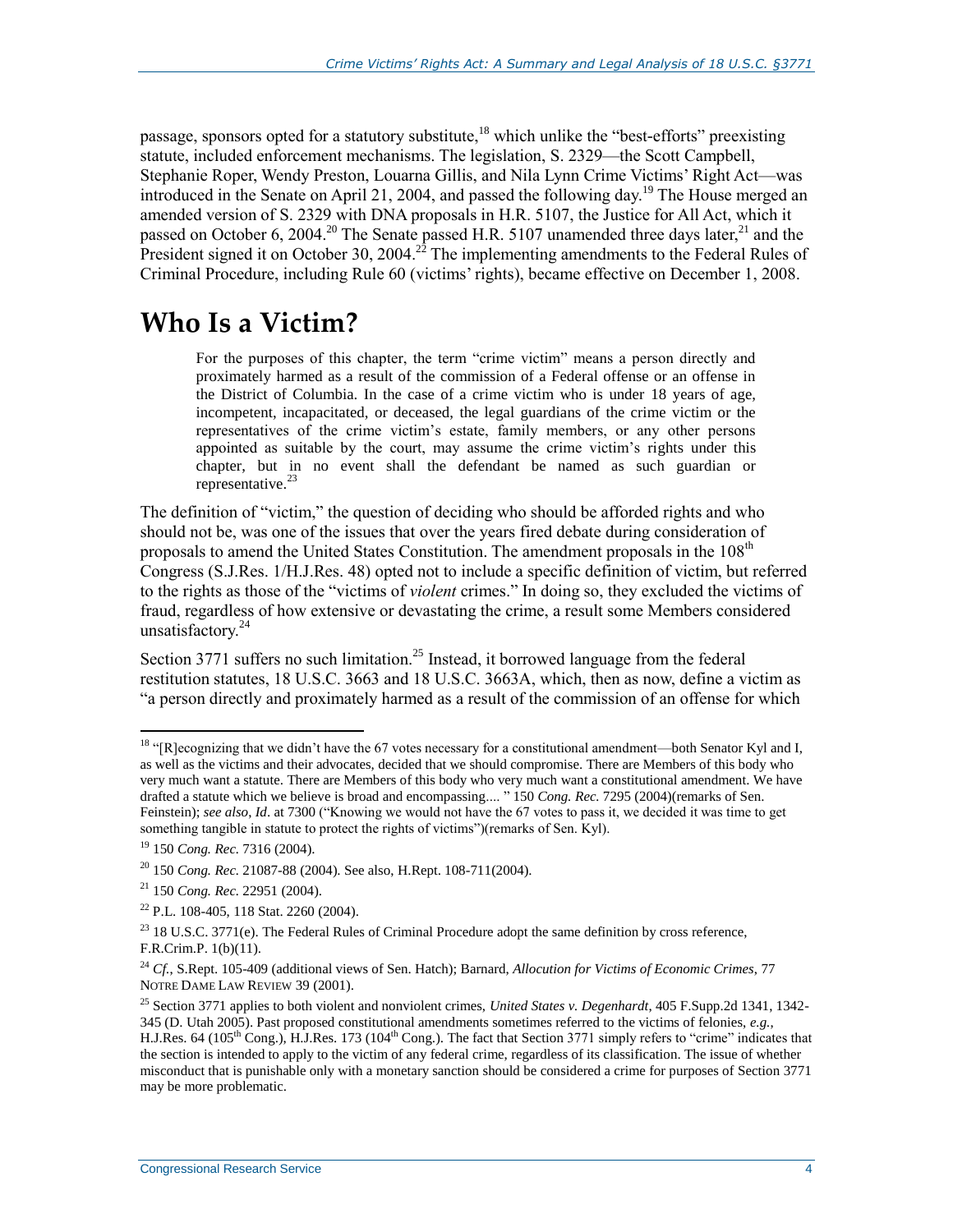restitution may be ordered."<sup>26</sup> Section 3771 adopted the restitution provisions' representational language as well.<sup>27</sup> However, it has nothing comparable to the explicit provision for schemes or conspiracies found in the restitution statutes.<sup>28</sup> Section 3771 is otherwise explicitly more expansive. It encompasses all federal crimes and those of the District of Columbia.<sup>29</sup> The restitution statutes, on the other hand, are more limited.<sup>30</sup> These differences notwithstanding, the courts have consulted their experience under the restitution statutes when construing the definition of victim for purposes of the victims' rights statute.<sup>31</sup>

#### **Persons**

Section 3771 and the restitution statutes speak of victims who are "persons" ("'crime victim' means a person"). Although in common parlance, this might be thought to restrict the class of victims to human beings, general usage within the *United States Code* is to the contrary. Unless the context suggests another intent, the word "person" as used in the *United States Code* is understood to "include corporations, companies, associations, firms, partnerships, societies, and joint stock companies as well as individuals."<sup>32</sup>

 $\overline{a}$  $26$  18 U.S.C. 3663(a)(2), 3663A(a)(2).

<sup>&</sup>lt;sup>27</sup> Both §3663 and §3663A provide, "In the case of a crime victim who is under 18 years of age, incompetent, incapacitated, or deceased, the legal guardians of the crime victim or the representatives of the crime victim's estate, family members, or any other persons appointed as suitable by the court, may assume the crime victim's rights under this chapter, but in no event shall the defendant be named as such guardian or representative."

<sup>&</sup>lt;sup>28</sup> "For the purposes of this chapter, the term 'crime victim' means a person directly and proximately harmed as a result of the commission of an offense *for which restitution may be ordered including, in the case of an offense that involves an element of a scheme, conspiracy, or pattern of criminal activity, any person directly harmed by the defendant's criminal conduct in the course of the scheme, conspiracy, or pattern*. In the case of a crime victim who is under 18 years of age, incompetent, incapacitated, or deceased, the legal guardians of the crime victim or the representatives of the crime victim's estate, family members, or any other persons appointed as suitable by the court, may assume the crime victim's rights under this chapter, but in no event shall the defendant be named as such guardian or representative," 18 U.S.C.  $3663(a)(2)$ ,  $3663A(a)(2)(\text{language that does not appear in §3771 in italics}).$ 

<sup>29</sup> 18 U.S.C. 3771(e).

<sup>&</sup>lt;sup>30</sup> Section 3663A covers any federal offense which is (A) "(i) a crime of violence, as defined in section 16; (ii) an offense against property under this title, or under section 416(a) of the Controlled Substances Act (21 U.S.C. 856(a)), including any offense committed by fraud or deceit; or (iii) an offense described in section 1365 (relating to tampering with consumer products); and (B) in which an identifiable victim or victims has suffered a physical injury or pecuniary loss," 18 U.S.C. 3663A(c)(1).

Section 3663 covers any federal offense, not covered by §3663A, which is "an offense under this title [*i.e.*, 18 U.S.C.], [under] 21 U.S.C. 841, 848(a), 849, 856, 861, 863 [relating to drug trafficking], or under section 5124, 46312, 46502, or 46504 of title 49 [relating aircraft offenses]," 18 U.S.C.  $3663(a)(1)(A)$ .

<sup>&</sup>lt;sup>31</sup> *United States v. McNulty*, 597 F.3d 344, 350 n.6 ( $6<sup>th</sup>$  Cir. 2010)(" ... While we find our case law interpreting the VWPA and the MVRA [the restitution statutes] to be persuasive, it is not binding on our interpretation of the CVRA [18 U.S.C. 3771] for purposes of determining whether an individual is a 'crime victim'.... Whether the CVRTA's definition of a 'crime victim' is best understood as co-extensive with the MVRA and VWPA definitions regarding offenses qualifying for restitution will only be fully developed through further cases in this Circuit.... However ... we find our case law construing the VWPA and the MVRA persuasive, both for how the CVRA is to be interpreted procedurally and for when an individual qualifies as a victim of a conspiracy"); *United States v. Atlantic States Cast Iron Pipe Co.*, 612 F.Supp.2d 453, 462 (D.N.J. 2009)("This Court is of the view that ... the definition of 'victim' under CVRA will be interpreted consistent with existing and evolving case law under the VWPA and MVRA"); Cassell, *Recognizing Victims in the Federal Rules of Criminal Procedure: Proposed Amendments in Light of the Crime Victims' Rights Act*, 2005 BRIGHAM YOUNG UNIVERSITY LAW REVIEW 835, 857.

<sup>32</sup> 1 U.S.C. 1. United States Department of Justice, *Attorney General Guidelines for Victim and Witness Assistance*, 8 (2011 ed.)(rev. May 2012)(*2011 AG Guidelines*).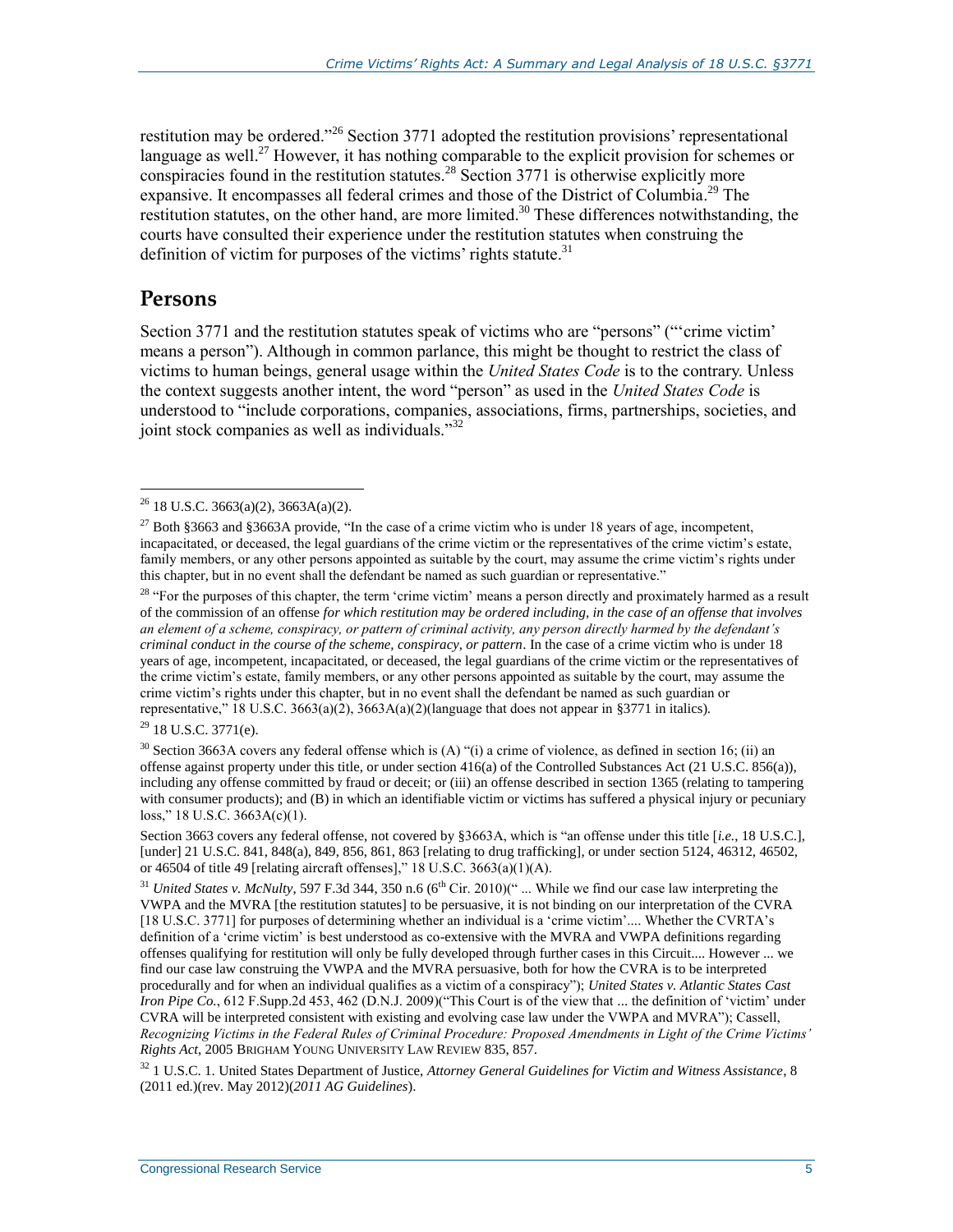Earlier restitution cases rejected arguments that only human beings could be "victims."<sup>33</sup> Perhaps because the question is considered settled, the argument has disappeared, and later courts have regularly found restitution appropriate for legal entities without commenting upon their want of human status.<sup>34</sup> Section 3771's coverage of legal entities seems to have been generally assumed and with little explicit discussion. 35

The universal definition of person in 1 U.S.C. 1 does not mention governmental entities, but they too have been found qualified for restitution under the appropriate circumstances.<sup>36</sup> The *2011 AG Guidelines* take the position that governmental entities are not eligible for "court enforceable" rights," but may be entitled to restitution.<sup>37</sup> Section 3771's limited available case law indicates that a governmental entity is not a person entitled to victim's rights under the statute.<sup>38</sup>

### **Directly and Proximately Harmed**

An earlier version of the restitution statutes authorized restitution for injuries and losses resulting from certain offenses but made no mention of direct and proximate harm.<sup>39</sup> "This [earlier] language suggest [ed] persuasively that Congress intended restitution to be tied to the loss caused by the offense of conviction," the Supreme Court said in *Hughey v. United States*. <sup>40</sup> The implication might have been that restitution was appropriate where the loss would not have occurred but for the offense conviction. Subsequent amendments both expanded and contracted on that implication. Not all persons who suffer a loss as the direct result of an offense are considered victims for purposes of the restitution statutes. The loss must be directly *and proximately* caused by the offense. This means:

 $\overline{a}$ <sup>33</sup> *United States v. Kirkland*, 853 F.2d 1243, 1246 (5th Cir. 1988); *United States v. Sunrhodes*, 831 F.2d 1537, 1545-546 (10<sup>th</sup> Cir. 1987); *United States v. Ruffen*, 780 F.2d 1493, 1496 (9<sup>th</sup> Cir. 1986).

 $34$  *E.g.*, *United States v. Davenport*, 445 F.3d 366, 374 (4<sup>th</sup> Cir. 2006)(credit card company); *United States v. Washington*, 434 F.3d 1265, 1268-270 (11<sup>th</sup> Cir. 2006) (condominium association).

<sup>&</sup>lt;sup>35</sup> *United States v. Rubin*, 558 F.Supp.2d 411, 418 (E.D.N.Y. 2008)("The government does not contest that movants [RJP Investment Co., LLC, and Dixie Chris Omni, LLC ] are 'victims' for purposes of the CVRA, but rightly notes the existence of significant questions about whether and when movants acquired vindicable rights under the Act"); *In re Local #46 Metallic Lathers Union*, 568 F.3d 81, 85-7 (2d Cir, 2009)(union local was not a victim for purposes of §3771, because the injury it claimed was not "directly and proximately" caused by the offense to which the defendant pled guilty).

<sup>36</sup> *United States v. Ekanem*, 383 F.3d 40, 42-3 (2d Cir. 2004)("But the meaning of 'victim' under MVRA [the Mandatory Victims Restitution Act, 18 U.S.C. 3663A], contrary to defendant's position is not controlled by the default definition of 'person' in the Dictionary Act—which excludes the Government—because that definition does not apply if the 'context [of a particular statute] indicates otherwise,' 1 U.S.C. 1.... [W]e conclude that the context of MVRA indicates otherwise, so that the term 'victim' as used in that statute is not limited by the default definition of 'person' in the Dictionary Act but instead includes the Government"); see also *United States v. Washington*, 434 F.3d 1265, 1268-  $270 (11<sup>th</sup> Cir. 2006)(upholding a restriction order in favor of a police department whose vehicles a bank robber$ damaged in his attempted getaway); *United States v. Phillips*, 367 F.3d 846, (9<sup>th</sup> Cir. 2004)(Environmental Protection Agency may be the qualified beneficiary of a restitution order); *United States v. Caldwell*, 302 F.3d 399, 419-20 (5th Cir. 2002) (State of Mississippi may entitled to an award of restitution).

<sup>37</sup> *2011 AG Guidelines*, 12.

<sup>38</sup> *United States v. Kasper*, 60 F. Supp. 3d 1177, 1178-179 (D.N.Mex. 2014); see also, *In re Her Majesty*, 785 F.3d 1273, 1276 ( $9<sup>th</sup>$  Cir. 2015)(We asked the parties to address whether petitioner, a foreign sovereign, is a 'person' who may be a 'crime victim' under 18 U.S.C. § 3771(e). This appears to be an open question in this circuit, but we need not reach it here in light of the disposition above").

<sup>39</sup> 18 U.S.C. 3579, 3580 (1982 ed.).

 $40\,495$  U.S.  $411, 418$  (1990).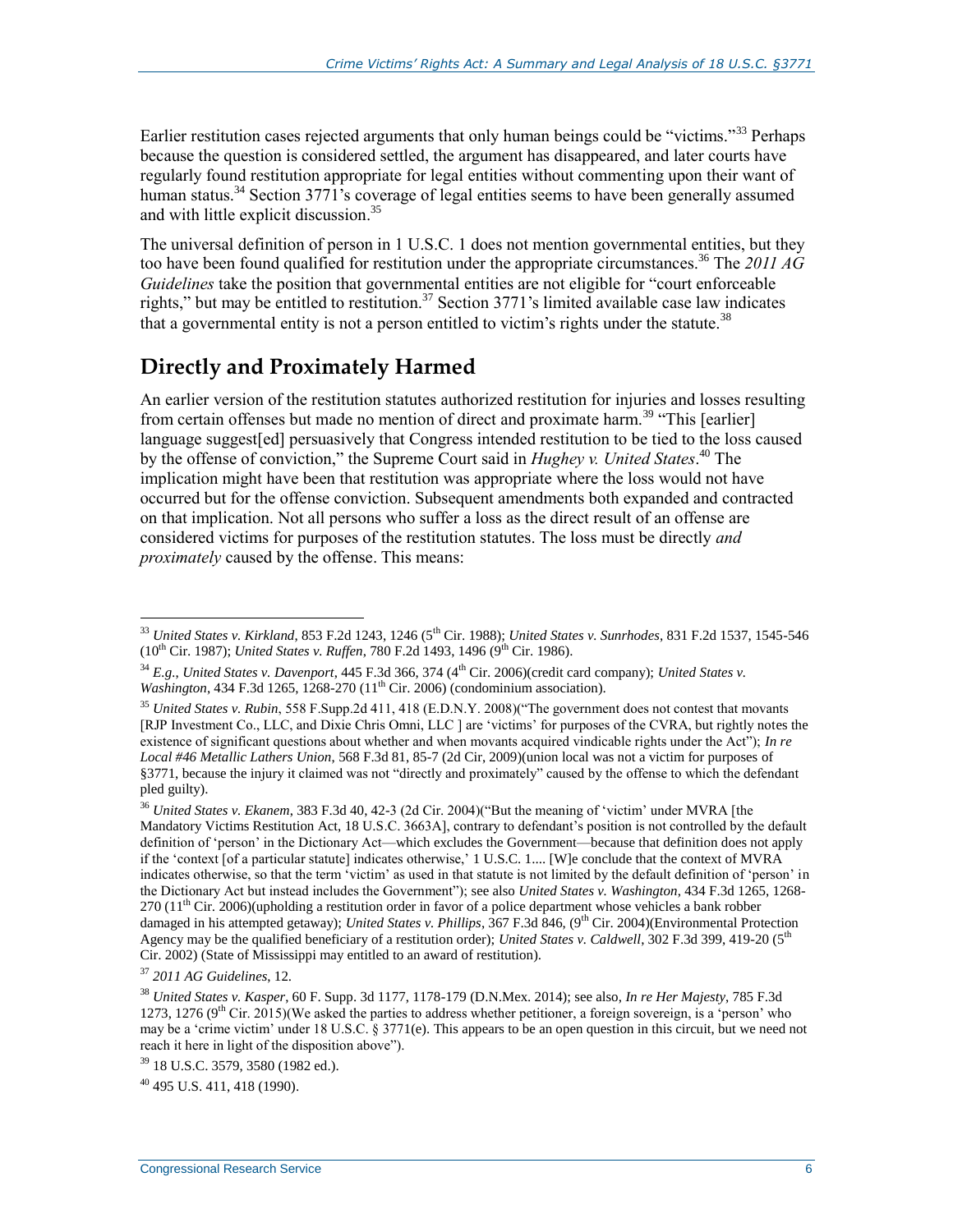[f]irst: [r]estitution should not be ordered in respect to a loss which would not have occurred regardless of the defendant's conduct [i.e., losses that are not direct]. Second: Even if but for causation is acceptable theory, limitless but for causation is not. Restitution should not lie if the conduct underlying the offense of conviction is too far removed, either factually or temporally, from the loss [i.e., if the offense is not proximate to the loss]. $41$ 

A loss caused in part by intervening circumstances cannot be said to have been directly and proximately caused by the offense of conviction, unless the intervening cause is related to or a foreseeable consequence of that offense of conviction.<sup>42</sup> But the restitution statutes enlarge the victim definition by including those directly harmed by an offense one of whose elements is a "scheme, conspiracy or pattern."<sup>43</sup> Section 3771 features the restitution statutes' "direct and proximate" cause language, without the "scheme, conspiracy, or pattern" component.

Section 3771's use of the phrase "directly and proximately harmed" nevertheless "encompasses the traditional 'but for' and proximate cause analyses."<sup>44</sup>

### **Crime Charged**

 $\overline{a}$ 

Under the restitution statutes, restitution is available only for harm caused by the crime of conviction.<sup>45</sup> With the exception of victims of crimes committed in furtherance of a scheme, conspiracy, or pattern conviction, victims of offenses, other than the crime of conviction, are not entitled to restitution even if they were victims of offenses that were initially charged with the crime of conviction or are indisputably related to the crime of conviction.<sup>46</sup>

<sup>41</sup> *United States v. Fallon*, 470 F.3d 542, 549 (3d Cir. 2005) see also, *United States v. Robertson*, 493 F.3d 1322, 1334  $(11<sup>th</sup>)$  Cir. 2007)(internal quotation marks and citations omitted) ("We have never defined the phrase 'directly and proximately,' but we agree with the definitions that our sister circuits have adopted. The government must show not only that a particular loss would not have occurred but for the conduct underlying the offense of conviction, but also that the causal connection between the conduct and the loss is not too attenuated (either factually or temporally)"); *United States v. Cutter*, 313 F.3d 1, 7 (1<sup>st</sup> Cir. 2002).

 $^{42}$  *United States v. Peterson,* 538 F.3d 1064, 1075 (9<sup>th</sup> Cir. 2008)("Defendant's conduct need not be the sole cause of the loss, but any subsequent action that contributes to the loss, such as an intervening cause must be directly related to the defendant's conduct. We have approved restitution awards that included losses at least one step removed from the offense conduct itself, but the causal chain may not extend so far, in terms of the facts or the time span, as to become unreasonable. The main inquiry for causation in investigation cases is whether there was an intervening cause, and if so, whether this intervening cause was directly related to the offense")(internal citations and quotation marks omitted); *United States v. Robertson*, 493 F.3d at 1334 ("[W]e agree with the definitions that our sister circuits have adopted ... *see also United States v. Donaby*, 349 F.3d 1046, 1054 (7th Cir. 2003)('victim under the Restitution Act harmed by likely and foreseeable outcome of the crime')").

<sup>&</sup>lt;sup>43</sup> 18 U.S.C. 3663(a)(2)(emphasis added)("For the purposes of this section, the term "victim" means a person directly and proximately harmed as a result of the commission of an offense for which restitution may be ordered including, in the case of an offense that involves as an element a scheme, conspiracy, or pattern of criminal activity, any person directly harmed by the defendant's criminal conduct in the course of the scheme, conspiracy, or pattern ..."); 18 U.S.C.  $3663A(a)(2)(same).$ 

<sup>44</sup> *In re Rendon-Galvis*, 564 F.3d 170, 175 (2d Cir. 2009), citing *In re Antrobus*, 519 F.3d 1123, 1126 (10th Cir. 2008) (Tymkovich, J., concurring), and *United States v. Sharp*, 463 F.Supp.2d 556, 567 (E.D.Va. 2006); *see also, United States v. Greig*, 717 F.3d 212, 223 (1st Cir. 2013); *United States v. Evers*, 669 F.3d 645, 659 (6th Cir. 2012); *In re Fisher*, 649 F.3d 401, 402-403 (5th Cir. 2011); *In re McNulty*, 597 F.3d 344, 350-52 (6th Cir. 2010); *United States v. Atlantic States Cast Iron Pipe Co.*, 612 F.Supp.2d 453, 469 (D.N.J. 2009).

<sup>45</sup> *United States v. Martin*, 803 F.3d 581, 593 (11th Cir. 2015); *United States v. Kieffer*, 794 F.3d 850, 853-54 (7th Cir. 2015); *In re Local #46 Metallic Lathers Union*, 568 F.3d 81, 85-6 (2d Cir. 2009); *United States v. Stennis-Williams*, 557 F.3d 927, 930 (8th Cir. 2009); *United States v. Arledge*, 553 F.3d 881, 898 (5th Cir. 2008).

<sup>46</sup> *United States v. Kieffer*, 794 F.3d at 853-54 (defendant confessed to robbing six banks, and pled guilty to robbing (continued...)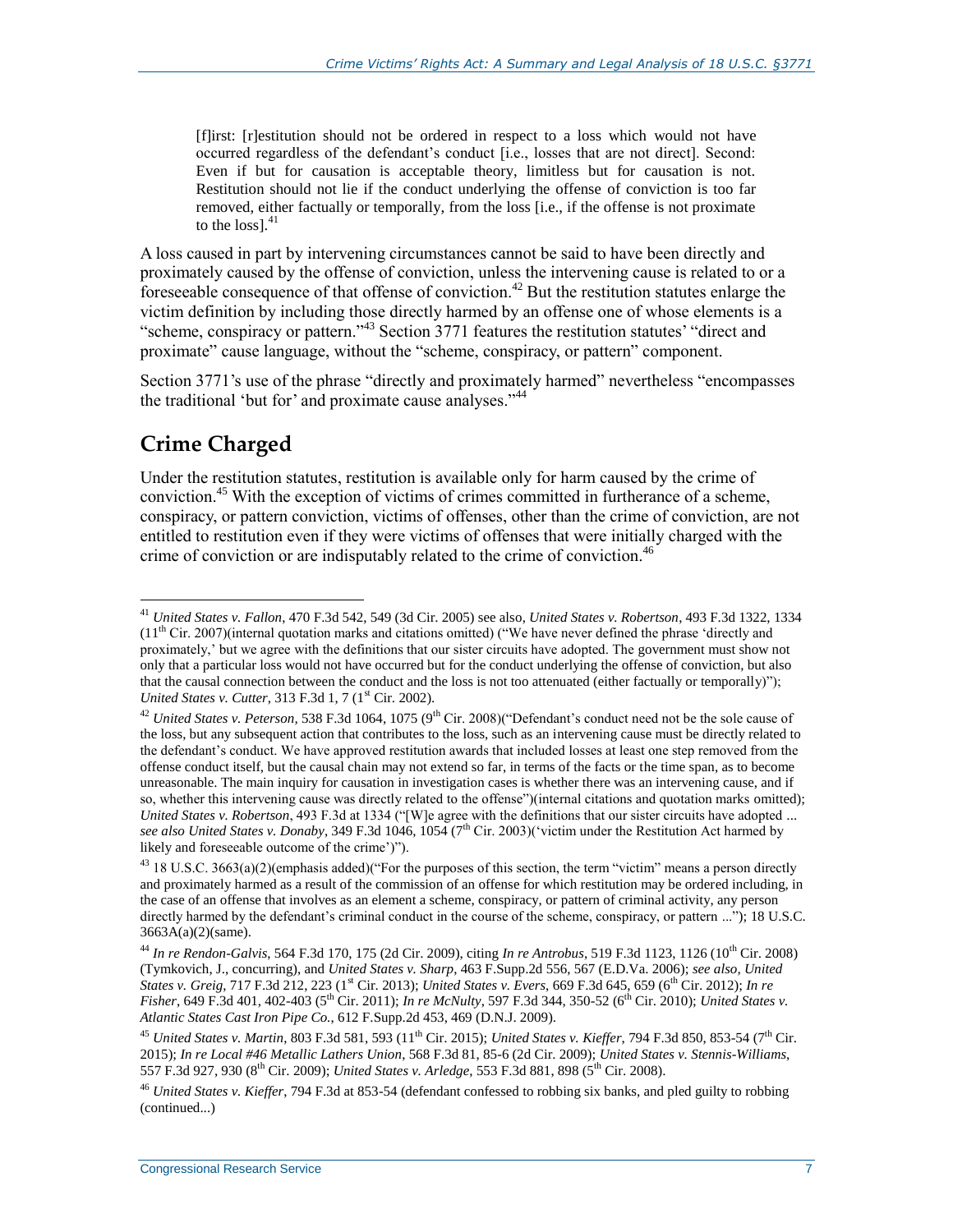The same cannot be said of the victims' rights statute. Section 3771 is focused on the activities and proceedings involving the victimizing offense before and after conviction; the restitution sections are focused on the victimizing offense of conviction.<sup>47</sup> Section 3771 and the restitution statutes are similar, however, in that persons—harmed by crimes other than those of conviction in the case of the restitution statutes or other than those which are the subject of a particular proceeding in the case of the victims' rights statute—are unlikely to be able to claim the benefits of a victim. In particular in both instances, individuals may lose or never acquire the benefit of victim status during the course of criminal proceedings, if charges covering the crimes of which they are the victim are dropped, dismissed, or never filed, even though related crimes are or continue to be prosecuted.<sup>4</sup>

The Justice Department's Office of Legal Counsel believes that "the CVRA is best read as providing that the rights identified in section 3771(a) are guaranteed from the time that criminal

 $\overline{a}$ 

<sup>47</sup> United States v. Stewart, 552 F.3d 1285, 1288-289 (11<sup>th</sup> Cir. 2008)("The CVRA defines crime victim as any 'person directly and proximately harmed as a result of the commission of a Federal offense.' To determine a crime victim, then, first we identify the behavior constituting 'commission of a Federal offense.' Second, we identify the direct and proximate effects of that behavior on parties other than the United States.... The CVRA ... does not limit the class of crime victims to those whose identity constitutes an element of the offense or who happen to be identified in the charging document").

<sup>48</sup> Consider *United States v. Turner*, 367 F.Supp.2d 319, 326-27 (E.D.N.Y. 2005)(parallel citations omitted)("While the offense charged against a defendant can serve as a basis for identifying a 'crime victim' as defined in the CVRA, the class of victims with statutory rights may well be broader. Specifically, courts must decide whether the CVRA accords rights to persons harmed by any *uncharged* criminal conduct attributed to the defendant.... In this regard, the usual methods of determining legislative intent produce inconsistent results. The law's sponsors explicitly advocated such a broad reading of the statute in the Senate floor debate. As Senator Kyl explained, subsection (e) employs 'an intentionally broad definition because all victims of crime deserve to have their rights protected, *whether or not they are the victim of the count charged*.' Senate Debate at [150 *Cong. Rec.*] S4270 (statement of Sen. Kyl)(emphasis added); *id*. (statement of Sen. Feinstein agreeing with the same). On the other hand, the full Congress passed the bill knowing that similar language in an earlier victims' rights bill had been interpreted *not* to refer to uncharged conduct. In *Hughey v. United States*, 495 U.S. 411 (1990), the Supreme Court held that the 1982 Victim Witness Protection Act, 18 U.S.C. §3663(a)(2), authorized restitution only for loss caused by the specific conduct which forms the basis for the offense of conviction. Since the statute at issue in *Hughey* and the CVRA use similar definitions of 'victim,' it appears that the same reasoning would exclude victims of uncharged conduct from the class of those entitled to participatory rights under the new law. The latter view is bolstered by the House report on CVRA which explicitly noted that 18 U.S.C. 37871(a)(6) 'makes no changes in the law with respect to restitution.' H.Rept. 108-711 (2004) ... I will presume that any person whom the government asserts was harmed by conduct attributed to a defendant, as well as any person who self-identifies as such, enjoys all of the procedural and substantive rights set forth in §3771" ); see also, *2011 AG Guidelines*, 8 ("[Crime Victims' Rights Act (CVRA)] rights attach when criminal proceedings are initiated by complaint, information, or indictment. If the defendant is convicted, CVRA rights continue until criminal proceedings have ended. For example, CVRA rights continue through any period of incarceration and any term of supervised release, probation, community correction, alternatives to incarceration, or parole. Absent a conviction, a victim's CVRA rights cease when charges pertaining to that victim are dismissed either voluntarily or on the merits, or if the government declines to bring formal charges after filing a complaint").

<sup>(...</sup>continued)

three of them; the trial court had no authority to order restitution paid to the three banks not covered by the plea); *In re Local #46 Metallic Lathers Union,* 568 F.3d at 86-7 (union whose members were paid "off the books" using laundered money and which would have received dues check-offs had those members been paid above board was not a victim of the employer convicted of money laundering); *United States v. Rand*, 403 F.3d 489, 493 ( $7<sup>th</sup>$  Cir. 2005) (identity thief could only be required to make restitution to those victims covered by his plea agreement); *United States v. Randle*, 324 F.3d 550 ( $7^{th}$  Cir. 2003)(defendant charged with defrauding three victims could only be ordered to pay restitution to the victims covered by his plea agreement); *United States v. Elias*, 269 F.3d 1003, 1021-22(9<sup>th</sup> Cir. 2001) (defendant convicted of making a false statement concerning his handling of hazardous waste could not be ordered to pay restitution to a victim harmed by exposure to the waste); *cf., United States v. Inman*, 411 F.3d 591, 595 (5<sup>th</sup> Cir. 2005)(defendant convicted of fraudulent use of his employer's credit card could not be ordered to make restitution for credit card charges incurred prior to the time covered by his indictment and conviction).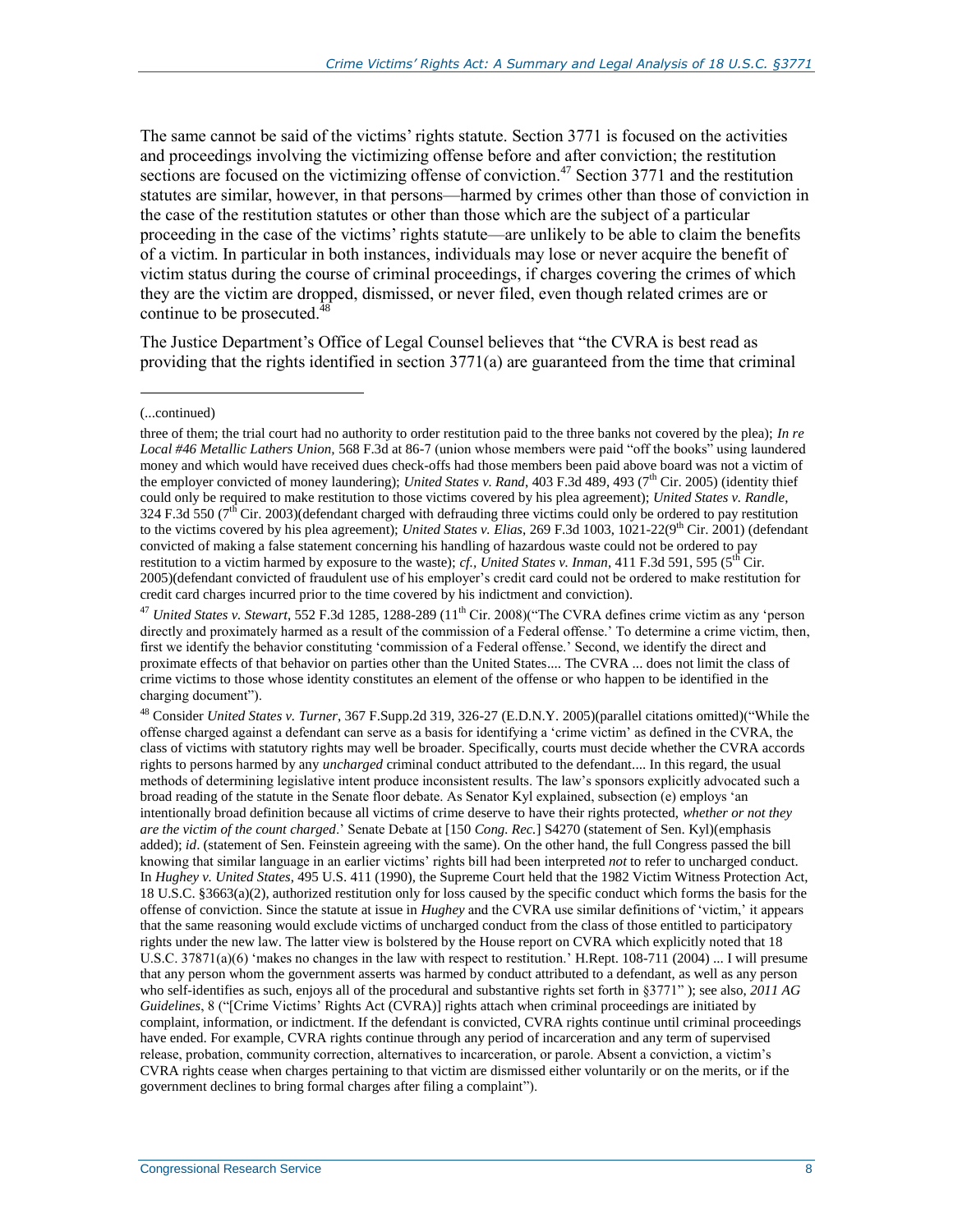proceedings are initiated (by complaint, information, or indictment) and cease to be available if all charges are dismissed either voluntarily or on the merits (or if the Government declines to bring formal charges after the filing of a complaint)."<sup>49</sup> The *2011 AG Guidelines* make the same point: "[T]he particular charges filed in a case will define the group of individuals with CVRA rights.... Absent a conviction, a victim's CVRA rights cease when charges pertaining to that victim are dismissed either voluntarily or on the merits, or if the government declines to bring formal charges after filing a complaint."<sup>50</sup>

Congress responded to the OLC opinion with a 2015 amendment which assures victims of the right to notification of plea and deferred prosecution agreements.<sup>51</sup> Section 3771, under other circumstances, moreover, has been found to afford the obvious victim of a clearly identifiable federal crime at least some of its benefits notwithstanding the absence of a charge or even a suspect. $52$ 

### **Family of Victims**

Section 3771, like the restitution statutes, states that in the case of a deceased or incapacitated victim, "the legal guardians of the crime victim or the representatives of the crime victim's estate, family members, or any other persons appointed as suitable by the court, *may assume the crime victim's rights*." This suggests that family members are not themselves considered victims. It implies that one of the parents and other relatives of an adult homicide victim may assume the victim's rights, but otherwise they are entitled to none of the rights found in the statute. This is not the case. Family members do not lose their status as victims by virtue of the possible appointment of a representative of the incapacitated or deceased victim.<sup>53</sup>

<sup>&</sup>lt;sup>49</sup> U.S. Department of Justice, Office of Legal Counsel (OLC), The Availability of Crime Victims' Rights Under the Crime Victims' Rights Act of 2004, 1 (Dec. 17, 2010).

<sup>50</sup> *2011 AG Guidelines*, 8.

<sup>51</sup> 18 U.S.C. 3771(a)(9)("The right to be informed in a timely manner of any plea bargain or deferred prosecution agreement"); see also, H.Rept. 114-7, at 7-8 (2015).

 $52$  *E.g.*, 18 U.S.C. 3771(a)(8)(The right to be treated with fairness and with respect for the victim's dignity and privacy); *In re Dean*, 527 F.3d 391, 394 (5th Cir. 2008)(recognizing the right to confer prior to the filing of charges); *Does v. United States*, 817 F.Supp.2d 1337, 1342 (S.D. Fla. 2011)("The United States argues that ... the CVRA applies only after formal charges are filed. The Court finds this argument unavailing"), subsequently, *Doe v. United States*, 950 F.Supp.2d 1262, 1267 (S.D.Fla. 2013)("[T]he court finds that the CVRA is properly interpreted to authorize the rescission or 're-opening' of a prosecutorial agreement—including a non-prosecution arrangement—reached in violation of a prosecutor's conferral obligations under the statute").

 $53$  The fact that a representative has been appointed for an incapacitated or deceased victim does not deprive the victim's family of their status as victims, *United States v. Lawrence*, 735 F.3d 385, (6<sup>th</sup> Cir. 2014)("Each of the family members allowed to attend the trial and sentencing proceedings was a victim in his or her own right. None of them was present as a court-designated representative of the deceased victim.... Under a straightforward reading of the statutes, each family member met the definitions of victim under 18 U.S.C. §3771 and 42 U.S.C. §10607(e)(2)"); *United States v. Johnson*, 362 F.Supp.2d 1043, 1055-56 (N.D. Iowa 2005) ("In this case, the government has identified the following 'victim witnesses': Terry DeGeus's father, mother, sister, two brothers, ex-wife, and daughter; Lori Duncan's father, mother, brother and sister, who are, respectively Kandi and Amber Duncan's grandfather, grandmother, uncle and aunt; Kandi and Amber Duncan's father, other grandfather, and other grandmother; and Greg Nicholson's ex-wife, who is the mother of his children, and two daughters. Johnson does not dispute, and the court expressly finds, that each of these persons is either 'a person directly and proximately harmed as a result of the commission of' one or more of the federal offenses charged against Johnson, that is, the murders of Greg Nicholson, Lori Duncan, Kandi Duncan, Amber Duncan, or Terry DeGeus, or that, owing to the deaths of these alleged murder victims in this case, the murder victims' family members identified by the government are 'representatives of the crime victim's estate' or 'family members.' Therefore, these persons qualify for the rights afforded by §3771"); *United States v. Hairson*, 888 F.2d 1349, 1355 (11<sup>th</sup> Cir. 1989)(noting, in dicta with regard to the restitution statute prior to the amendment that limited the restitution to (continued...)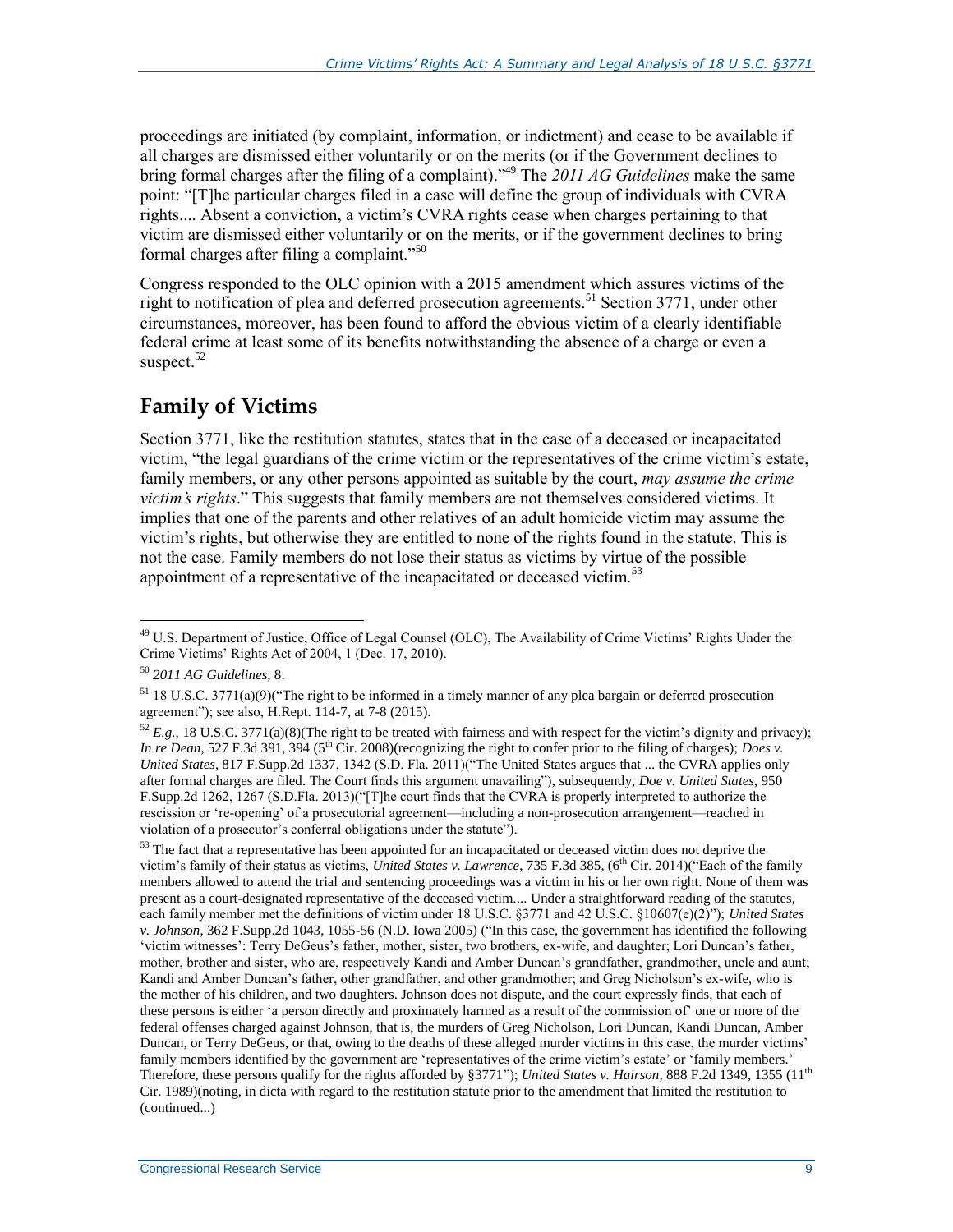The *2011 AG Guidelines* simply paraphrase the statutory language and thus do not weigh in on the issue  $54$ 

#### **Crimes Under What Law**

Various past proposed constitutional amendments would have covered the victims of crimes committed in violation of state law, the *United States Code*, the Code of Military Justice, the District of Columbia Code, and/or U.S. territorial codes.<sup>55</sup> Section 3771 is more modest. It applies to the victims harmed as a result of "the commission of a Federal offense or an offense in the District of Columbia."<sup>56</sup> It clearly does not apply to the victims of state crimes. Section 3771 should probably not be read to extend rights to the victims of the crimes proscribed in any of the territorial codes and the Uniform Code of Military Justice. The courts are likely to conclude that Congress did not intend to cover victims of offenses under these codes, since they had been expressly included in earlier proposed victims' rights amendments to the Constitution; since these codes frequently have a victims' rights provision;  $57$  and since the victims of D.C. crimes are specifically mentioned.

Section 3771 apparently does cover victims of juvenile delinquency with respect to misconduct that in the case of an adult offender would have been a violation of federal or D.C. law. Section 3771 rights with respect to juvenile proceedings, however, may depend upon whether the juvenile proceedings are open or closed.<sup>58</sup> Moreover, the *2011 AG Guidelines* assert that federal juvenile delinquency provisions "restrict[] the type of information that may be disclosed to victims about investigations and proceedings regarding juvenile offenders unless the juvenile waives the restrictions or has been transferred for criminal prosecution as an adult."<sup>59</sup>

<sup>(...</sup>continued)

direct and proximate harm, that in the legislative history the Senate Report, S.Rept. 97-532 at 13 (1982), "states that ... the definition of 'victims' is purposely broad to include indirect victims, such as family members of victims"); but see, *United States v. Marcello*, 370 F.Supp.2d 745, 746-50 (N.D.Ill. 2005)(declining a motion to permit the son of a homicide victim to make an oral statement (rather than a written statement) at sentencing but treating without discussion the motion as that of a victim).

<sup>54</sup> *2011 AG Guidelines*, 8.

<sup>&</sup>lt;sup>55</sup>  $E.g., S.J. Res.$  3 (106<sup>th</sup> Cong.)("The rights and immunities established by this article shall apply in Federal and State proceedings, including military proceedings to the extent that the Congress may provide by law, juvenile justice proceedings, and proceedings in the District of Columbia and any commonwealth, territory, or possession of the United States"); H.J.Res.  $64$  (106<sup>th</sup> Cong.)(same).

<sup>&</sup>lt;sup>56</sup> Some may consider the inclusion of the District of Columbia something of a curiosity since the D.C. Code already featured extensive crime victims' rights provisions, D.C. CODE §§23-1901 to 23-1906. Victims would appear to be free to claim the rights afforded by either §3771 or the D.C. Code provisions.

<sup>57</sup> *See e.g.*, *E.g.*, Guam Code Ann. tit. §§160.10 et seq.; P.R. Laws Ann. tit. 25 §§973 et seq.; V.I. Code Ann. tit. 34 §§201 et seq.; Defense Department Directive 1030.1 (April 13, 2004).

<sup>58</sup> *United States v. L.M.*, 425 F.Supp.2d 948, 957 (N.D. Iowa 2006)(denying the motion of the family of a deceased minor victim to attend the hearing held to determine whether to transfer the juvenile for trial as an adult based on the court's decision to close the proceedings to the public).

<sup>59</sup> *2011 AG Guidelines*, 13 (referring to the Federal Juvenile Delinquency Act, 18 U.S.C. 5031-5042).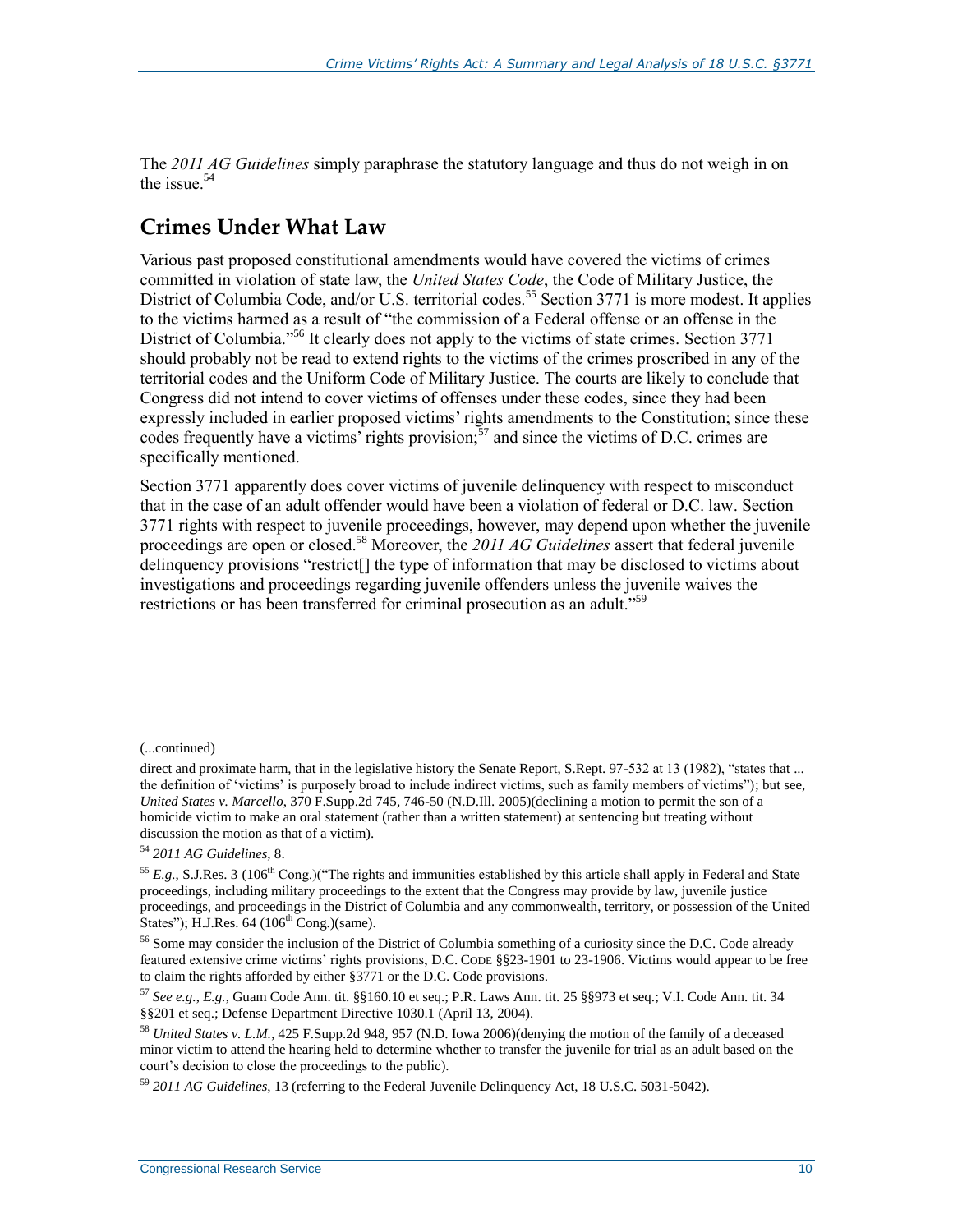#### **Who Is Not a Victim**

#### **The Accused**

 $\overline{a}$ 

A person accused of the crime may not obtain any form of relief under this chapter.<sup>60</sup>

Some of the constitutional amendment proposals relied on an assertion that "only" a victim or her representative could claim their benefits,<sup>61</sup> but most included an explicit disclaimer in one form or another that barred defendant's use of the proposed amendment.<sup>62</sup> The provision's intent here is apparent, and sparked little debate over the course of its legislative history.<sup>63</sup>

A corporation or other legal entity may incur criminal liability by virtue of the misconduct of a rogue officer or employee.<sup>64</sup> Thus, under some circumstances, the entity might be considered both an offender and a victim, but not here. A corporation may not claim restitution for the losses it incurs as consequences of its executives' misconduct.<sup>65</sup>

# **The Right to Be Reasonably Protected from the Accused**

The right to be reasonably protected from the accused.<sup>66</sup>

Section 3771 lists the right to be reasonably protected from the accused first among its victims' rights. Section 3771's components can be traced to a comparable provision in the  $108<sup>th</sup>$  Congressproposed constitutional amendments in most instances. This one is a little different. The constitutional amendment proposals spoke of a right to have judicial decisions made with an eye to victim safety.<sup>67</sup> The previous language focused on "adjudicative decisions"; the new language has no such limitation. The earlier language seemed to impose an obligation to guard against threats to victim safety, from whatever source; the new language establishes a right to the victim to be protected against the accused. Use of the term "accused" and portions of the scant legislative history might be read to imply that the right expires with the conviction of the accused, at which point he would ordinarily be referred to as the offender.<sup>68</sup> Nevertheless, the colloquy on

 $63$  "Importantly, however, the bill does not allow the defendant in the case to assert any of the victim's rights to obtain relief. This prohibition prevents the individual accused of the crime from distorting a right intended for the benefit of the individual victim into a weapon against justice," 150 *Cong. Rec.* 7303 (2004)(remarks of Sen. Feinstein).

<sup>64</sup> In re *In re Wellcare Health Plans, Inc.,* 754 F.3d 1234, 1240 (11th Cir. 2014), citing, *United States v. Dotterweich*, 320 U.S. 277, 281 (1943) and *N.Y. Cent. & Hudson R.R. Co. v. United States*, 212 U.S. 481, 492-92 (1909).

<sup>65</sup> *In re Wellcare Health Plans, Inc.,* 754 F.3d at 1238-239.

<sup>60</sup> 18 U.S.C. 3771(d)(1). See also, *United States v. Ward*, 732 F.3d 175, 187 (3d Cir. 2013)(defendant has no standing to ask an appellate court to vacate his sentence for failure of the trial court to order victim restitution).

 $^{61}$  *E.g.*, S.J.Res. 44 (105<sup>th</sup> Cong.); H.J.Res. 71 (105<sup>th</sup> Cong.).

 $^{62}$  *E.g.*, S.J.Res. 65 (104<sup>th</sup> Cong.)("nor shall anything in this article provide grounds for the accused or convicted offender to obtain any form of relief"); S.J.Res. 6 ( $105<sup>th</sup>$  Cong.); H.J.Res. 88 ( $107<sup>th</sup>$  Cong.); S.J.Res. 1 ( $108<sup>th</sup>$  Cong.).

<sup>&</sup>lt;sup>66</sup> 18 U.S.C. 3771(a)(1). Rule 60 (victim's rights) of the Federal Rules of Criminal Procedure has no corresponding provision.

 $67$  S.J.Res. 1 (108<sup>th</sup> Cong.) ("the right to adjudicative decisions that duly consider the victim's safety"); H.J.Res. 48  $(108<sup>th</sup> Cong.).$ 

<sup>68</sup> 150 *Cong. Rec.* 7301 (2004)(remarks of Sen. Feinstein)("I would like to turn to the bill itself and address the first section (a)(1), the right of the crime victim to be reasonably protected. Of course, the Government cannot protect the crime victim in all circumstances. However, where reasonable, the crime victim should be provided accommodations such as a secure waiting area, away from the defendant before and after and during breaks in the proceedings").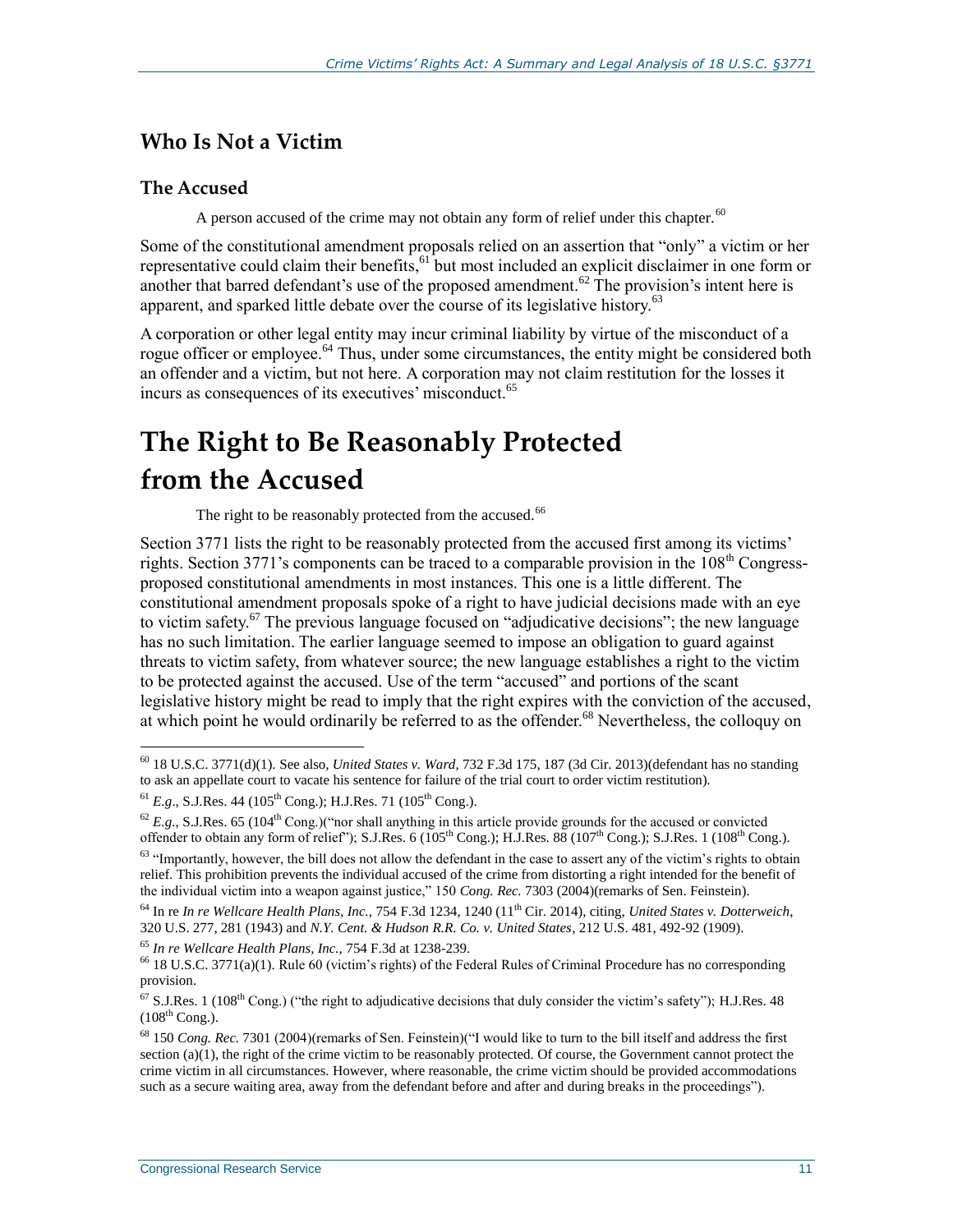the floor between two of the principal Senate sponsors ended with the comment that they considered the term "accused" to mean "convicted" as well.<sup>69</sup> But earlier in their discussion, they summarized the right simply using a trial protection example.<sup>70</sup>

The clause appears to have been the subject of little judicial construction.<sup>71</sup> One court understood the term "accused" to mean that the right does not attach until a person has been "accused by criminal complaint, information or indictment."<sup>72</sup> A second court observed that "[r]egardless of what this right might entail outside the bail context, it appears to add no new substance to the protection of crime victims afforded by the Bail Reform Act, which already allows a court to order reasonable conditions of release or the detention of an accused defendant to 'assure ... the safety of any other person." (18 U.S.C. 3142(c)(1)).<sup>73</sup> As will be noted below, victims elsewhere in Section 3771 are entitled to notice and to be heard with respect to the release of an accused.<sup>74</sup> Moreover, the protection clause provided the stimulus for an amendment to Rules 12.1 and 17(c)(3) of the Federal Rules of Criminal Procedure relating to the disclosure of the addresses and telephone numbers of government witnesses $<sup>75</sup>$  and to subpoenas for personal or confidential</sup> information about victims,  $\frac{76}{6}$  respectively.

### **Notice**

 $\overline{a}$ 

The right to reasonable, accurate, and timely notice of any public court proceeding, or any parole proceeding, involving the crime or of any release or escape of the accused. 18 U.S.C. 3771(a)(2).

Officers and employees of the Department of Justice and other departments and agencies of the United States engaged in the detection, investigation, or prosecution of crime shall make their best efforts to see that crime victims are notified of, and accorded, the rights described in subsection (a) ... Notice of release otherwise required pursuant to this chapter shall not be given if such notice may endanger the safety of any person.<sup>77</sup>

<sup>74</sup> 18 U.S.C. 3771(a)(2), (4).

<sup>69</sup> 150 *Cong. Rec.* 7304 (2004)(remarks of Sens. Feinstein and Kyl) ("One final point. Throughout this act, reference is made to the 'accused.' Would the Senator also agree that it is our intention to use this word in the broadest sense to include both those charged and convicted so that the rights we establish apply throughout the criminal justice system?

<sup>&</sup>quot;Mr. KYL. Yes, that []is my understanding").

<sup>70</sup> 150 *Cong. Rec.* 7301 (April 22, 2004)(remarks of Sen. Feinstein).

<sup>71</sup> *United States v. Rubin*, 558 F.Supp.2d 411, 420 (E.D.N.Y. 2008)("In the only known case to interpret this provision …"), citing *United States v. Turner*, 367 F.Supp.2d 319 (E.D.N.Y. 2005).

<sup>72</sup> *United States v. Rubin*, 558 F.Supp.2d at 420. Although the victims in *Rubin* were concerned about the safety of their property rather than of their person, the court made no effort to suggest that the right was limited to protection from physical harm.

<sup>73</sup> *United States v. Turner*, 367 F.Supp.2d at 332.

<sup>&</sup>lt;sup>75</sup> F.R.Crim.P. 12.1(b)(1)(B)("If the government intends to rely on a victim's testimony to establish that the defendant was present at the scene of the alleged offense and the defendant establishes a need for the victim's address and telephone number, the court may: (i) order the government to provide the information in writing to the defendant or the defendant's attorney; or (ii) fashion a reasonable procedure that allows preparation of the defense and also protects the victim's interests").

 $76$  F.R.Crim.P. 17(c)(3)("After a complaint, indictment, or information is filed, a subpoena requiring the production of personal or confidential information about a victim may be served on a third party only by court order. Before entering the order and unless there are exceptional circumstances, the court must require giving notice to the victim so that the victim can move to quash or modify the subpoena or otherwise object").

 $77$  18 U.S.C. 3771(c)(1), (3). The corresponding provision in Rule 60(a)(1) of the Federal Rules of Criminal Procedure provides, "The government must use its best efforts to give the victim reasonable, accurate, and timely notice of any (continued...)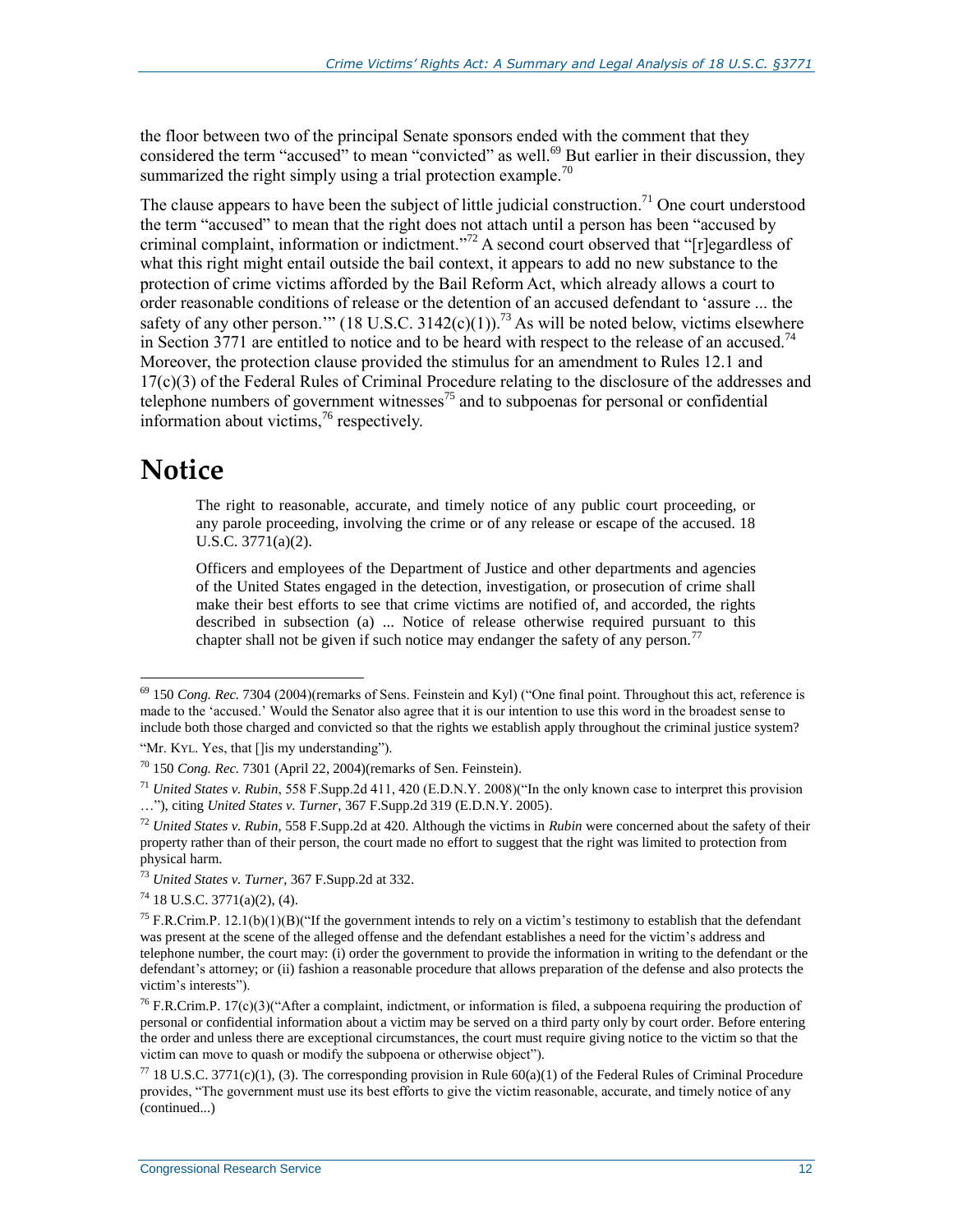In a case where the court finds that the number of crime victims makes it impracticable to accord all of the crime victims the rights described in subsection (a), the court shall fashion a reasonable procedure to give effect to this chapter that does not unduly complicate or prolong the proceedings.<sup>78</sup>

Notice allows victims to assert their rights, facilitates their participation, assures them that justice is being done, and affords them the opportunity to take protective measures when the accused is at large.<sup>79</sup> Section 3771's notification rights are subject to several limitations, some explicit, some implicit. The section explicitly excuses a failure to notify victims of the release of an accused when to do so might be dangerous,<sup>80</sup> and it permits the courts to seek reasonable accommodations when the number of victims in a given case precludes strict compliance with the section's  $d$ emands. $81$ 

The implicit limitation is constitutional. Under some circumstances, the manner in which notice is provided may intrude upon the rights of the accused to an impartial jury trial or other constitutional rights of the accused.<sup>82</sup> Under such circumstances, the statutory rights of the victim must yield.

There is also an omission. Section 3771 does not give victims the right to notification of their rights; it merely imposes an obligation upon government officials to "make their best efforts to see that crime victims are notified" of them.<sup>83</sup>

This notification of the rights was a component of the early constitutional amendment proposals,<sup>84</sup> which followed the lead of several state constitutions and statutes.<sup>85</sup> It was originally

l

<sup>82</sup> *United States v. Grace*, 401 F.Supp.2d 1057, 1063-64 (D.Mont. 2005)("Most of the statements made by the [Justice Department Victim Witness] Specialist are probably within the 'legitimate law enforcement purpose' exception [of the local rule barring pretrial publicity] because there were made in the course of fulfilling of DOJ's duties under the Justice For All Act. This is so even if the statements should not have been made in the manner they were. Although these statements were made in public and disseminated in at least one local newspaper, they relate to topics that the DOJ is arguably required to address under the Justice For All Act, including a right to have timely notice of proceedings"). The court subsequently denied the defendant's motion for a change of venue predicated upon prejudicial pretrial publicity, *United States v. Grace*, 408 F.Supp.2d 998 (D.Mont. 2005). In doing so, it found it unnecessary to consider the government's argument that the interests of the victim community should be counted against the motion because the court did not "believe community interests warrant separate consideration beyond the Ninth Circuit's presumption against transfer of venue based on presumed prejudice," 408 F.Supp.2d at 1020-21.

 $83$  18 U.S.C. 3771(c)(1).

<sup>84</sup> *E.g.*, S.J.Res. 65 (104<sup>th</sup> Cong.); H.J.Res. 71 (105<sup>th</sup> Cong.); S.J.Res. 3 (106<sup>th</sup> Cong.).

<sup>85</sup> *E.g.*, ARIZ.CONST. art. 2, §2.1(12); IND.CODE ANN. §35-40-5-9; LA.CONST. art.1, §25; MD.DECL.OF RTS. Art.47(b); (continued...)

<sup>(...</sup>continued)

public court proceeding involving the crime."

 $78$  18 U.S.C. 3771(d)(2).

<sup>79</sup> 150 *Cong. Rec.* 7301-302 (2004)(remarks of Sens. Kyl and Feinstein).

Notice also allows victims to evaluate whether to begin civil proceedings against those associated with an offense but who may not have been prosecuted, *see e.g.*, *United States v. Crompton Corp.*, 399 F.Supp.2d 1047, 1051 (N.D.Cal. 2005)("Defendant requests redaction of [Defendant's CEO] Calarco's name because it wants to shield his identity from civil plaintiffs that have sued Defendant in dozens of lawsuits across the country…. [R]edacting Calarco's name would violate the Crime Victims' Rights Act. Here, the plaintiffs in the additional civil lawsuits filed against Defendant are those who were directly and proximately harmed as a result of the commission of the antitrust violation. Therefore, the Court should be particularly sensitive to ensuring they are given full access to the proceedings and the Plea Agreement. Accordingly, the Court finds that redacting Calcarco's name from the Plea Agreement would violate the Crime Victims' Rights Act").

 $80$  18 U.S.C. 3771(c)(3).

 $81$  18 U.S.C. 3771(d)(2).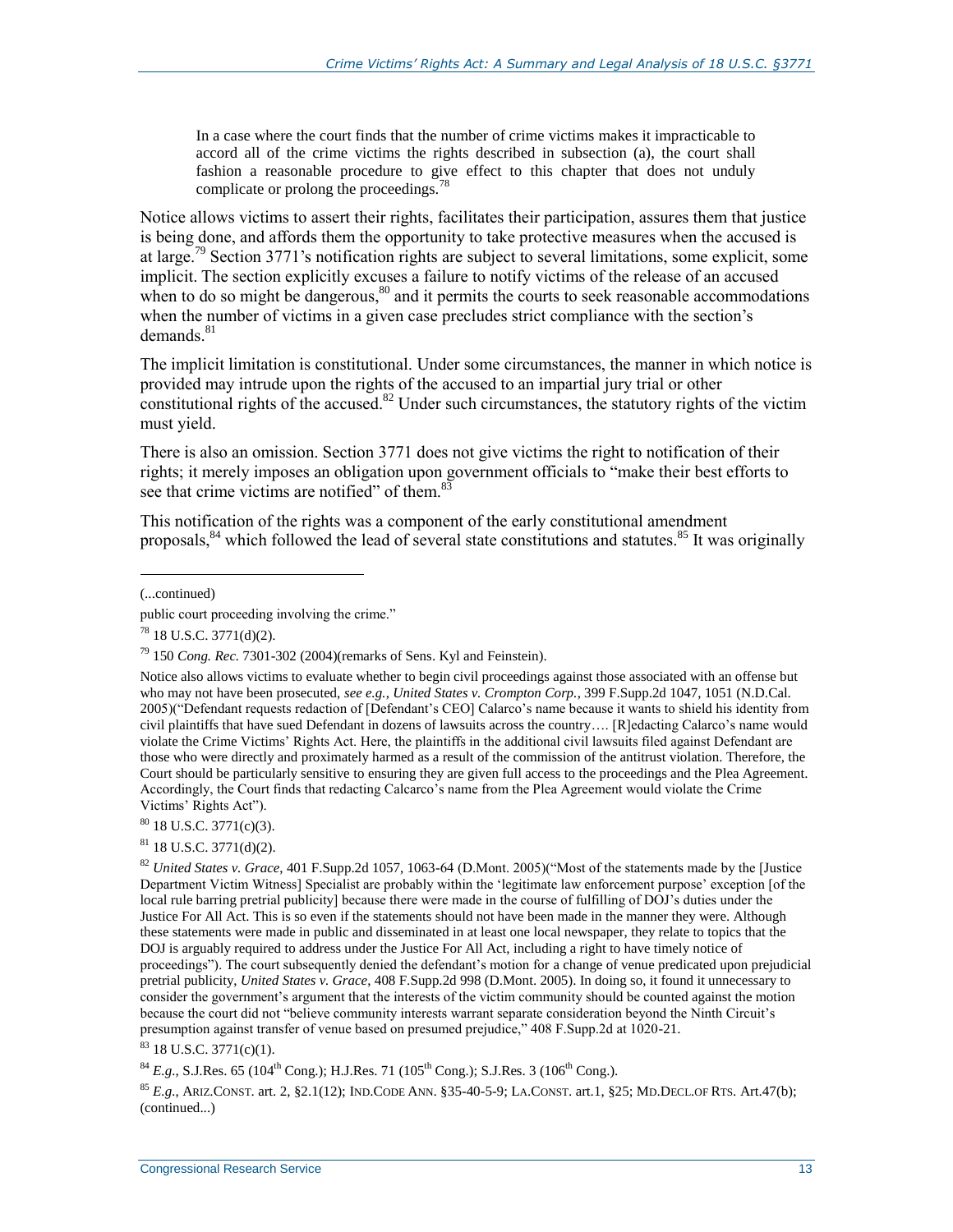seen as a victim's counterpart to the *Miranda* warnings enjoyed by an accused and as a prerequisite if the proposed amendments were to function effectively.<sup>86</sup> There were objections, however, that the warnings were out of character with the other rights conveyed by the Constitution and might pose implementation problems—objections that apparently ultimately prevailed, $87$  since the provision was not included in later proposals.  $88$ 

Section  $3771(a)(2)$ 's notice clause, in this respect and others, is essentially the same as its forerunner in the 108<sup>th</sup> Congress resolutions to amend the Constitution.<sup>89</sup> It differs slightly in that it makes special provisions for parole proceedings and insists that notice be "accurate" as well as "reasonable and timely." Moreover, unlike its predecessors, the clause is accompanied by language that imposes an obligation on the government to advise victims of their rights under the section and to inform them that they may consult an attorney concerning those rights.<sup>90</sup>

The notice clause has several distinctive features:

 the notice rights apply only with respect to *public court proceedings* and *parole proceedings*;

 $\overline{a}$ 

<sup>87</sup> "I have significant concerns about the necessity and wisdom of ... providing that covered victims shall have right 'to reasonable notice of the rights established' by the amendment. No other constitutional provision mandates that citizens be provided notice of the rights vested by the Constitution—not even the court-created *Miranda* warnings are constitutionally required. In an analogous context, Justice O'Connor noted that 'the free exercise clause is written in terms of what the Government cannot do to the individual, not in terms of what the individual can exact from the Government,' This clause in the proposed victims' rights amendment would create an affirmative duty on the Government to provide notice of what rights the Constitution provides, turning this formulation on its head.

"Moreover, I do not believe that sufficient consideration has been given to the practical aspects of the requirement. Which governmental entity would be required to provide the notice? Would it be the police, when taking a crime report? The prosecutor prior to seeking an indictment or filing an information? Or perhaps the court at some other stage in the process? At what point would the right attach—when the crime is committed? When an arrest is made? … Does the term presume that the government entity providing notice must have assimilated the Supreme Court's latest jurisprudence interpreting victims' rights when giving notice? . . . .

"Finally, Congress will be empowered … to enforce its provisions presumably including the question of how governmental entities must provide victims notice. Will this permit Congress to micromanage the policies and procedures of our state and local law enforcement agencies, prosecutors, and courts? I believe greater consideration must be given to these questions before a right to notice of the rights guaranteed by the amendment is included in the Constitution," S.Rept. 105-409 at 43-4 (additional views of Sen. Hatch).

 $88$  *E.g.*, S.J.Res. 1 (108<sup>th</sup> Cong.); H.J.Res. 48 (108<sup>th</sup> Cong.).

<sup>89</sup> *Id.*

<sup>90</sup> "(1) *Government*. Officers and employees of the Department of Justice and other departments and agencies of the United States engaged in the detection, investigation, or prosecution of crime shall make their best efforts to see that crime victims are notified of, and accorded, the rights described in subsection (a). (2) *Advice of attorney*. The prosecutor shall advise the crime victim that the crime victim can seek the advice of an attorney with respect to the rights described in subsection (a). (3) *Notice*. Notice of release otherwise required pursuant to this chapter shall not be given if such notice may endanger the safety of any person," 18 U.S.C. 3771(c).

<sup>(...</sup>continued)

MASS.GEN.LAWS ANN. Ch.258B, §3; N.J.STAT.ANN. §52:4B-42; ORE.CONST. art.I, §42; TENN.COST. art.I, §35; WYO.STAT. §1-40-203.

<sup>86 &</sup>quot;Victims' rights are of little use if victims remain unaware of them. Since victims deserve the eight basic rights [of the amendment], they should be informed about those rights. Not only does this serve to ensure that victims can exercise their rights, but it can even improve the functioning of the criminal justice process. Victims who have been informed about their role in the process are in a better position to cooperate with police, prosecutors, and courts to bring about a proper resolution of the case. Victims deserve appropriate notice of their rights in the process," S.Rept. 106-254 at 26.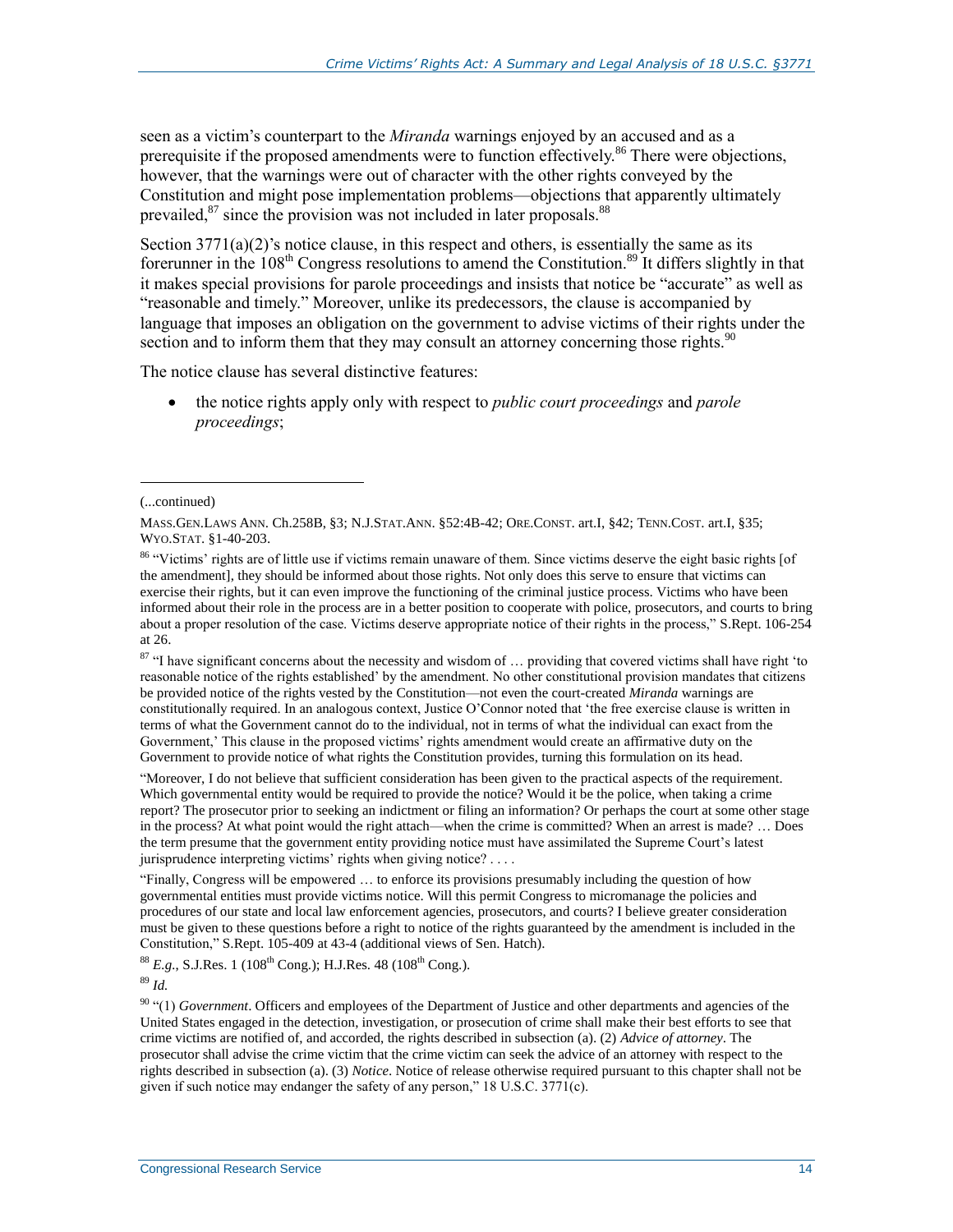- the rights attach to those proceedings *involving the crime* but not necessarily to all those related to the crime;
- victims are entitled to *reasonable, accurate and timely* notice; and
- victims are entitled to notice of the release or escape only of *the accused.*

### **Public Proceedings**

The public proceedings limitation has been a feature of the victims' rights proposals for some time. Speaking of the past constitutional proposals, Senate Judiciary Committee reports pointed out that

Victims' rights under this provision are also limited to 'public proceedings.' Some proceedings, such as grand jury investigations, are not open to the public and accordingly would not be open to the victim. Other proceedings, while generally open, may be closed in some circumstances. For example, while plea proceedings are generally open to the public, a court might decide to close a proceeding in which an organized crime underling would plead guilty and agree to testify against his bosses. See 28 C.F.R. 50.9. Another example is provided by certain national security cases in which access to some proceedings can be restricted. See 'The Classified Information Procedures Act' 18 U.S.C. App.3. A victim would have no special right to attend. The amendment works no change in the standards for closing hearings, but rather simply recognizes that such nonpublic hearings take place.<sup>91</sup>

When the proceedings are closed at the discretion of the court, however, the presence of the statutory rights may reinforce an inclination to nevertheless approve victim notification of their existence and outcome.<sup>92</sup>

### **Parole Proceedings**

Congress abolished parole for those convicted of federal crimes committed after November 1, 1987.<sup>93</sup> Parole for felonies under the laws of the District of Columbia was abolished pursuant to congressional command effective August 5,  $2000^{94}$ 

### **Involving the Crime**

The breadth of the phrase "*involving* the crime" used to describe the public proceedings covered by the notification right may raise questions too. The phrase clearly contemplates more than trial. Pretrial and post-trial hearings involving motions to dismiss, to suppress evidence, to change venue, to grant a new trial, and any of the host of similar proceedings that flow to or from a criminal trial seem to come within the meaning of the term. The Senate reports' discussion of proceedings "*related to* the crime" in earlier versions, for instance, specifically mentioned appellate proceedings.<sup>95</sup>

 $91$  S.Rept. 108-191 at 34; see also, S.Rept. 106-254 at 30, S.Rept. 105-409 at 25.

<sup>92</sup> *United States v. L.M.*, 425 F.Supp.2d 948, 957-58 (N.D. Iowa 2006)(denying victims the right to attend closed juvenile proceedings, but granting the government's request to notify them and to unseal the record of the proceedings except with respect to juvenile's identification and information that would lead to his identification).

<sup>93</sup> P.L. 98-473, 98 Stat. 2027 (1984).

<sup>94</sup> P.L. 105-33, §11212, 111 Stat. 741 (1997).

<sup>95</sup> S.Rept. 106-254 at 31, S.Rept. 105-409 at 26.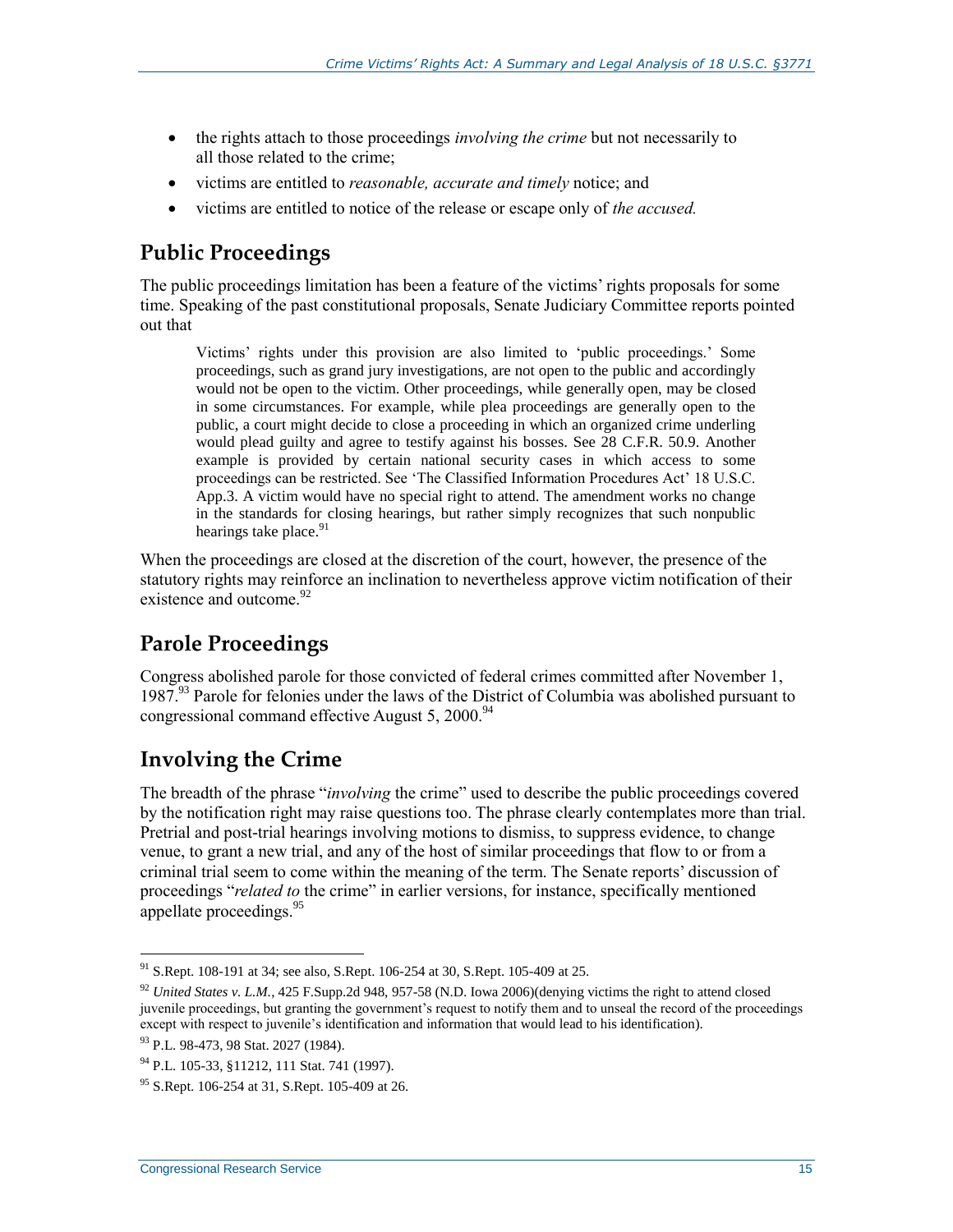The same reports indicate that at least at one time covered release proceedings were understood to include those involving "a release [from custody] of a defendant found not guilty of a crime by reason of insanity and then hospitalized in custody for further treatment,"<sup>96</sup> Crime relatedness, understood in such terms, would presumably carry victim notice rights to a fairly wide range of civil and quasi-civil proceedings (e.g., habeas and civil forfeiture proceedings, and extradition hearings, to name but a few).

Historical proposals, which speak in terms of "proceedings *related* to the crime," were thought to perhaps embody notice rights for the victims of a defendant's past crimes, and victims of charges that had been dropped or dismissed, as well as victims of charges that had resulted in acquittal.<sup>97</sup> The change to "proceeds *involving* the crime" might be considered a repudiation of that construction. 98

The Senate Judiciary Committee, however, indicated that no such repudiation was intended in the case of the proposed constitutional amendment and stated simply that the "public proceedings are those 'relating to the crime.'"<sup>99</sup> In doing so, it might be thought to have embraced earlier descriptions of proceedings related to the crime, even though the committee's examples in the 108th Congress were much more modest in some places, *id.* ("the right applies not only to initial hearings on a case, but also rehearings, hearing at an appellate level, and any case on a subsequent remand").<sup>100</sup> Section 3771 was the subject of a colloquy on the floor between its Senate sponsors, which is somewhat ambiguous but seems to confirm that the proceedings as to which notice is due include appellate proceedings.<sup>101</sup> Section 3771 eliminates the speculation previously possible that the rights might be available in an administrative context such as in

<sup>96</sup> *Id*. at 36 and 30.

<sup>97 &</sup>quot;Frequently, criminal defendants are suspected to have committed crimes for which they are never charged or for which charges are later dropped, even though significant evidence may exist that the defendant did indeed commit the crime. Do the victims of these crimes have rights under the proposed amendment? If so, are they the same as the rights of the victims of charged counts or of the defendant? Such victims, of course, would have the same rights to notice and allocution relating to conditional release, the acceptance of negotiated pleas (perhaps substantially complicating plea bargains) and sentencing," S.Rept. 105-409 at 42 (additional views of Sen. Hatch).

Under existing federal law, sentencing courts are to consider "relevant conduct" that is "part of the same course of conduct or common scheme or plan as the offense of conviction," U.S.S.G. §1B1.3(a)(2), that includes misconduct for which the defendant has never been charged or even for which he may have been acquitted, *United States v. Watts*, 519 U.S. 148 (1997).

<sup>98</sup> One witness, however, thought it more likely to confirm an intent to embrace civil proceedings, *Senate Hearing V* at 162; *House Hearing V* at 79 (statements of James Orenstein) ("Some public proceedings 'involving the crime' are civil in nature, and normally proceed without any participation by the executive branch of government. Here again, the change in language from S.J.Res.  $3$  [106<sup>th</sup> Cong.] could be problematic: that bill used the phrase 'relating to the crime' which the Senate Judiciary Committee noted would 'typically ... be the criminal proceedings arising from the filed criminal charges, although other proceedings might also be related to the crime.' Senate Report at 30-31. A court interpreting the current bill might conclude that the change from 'relating to' to 'involving' was intended to make it easier to apply the Amendment to proceedings outside the criminal context"); see also *Senate Hearing IV* at 122; *House Hearing IV* at 50.

<sup>99</sup> S.Rept. 108-191 at 34.

<sup>&</sup>lt;sup>100</sup> But see, S.Rept. 108-191 at 35 ("The release [which triggers a notification requirement] must be one 'relating to the crime.' This includes not only a release after a criminal conviction but also, for example, a release of a defendant found not guilty of a crime by reason of insanity and then hospitalized in custody for further treatment, or a release pursuant to a habitual sex offender statute").

<sup>101</sup> 150 *Cong. Rec.* 7301-303 (2004)(remarks of Sens. Kyl and Feinstein)("Public proceedings include both trial level and appellate level court proceedings ... I ask Senator Feinstein, if she can comment on her understanding of section  $(a)(2)$ ? Mrs. FEINSTEIN. My understanding of this subsection is the same as the Senator's").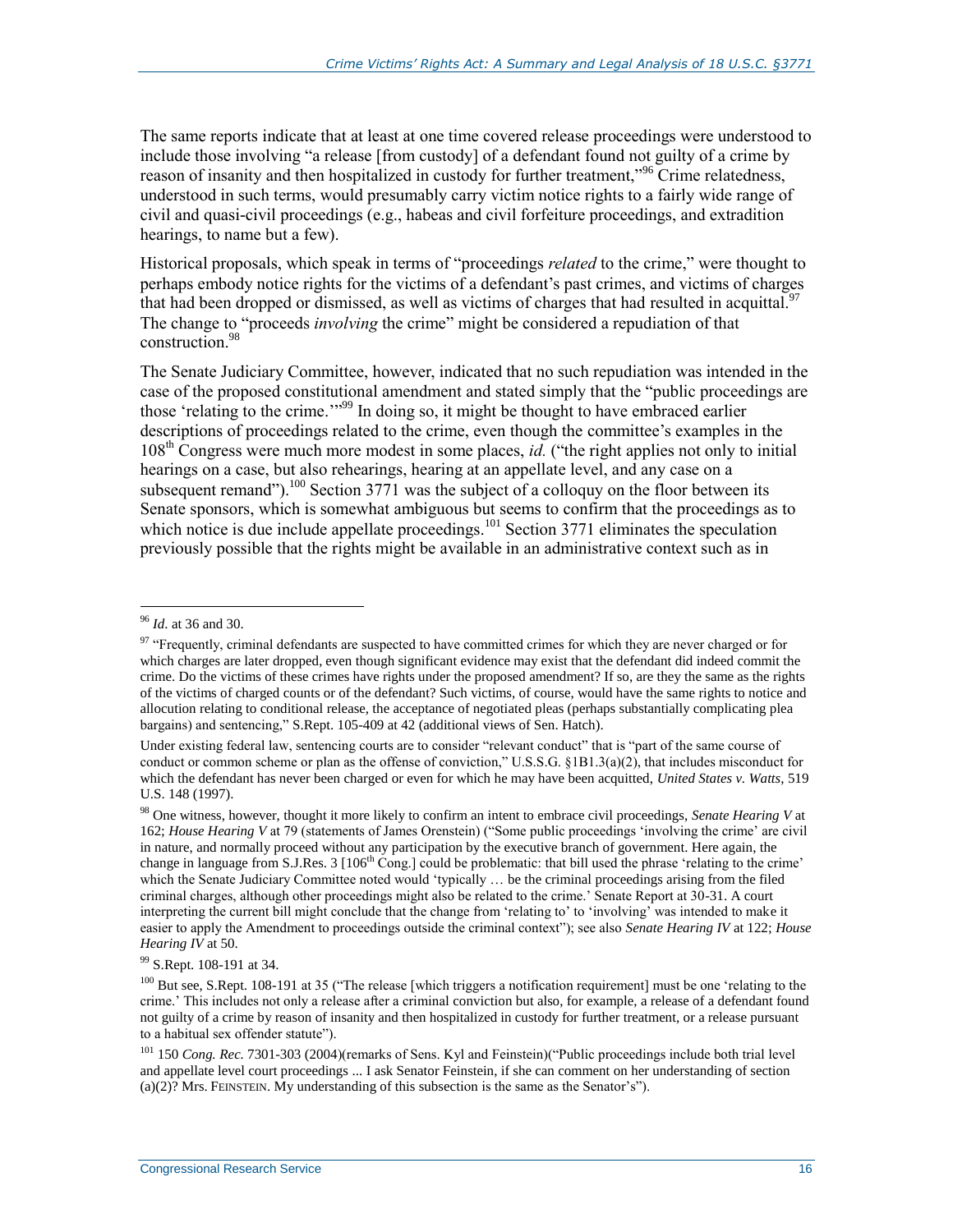administrative immigration proceedings by confining the proceedings covered to "court" and parole proceedings.

#### **Reasonable, Accurate, and Timely Notice**

The inclusion of a "timeliness" requirement to the notice right seems significant, because it would appear to greatly reduce the prospect of "reasonable" but ineffective notice. Yet the committee report issued after its addition in the constitutional amendment proposal makes no note of it and continues to describe the obligation in the same terms used prior to the change.<sup>102</sup> Under preaddition proposals it was unclear whether reasonableness was to be judged by the level of official effort or by the effectiveness of the effort. The Senate reports noted that heroic efforts were not expected but due diligence was.<sup>103</sup> But the obvious purpose for the right to notice was to provide a gateway to the amendment's other rights. Even without the addition of the clarifying "timely" requirement, what was reasonable might have been judged by whether the efforts were calculated to permit meaningful exercise of the amendment's other rights.<sup>104</sup>

The Senate reports, however, explained that in rare circumstances notice by publication might be reasonable,<sup>105</sup> although if judged by existing due process standards such notice might not have been adequate in ordinary circumstances.<sup>106</sup> Notice given after a proceeding was conducted might have seemed unreasonable because the want of timely notice might constitute an effective exclusion from the proceedings or might defeat the right to make a victim impact statement.<sup>107</sup>

<sup>105</sup> S.Rept. 106-254 at 30 ("In rare mass victim cases (*i.e*., those involving hundreds of victims), reasonable notice could be provided by mean[s] tailored to those unusual circumstances, such as notification by newspaper or television announcement"); *see also,* S.Rept. 105-409 at 25.

<sup>106</sup> *Small v. United States*, 136 F.3d 1334, 1336 (D.C.Cir. 1998)("'An elementary and fundamental requirement of due process in any proceeding which is to be accorded finality is notice reasonably calculated, under all the circumstances to apprise interested parties of the pendency of the action and afford them an opportunity to present their objections.' *Mullane v. Central Hanover Bank & Trust Co.*, 339 U.S. at 314. As *Mullane* made clear, the Due Process Clause does not demand actual, successful notice, but it does require a reasonable effort to give notice. '[P]rocess which is mere gesture is not due process. The means employed must be such as one desirous of actually informing the absentee might reasonably adopt to accomplish it.' *Mullane*, 339 U.S. at 315.... [T]he *Mullane* Court observed that '[c]hance alone brings to the attention of even a local resident an advertisement in small type inserted in the back pages of a newspaper.' *Id*. Almost fifty years after *Mullane*, in an increasingly populous and mobile nation, newspaper notices have virtually no chance of alerting an unwary person that he must act now forever lost his rights").

The Senate reports noted that "reasonableness" must be judged by the circumstances of an individual case. Thus, "[w]hile mailing a letter would be 'reasonable' notice of an upcoming parole release date, it would not be reasonable notice of the escape of a dangerous prisoner bent on taking revenge on his accuser," S.Rept. 108-191 at 35; S.Rept. 106-254 at 36;. S.Rept. 105-409 at 30.

 $\overline{a}$  $102$  Compare, S.Rept. 108-191 at 33-34, with, S.Rept. 106-254 at 30-1, S.Rept. 105-409 at 25-6.

<sup>103</sup> S.Rept. 108-191 at 34, S.Rept. 106-254 at 30, S.Rept. 105-409 at 25.

<sup>&</sup>lt;sup>104</sup> The right to notice of hearings at which an individual has a right to be heard is a component of due process under existing law. "The Supreme Court has long made clear that due process requires notice reasonably calculated to provide actual notice of the proceedings and a meaningful opportunity to be heard. In *City of West Covina v. Perkins*, [525 U.S. 234, 240] (1999), the Court explained the notice requirement in these words: A primary purpose of the notice required by the Due Process Clause is to ensure that the opportunity for a hearing is meaningful. See *Mullane v. Central Hanover Bank & Trust Co.*, 339 U.S. 306 (1950)('Th[e] right to be heard has little reality or worth unless one is informed that the matter [affecting one's property rights] is pending and can choose for himself whether to appear or default, acquiesce or contest')," *Nazarove v. INS*, 171 F.3d 478, 482-83 (7<sup>th</sup> Cir. 1999).

<sup>&</sup>lt;sup>107</sup> "For these rights to notice to be effective, notice must be sufficiently given in advance of a proceeding to give the crime victim the opportunity to arrange his or her affairs in order to be able to attend that proceeding and any scheduling of proceedings should take into account the victim's schedule to facilitate effective notice." 150 *Cong. Rec.* 7302 (2004)(remarks of Sen. Kyl).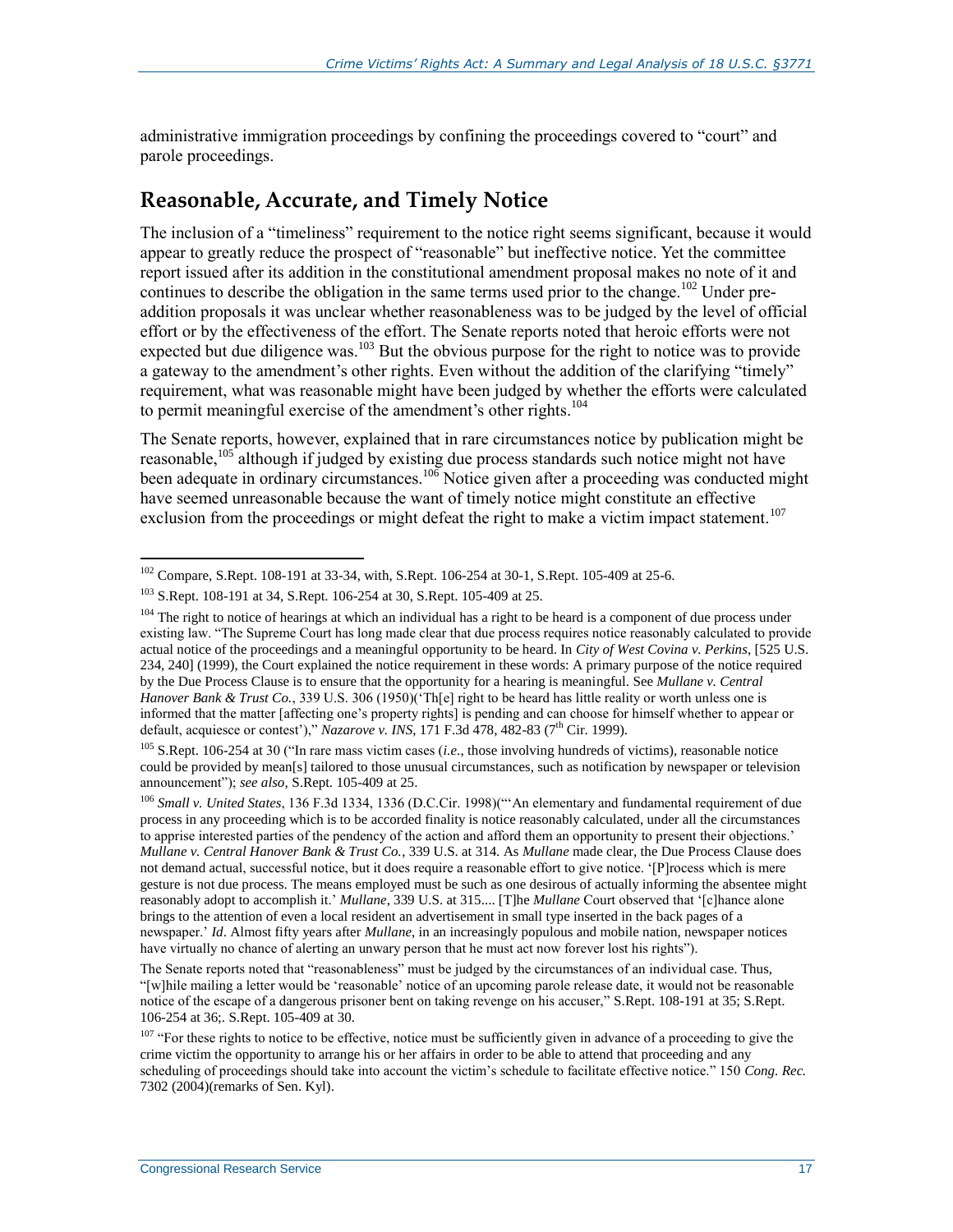The addition of a timeliness requirement seems to reduce the possibility of "reasonable" but untimely notification.<sup>108</sup> The same might be said for the new demand that notice be "accurate." It might seem difficult to imagine how notice could be considered either timely or reasonable, if for want of accuracy it effectively defeated a victim's opportunity to exercise his or her rights. One court has suggested that the "accuracy" modification was made to ensure that victims are kept advised of schedule changes.<sup>109</sup>

In the context of release notifications, the most vexing reasonableness questions may arise should the right extend both to the accused and to the convicted as discussed below. In some instances such as the right to notification of the release of a prisoner following full service of his sentence, Section 3771 may require notification of victims who would not previously have been entitled to notification and whose identity and location are therefore unknown to custodial authorities.<sup>110</sup>

Application may be challenging in the area of bail as well. The section grants both a right to consideration of the victim's safety and a right to reasonable notice, attendance, and comment. Under earlier circumstances it might not be unusual for an accused to be released on recognizance or bail before authorities could reasonably be expected to provide victims with timely notice. It may be that the section contemplates postponement of the accused's initial judicial appearance until after victims can be notified and can be given a reasonable period of time to prepare and present their views.

Early constitutional amendment proposals seemed to explicitly anticipate that a failure of timely notice in a bail context could be rectified by recourse to the provision in the amendment that permitted the bail decision to be revisited at the behest of a victim.<sup>111</sup> The section contains no such explicit provision, but nothing in the section precludes revisitation—other than abandonment of the earlier explicit provision, perhaps. $112$ 

<sup>&</sup>lt;sup>108</sup> In the view of one commentator, "Timely' notice would require that the victim be informed enough in advance of a public proceeding to be able reasonably to organize his or her affairs to attend," *Senate Hearing V* at 242 (statement of Steven T. Twist); see also, *Senate Hearing IV* at 183; *House Hearing IV* at 20 (statement of Steven T. Twist).

<sup>109</sup> *United States v. Turner*, 367 F.Supp.2d 319, 332 (E.D.N.Y. 2005)("Each of the three adjectives—'reasonable, accurate, and timely'—is important: 'reasonable' provides vital flexibility; 'accurate' may well impose an affirmative obligation to advise victims of schedule changes (most states have similar statutory requirements); and 'timely' is designed to be a flexible concept that ensures a victim can reasonably arrange her affairs to attend the proceeding for which notice is given"); *see also United States v. Ingrassia*, 392 F.Supp.2d 493, 495 (E.D.N.Y. 2005)(describing an online victim notification system considered inadequate that provided outdated scheduling information).

<sup>&</sup>lt;sup>110</sup> The section may apply to escapes and releases occurring after its effective date regardless of when the underlying crime occurred; many other jurisdictions apply the right with respect to self-identifying victims of prisoners sentenced after the effective date of the statutory provision creating or implementing the right, *e.g.*, N.Y.Crim.Pro.Law §380.50 (notice is provided by certified mail to victims who have submitted notification cards distributed to them shortly after the defendant is sentenced).

<sup>&</sup>lt;sup>111</sup> Past proposals had a provision which declared, "... Nothing in this article shall provide grounds to ... reopen any proceeding ... except with respect to conditional release.... " *e.g.*, S.J.Res. 3 (106<sup>th</sup> Cong.). Since the amendment has no similar prohibition on reopening at the petition of a victim, no bail exception is necessary. Of course, whether the initial bail hearing is delayed or the accused is re-arrested following the victim's petition to reopen, the result is the same—an accused is detained longer than would otherwise be the case in the name of victims' rights, S.Rept. 105-409 at 44 (additional views of Sen. Hatch)("This provision in particular has perhaps the greatest potential to collide with the legitimate right of defendants. All defendants and convicts have a constitutionally protected liberty interest in conditional release, once such release is granted. Permitting victims to move to reopen such proceedings or invalidate such rulings, would, of course, necessitate the re-arrest and detention of released defendants and convicts, likely implicating their liberty interest").

<sup>112</sup> *See United States v. Turner*, 367 F.Supp.2d 319, 324 (E.D.N.Y. 2005)("when it became apparent that the alleged victims here had not been given specific notice of the first two proceedings, I considered an adjournment as an alternative to further proceedings in violation of the victim's rights. Another alternative, and one that I concluded was (continued...)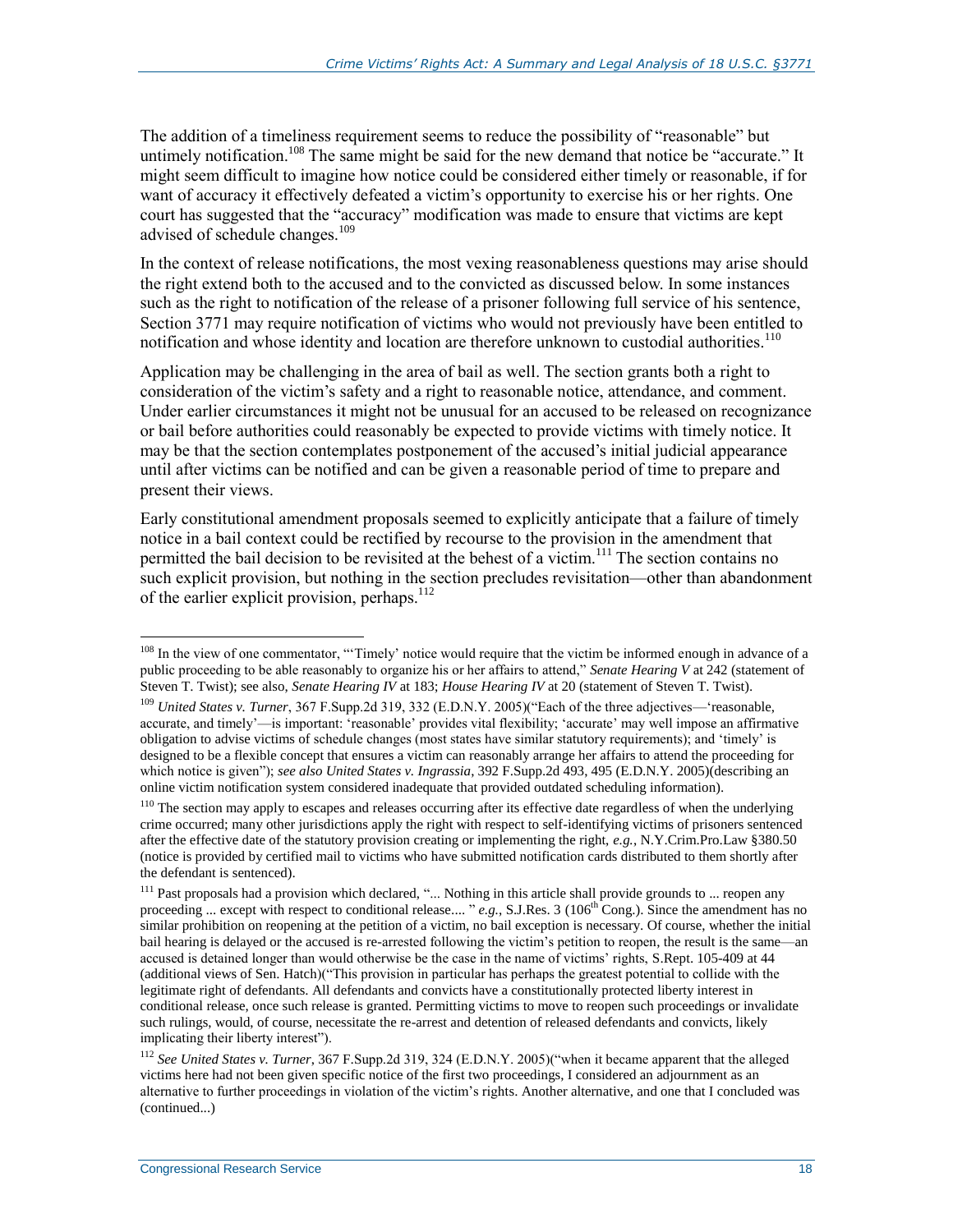#### **Release or Escape of the Accused**

Section 3771 refers to notice of the release or escape of *the accused*. The implication is that there is no right to notice of a release or escape following conviction, since at that point the defendant is "convicted" rather than "accused." If this is the section's meaning, the consequences of the change are considerable. The administrative burdens associated with notifying victims every time an inmate is released from custody are not insignificant. This is especially true if the section is construed to apply to the future release or escape of prisoners convicted of crimes committed prior to its effective date.

Nevertheless, the committee report in the  $108<sup>th</sup>$  Congress suggests that in the equivalent language of the proposed constitutional amendment the Senate Judiciary Committee considered the terms "accused" and "convicted" interchangeable and intended no change from earlier more generously worded proposals:

The release [which triggers a notification requirement] must be one "relating to the crime." This includes not only a release after a criminal conviction but also, for example, a release of a defendant found not guilty of a crime by reason of insanity and then hospitalized in custody for further treatment, or a release pursuant to a habitual sex offender statute, S.Rept. 108-191 at 35.

Section 3771's sponsors endorsed this view as well:

Mrs. Feinstein: One final point. Throughout this act, reference is made to the "accused." Would the Senator also agree that it is our intention to use this word in the broadest sense to include both those charged and convicted so that the rights we establish apply throughout the criminal justice system?

Mr. Kyl: Yes, that is it my understanding.<sup>113</sup>

Moreover, the section probably cannot fairly be read to cut off the rights it promises upon the return of a guilty verdict (when the defendant ceases to be an "accused" because of his conviction), since it grants victims explicit rights at sentencing, 18 U.S.C.  $3771(a)(4)$ , and at parole proceedings, 18 U.S.C. 3771(a)(2), (4).

Section 3771(c)(3)'s notification right may be limited when notification would be dangerous.<sup>114</sup> The section's sponsors, however, urged that the limitation be invoked judiciously.<sup>115</sup>

<sup>(...</sup>continued)

preferable under the circumstances, was to order the government to provide a written summary or transcript of the proceedings to any victim who was denied notice and to make it clear that I would hear any victim with respect to whether the decision I made in the victim's absence should be reconsidered. I do not endorse this alternative as a routine substitute for conducting such proceedings without notice to victims—the statute plainly forbids such an approach. But where, as here, the result of the proceeding conduct in the victims' absence is one that does not appear to jeopardize any substantive (as opposed to procedural) right of the victim [since the defendant was detained rather than released on bail], the relief I ordered here seemed preferable to an order that would require further incarceration of a criminal defendant without a substantive ruling on whether there exist conditions of release that satisfy the requirements of the Bail Reform Act").

<sup>113</sup> 150 *Cong. Rec.* 7304 (2004).

 $114$  18 U.S.C. 3771(c)(3)("Notice of release otherwise required pursuant to this chapter shall not be given if such notice may endanger the safety of any person").

<sup>115</sup> 150 *Cong. Rec.* 7303 (2004)("the notice section immediately following limits the right to notice of release where such notice may endanger the safety of the person being released. There are cases, particularly in domestic violence cases, where there is a danger posed by an intimate partner if the intimate partner is released. Such circumstances are not the norm, even in domestic violence cases as a category of cases. This exception should not be relied upon as an (continued...)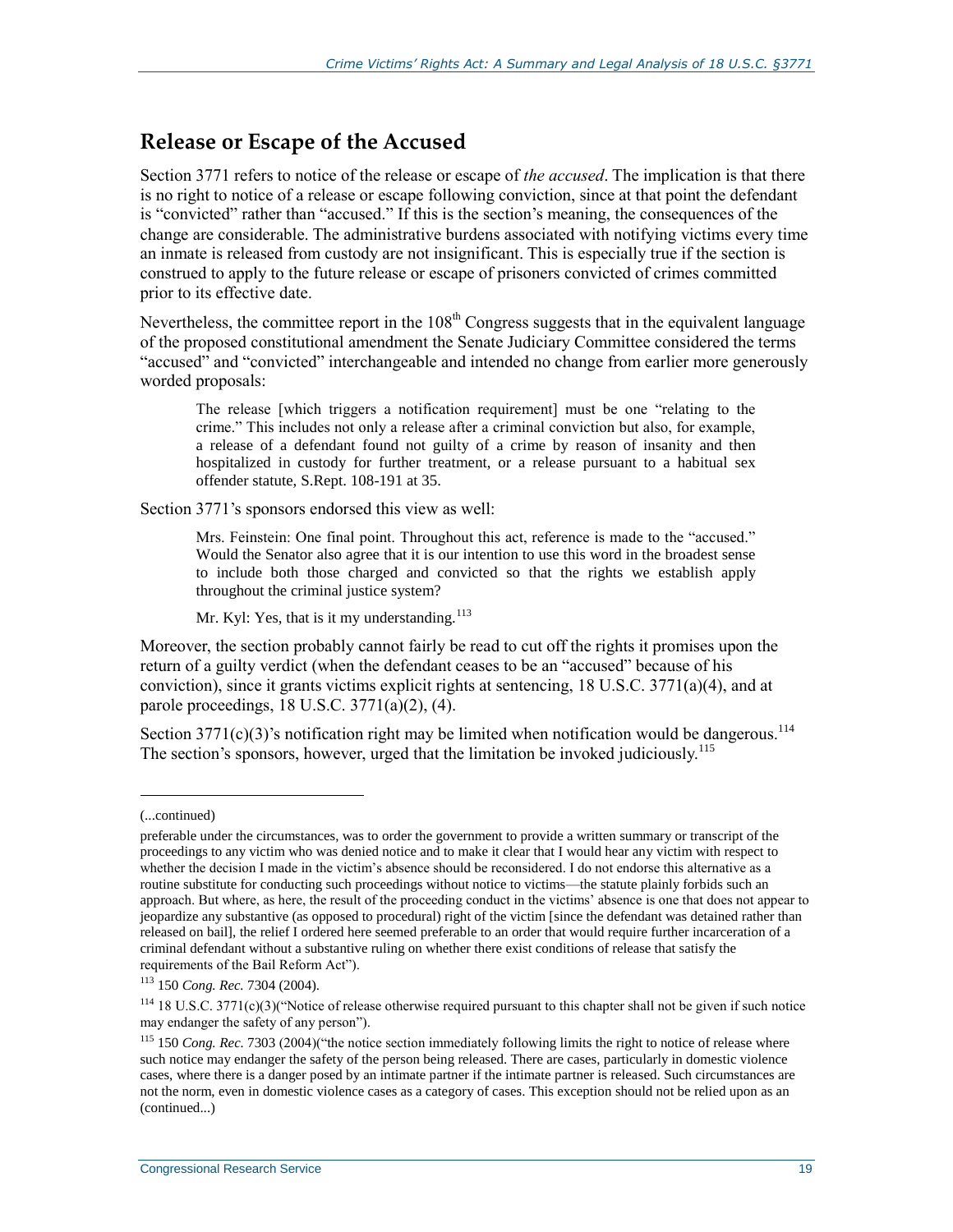### **Attendance**

The right not to be excluded from any such public court proceeding, unless the court, after receiving clear and convincing evidence, determines that testimony by the victim would be materially altered if the victim heard other testimony at that proceeding.<sup>116</sup>

Section 3771(a)(3) promises victims a limited attendance right, that is, a right not to be excluded from public court proceedings unless attendance would color their subsequent testimony.

The Constitution promises the accused a public trial by an impartial jury<sup>117</sup> and affords him the right to be present at all critical stages of the proceedings against him.<sup>118</sup> It offers victims no such prerogatives. Their status is at best that of any other member of the general public and, in fact, the Constitution screens the accused's right to an impartial jury trial from the over exuberance of the public. $119$ 

Moreover, victims are even more likely to be barred from the courtroom during trial than members of the general public. Ironically, the victim's status as a witness, the avenue of most likely access to pretrial proceedings, is the very attribute most likely to result in exclusion from the trial.

l

Rule 60(a)(2), the corresponding provision in the Federal Rules of Criminal Procedure, states that "The court must not exclude a victim from a public court proceeding involving the crime, unless the court determines by clear and convincing evidence that the victim's testimony would be materially altered if the victim heard other testimony at that proceeding. In determining whether to exclude a victim, the court must make every effort to permit the fullest attendance possible by the victim and must consider reasonable alternatives to exclusion. The reasons for any exclusion must be clearly stated on the record."

<sup>117</sup> "*In all criminal prosecutions, the accused shall enjoy the right to a speedy and public trial, by an impartial jury* of the State and district wherein the crime shall have been committed, which district shall have been previously ascertained by law, and to be informed of the nature and cause of the accusation; to be confronted with the witnesses against him; to have compulsory process for obtaining witnesses in his favor, and to have the Assistance of Counsel for his defence," U.S.Const. Amend. VI (emphasis added).

<sup>118</sup> *United States v. Gibbs*, 182 F.3d 408, 436 (6<sup>th</sup> Cir. 1999), citing *United States v. Gagnon*, 470 U.S. 522, 526 (1985), and *Faretta v. California*, 422 U.S. 806, 819 n.15 (1975).

<sup>119</sup> *Woods v. Dugger*, 923 F.2d 1454, 1459-460 (11<sup>th</sup> Cir. 1991)(finding a Sixth Amendment violation in a case involving the murder of a prison guard, marked by extensive pretrial publicity, in a community where the prison system employed a substantial percentage of the population, and in which more than half of the members in attendance during the course of the trial were uniformed prison guards); *Norris v. Risley*, 918 F.2d 828, 834 (9<sup>th</sup> Cir.1990)(finding a Sixth Amendment violation in a kidnaping/rape case in which women wearing "Women Against Rape" buttons permeated the courtroom and its environs)("we find the risk unconstitutionally great that these large and boldly highlighted buttons tainted Norris's right to a fair trial both by eroding the presumption of innocence and by allowing extraneous, prejudicial considerations and cross-examination"). *Norris* also noted a similar view among the state courts, "A decision of the West Virginia Supreme Court is informative regarding the wearing of buttons during trial. State v. Franklin, 327 S.E.2d 449 (W.Va. 1985) involved a prosecution for driving under the influence of alcohol, resulting in death. During the trial, various spectators from an organization campaigning under the acronym MADD (Mothers Against Drunk Driving) wore buttons inscribed with the capital letters MADD. Most jurors knew what the initials stood for. In reversing the conviction and remanding for a new trial, the court noted that the trial court's 'cardinal failure ... was to take no action whatever against a predominant group of ordinary citizens who were tooth and nail opposed to any finding that the defendant was not guilty.' Id. at 455," 918 F.2d at 832.

<sup>(...</sup>continued)

excuse to avoid notifying most victims")(remarks of Sen. Kyl).

<sup>116</sup> 18 U.S.C. 3771(a)(3). The limitations of §3771(d)(2) apply here as well ("In a case where the court finds that the number of crime victims makes it impracticable to accord all of the crime victims the rights described in subsection (a), the court shall fashion a reasonable procedure to give effect to this chapter that does not unduly complicate or prolong the proceedings").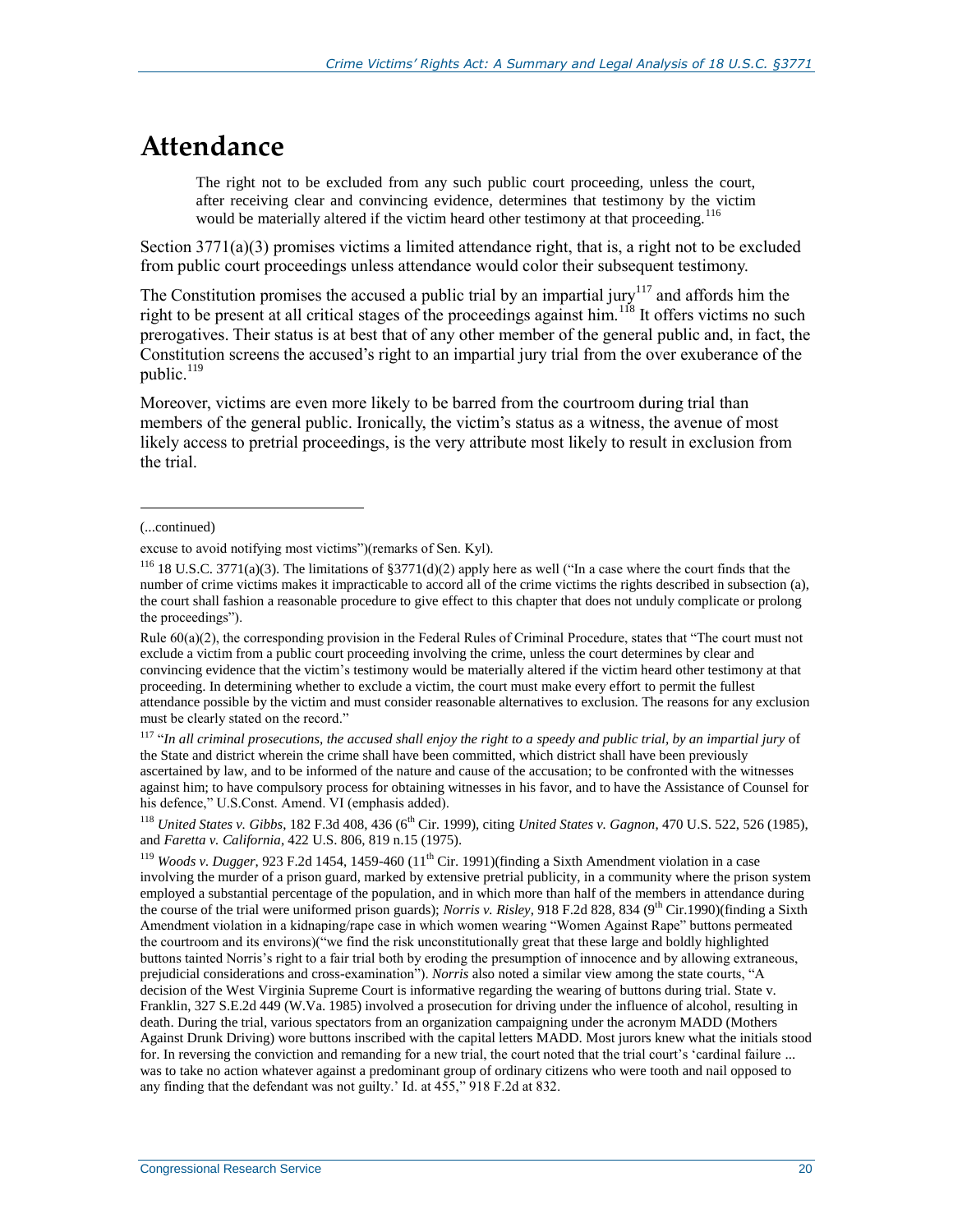Sequestration, or the practice of separating witnesses and holding outside the courtroom all but the witness on the stand, is of ancient origins and "consists merely in preventing one prospective witness from being taught by hearing another's testimony."<sup>120</sup> The principle has been embodied in Rule 615 of the Federal Rules of Evidence and in state rules that adopt the federal practice.<sup>121</sup>

Section 3771 assures victims of the right not to be excluded from any public proceedings involving the crime except when to attend would color their subsequent testimony. It is one area where balancing the interests of victim, defendant, and government may be the most challenging.

Section 3771(a)(3)'s attendance right language is comparable to that found in the earlier "best" efforts" statute which recognizes the right of victims "to be present at all public court proceedings related to the offense, unless the court determines that testimony by the victim would be materially affected if the victim heard other testimony at trial." <sup>122</sup> Section 3771 also operates in conjunction with 18 U.S.C. 3510, which declares that in federal capital cases, victims who attend a trial are not disqualified from appearing as witnesses at subsequent sentencing hearings absent a danger of unfair prejudice, jury confusion, of the jury being misled, or as constitutionally required.<sup>123</sup> In other federal criminal cases, victims may be excluded from trial only as constitutionally required.<sup>124</sup>

Section 3771(a)(3) is more limited than the constitutional amendment proposals, which with early exceptions afforded a general right not to be excluded.<sup>125</sup> It was suggested that the phrase "not to be excluded" in the amendment proposals was used to avoid the claims that the proposal would entitle victims to transportation to relevant proceedings or to have proceedings scheduled for their convenience or to free them from imprisonment to attend proceedings.<sup>126</sup> In this it would be

<sup>124</sup> 18 U.S.C. 3510(a).

<sup>120</sup> VI WIGMORE ON EVIDENCE §§1837, 1838 (1940 ed.).

<sup>&</sup>lt;sup>121</sup> F.R.Evid. 615("At the request of a party the court shall order witnesses excluded so that they cannot hear the testimony of other witnesses, and it may make the order of its own motion. This rule does not authorize exclusion of (1) a party who is a natural person, or (2) an officer or employee of a party which is not a natural person designated as its representative by its attorney, (3) a person whose presence is shown by a party to be essential to the presentation of the party's cause, or (4) a person authorized by statute to be present").

 $122$  42 U.S.C. 10606(b)(4)(2000 ed.).

<sup>123</sup> 18 U.S.C. 3510(b); 3593(c). See also *United States v. McVeigh*, 958 F.Supp. 512, 514-15 (D.Colo. 1997)(permitting victims to attend trial with the observation that the court's control over any subsequent sentencing hearing would permit protective measures against any prejudicial impact). The *McVeigh* trial court had barred victim-witnesses from trial prior to the enactment of Section 3510 and the amendment of Section 3593(c). Following that initial sequestration order, the Court of Appeals had held that victim-witnesses had no standing based on 42 U.S.C. 10606 to seek mandamus in order to overturn the lower court's sequestration order, *United States v. McVeigh*, 106 F.3d 325, 334-35  $(10^{th}$  Cir. 1997).

<sup>&</sup>lt;sup>125</sup> S.J.Res. 1 (108<sup>th</sup> Cong.); H.J.Res. 48 (108<sup>th</sup> Cong.); S.J.Res. 35 (107<sup>th</sup> Cong.); H.J.Res. 91 (107<sup>th</sup> Cong.); S.J.Res. 3  $(106<sup>th</sup> Cong.);$  H.J.Res.  $64$  ( $106<sup>th</sup> Cong.$ ). The exceptions were mentioned occurred early on, H.J.Res. 173 ( $104<sup>th</sup>$ Cong.)(the right "to be present at, every stage of the public proceedings, unless the court determines there is good cause for the victim not to be present"); H.J.Res. 174 (104<sup>th</sup> Cong.)("given the opportunity to be present at every proceeding in which those rights are extended to the accused or convicted offender");  $\hat{S}$  J.Res. 52 (104<sup>th</sup> Cong.) (same).

<sup>126</sup> S.Rept. 108-191 at 35-6; S.Rept. 106-254 at 31, S.Rept. 105-409 at 26. *See also*, 150 *Cong. Rec.* 7302 (2004) (remarks of Sen. Feinstein)("This language was drafted in a way to ensure that the government would not be responsible for paying for the victim's travel and lodging to a place where they could attend the proceedings"); *United States v. Turner*, 367 F.Supp.2d 319, 332 (E.D.N.Y. 2005)("This right effectively trumps Federal Rule of Evidence 615, and in doing so broadens a 1997 statute, 18 U.S.C. 3510, that was enacted in response to the trial court's exclusion of victims from the proceedings in the Oklahoma City bombing case on the ground that they might give victim impact testimony at a penalty phase.... [T]he right is phrased in the negative (*i.e*., the crime victim has the right 'not to be excluded') rather than as an affirmative right to attend. This is to guard against arguments that the government has some affirmative duty to make it possible for indigent or incarcerated victims to be present in the courtroom.... The (continued...)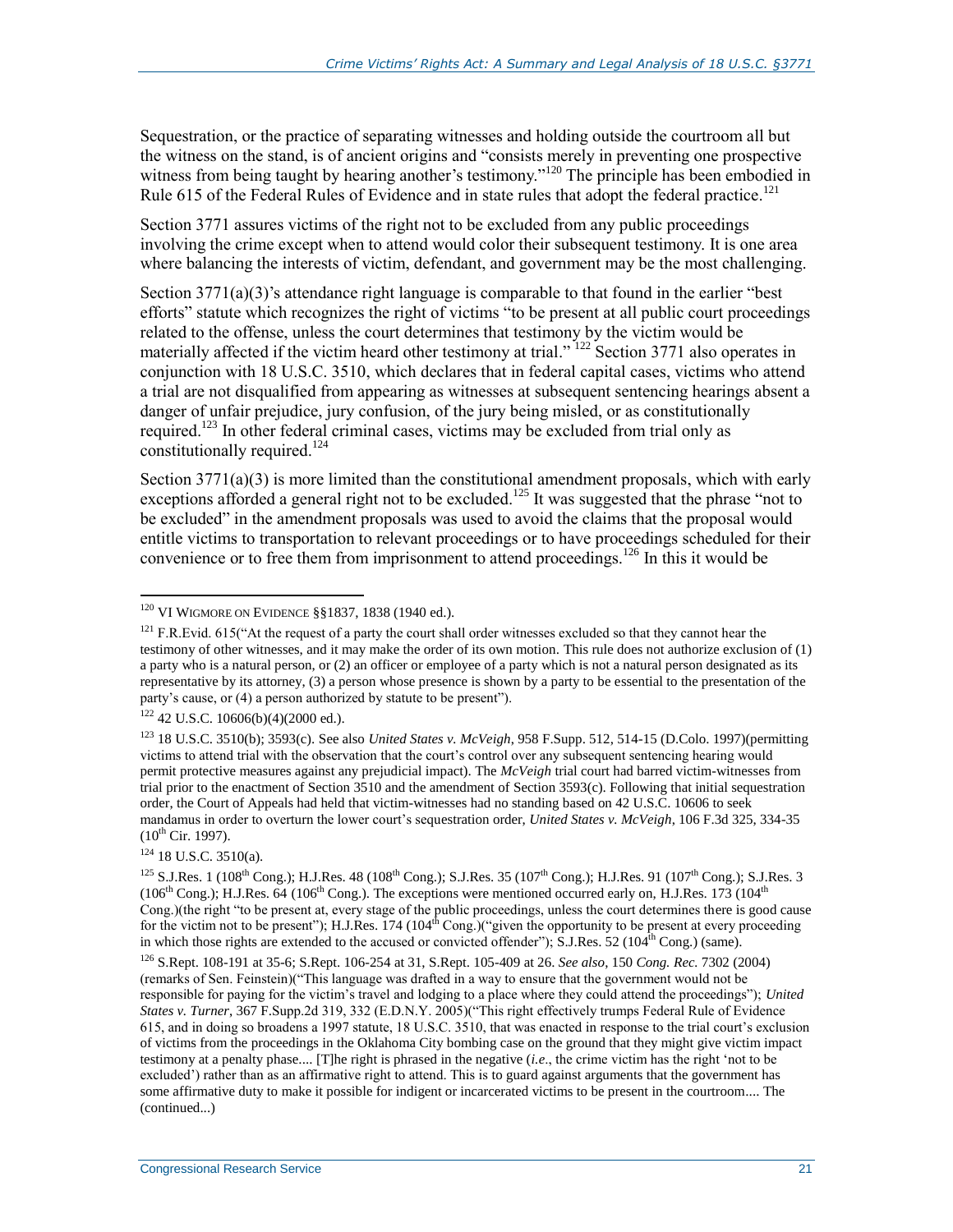unlike a defendant's right to attend. Yet like a defendant's right to attend, the use of the phrase has been thought to permit exclusion of the victim for disruptive behavior, excessive displays of emotion, and other forms of impropriety for which a defendant might be excluded.<sup>12</sup>

As in the case of notification, the legislative history of constitutional amendment proposals indicates that the section plays no role in what public proceedings can be closed even though that action denies victims notice, attendance, and allocution rights.<sup>128</sup> It suggests that a victim has little ground to object if a decision is made to close a traditionally public proceeding.

On the other hand, the section conveying the right is reinforced by a later section in which the courts are instructed to make every effort to ensure the fullest possible victim attendance.<sup>129</sup> Together they require the trial attendance of victims unless the court "finds by clear and convincing evidence that it is highly likely, not merely possible, that the victim-witness will alter his or her testimony" if allowed to attend prior to testifying.<sup>130</sup> Section 3771(a)(3) has apparently yet to serve as a source for successful defendant objections to the attendance of victim/witnesses in judicial proceedings. 131

# **Participation**

The right to be reasonably heard at any public proceeding in the district court involving release, plea, sentencing, or any parole proceeding.<sup>132</sup>

Unlike the rights to notice and not to be excluded, the right to be heard is a right to participate. The section describes the proceedings at which it may be invoked with greater particularity, and here too limits application to reasonable participation in public court and parole proceedings. It does not on its face give victims the right to be heard in closed proceedings or to be heard on other pretrial motions, at trial, perhaps on appeal, or with respect to related forfeiture proceedings.

l

<sup>(...</sup>continued)

negative phrasing also suggests that the fact that a properly notified victim cannot be present is not in itself a circumstance that requires a proceeding to be adjourned"); *United States v. Rubin*, 558 F.Supp.2d 411, 423 (E.D.N.Y. 2008).

<sup>127</sup> S.Rept. 108-191 at 36; S.Rept. 106-254 at 31, S.Rept. 105-409 at 26.

<sup>&</sup>lt;sup>128</sup> "The amendment works no change in the standards for closing hearings, but rather simply recognizes that nonpublic hearings take place," S.Rept. 108-191 at 34; S.Rept. 106-254 at 30; S.Rept. 105-409 at 25; *see also, United States v. L.M.*, 425 F.Supp. 948, 957 (N.D. Iowa 2006)(deciding to close juvenile proceedings and denying a motion for victim attendance).

<sup>&</sup>lt;sup>129</sup> 18 U.S.C. 3771(b)("In any court proceeding involving an offense against a crime victim, the court shall ensure that the crime victim is afforded the rights described in subsection (a). Before making a determination described in subsection (a)(3), the court shall make every effort to permit the fullest attendance possible by the victim and shall consider reasonable alternatives to the exclusion of the victim from the criminal proceeding. The reasons for any decision denying relief under this chapter shall be clearly stated on the record.").

<sup>&</sup>lt;sup>130</sup> In re Mikhel, 453 F.3d 1137, 1139 (9<sup>th</sup> Cir. 2006).

<sup>131</sup> *United States v. Edwards*, 526 F.3d 747, 757-58 (11<sup>th</sup> Cir. 2008); *United States v. Charles*, 456 F.3d 249, 257-60 (1st Cir. 2006).

 $132$  18 U.S.C. 3771(a)(4). Section 3771(d)(2)'s limitations apply here as well ("In a case where the court finds that the number of crime victims makes it impracticable to accord all of the crime victims the rights described in subsection (a), the court shall fashion a reasonable procedure to give effect to this chapter that does not unduly complicate or prolong the proceedings"). Rule  $60(a)(3)$ , the corresponding provision in the Federal Rules of Criminal Procedure, states that "The court must permit a victim to be reasonably heard at any public proceeding in the district court concerning release, plea, or sentencing involving the crime."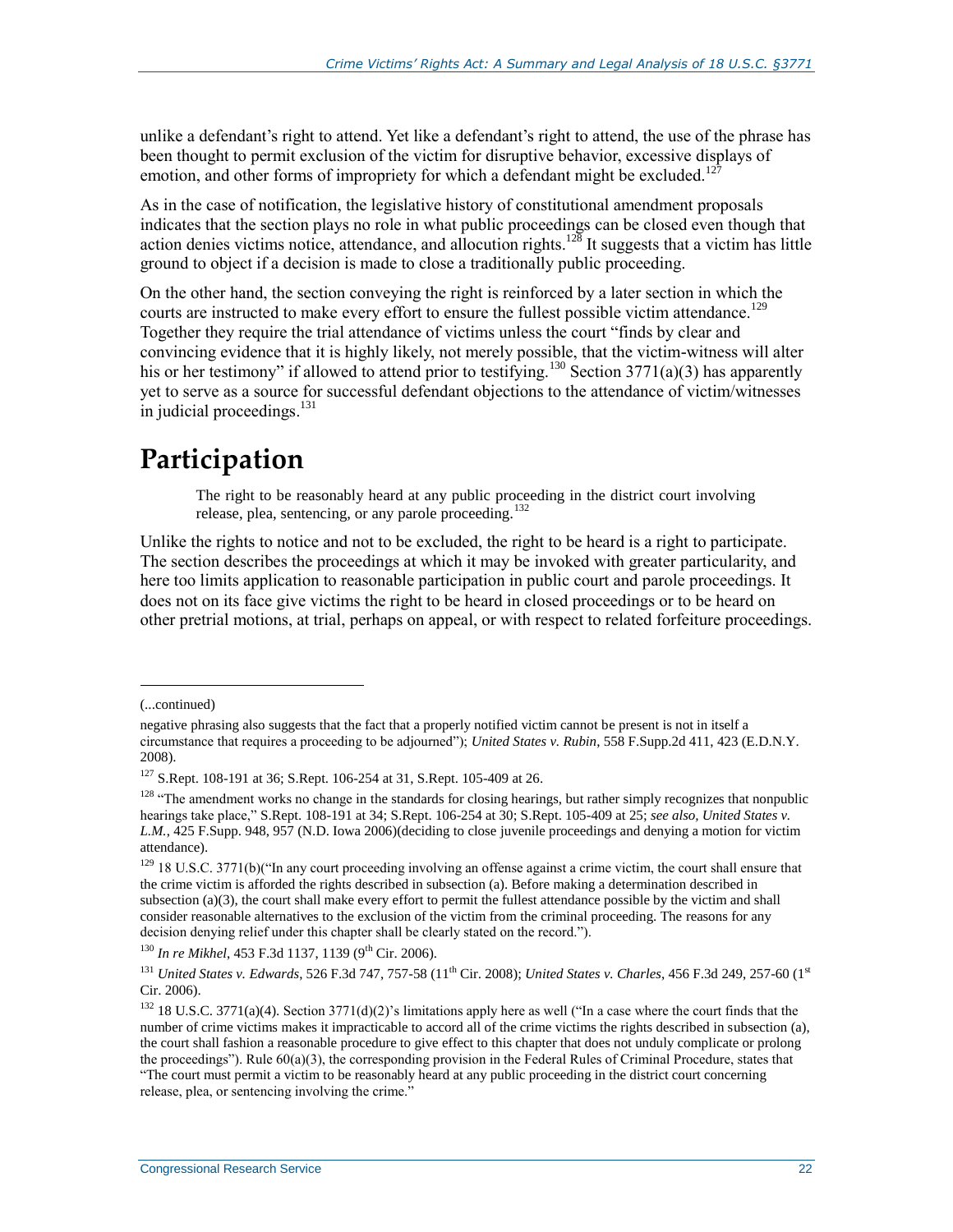Nor does it explicitly give the victim the right to be heard in any particular form. It is in these respects and others very much like the amendment proposals in the  $108<sup>th</sup>$  Congress.<sup>133</sup>

#### **Reasonably Heard**

The right to be reasonably heard raises three possible issues: (1) is it a right to comment or to command?; (2) does the right include the right to select the method of communication—orally or in writing?; and (3) are there limitations on the information the victim has the right to convey? When the comment or command issue arose in connection with the proposed constitutional amendments, the Senate Judiciary Committee reports answered that the right was not a veto but an opportunity to present relevant information.<sup>134</sup> Section 3771's legislative history is silent on the question, but any contrary construction would appear to have constitutional implications.<sup>135</sup>

The evolution of the "reasonably heard" language complicates the method of communication issue. At one time, the proposed constitutional amendments spoke of a right to be "heard, if present, and to submit a statement."<sup>136</sup> When the phrase "if present, and to submit a statement" was dropped and the right defined as the right to be "reasonably heard," one hearing witness expressed concern that the courts would construe the new language to convey an absolute right to make an oral statement:

I would expect courts to interpret the deletion of "submit a statement" to signal a legislative intent to allow victims actually to be "heard" by making an oral statement. Nor do I think the use of the term 'reasonably to be heard' would alter that interpretation; instead, I believe courts would likely reconcile the two changes by interpreting "reasonably" to mean that a victim's oral statement could be subjected to reasonable time and subject matter restrictions. If the above is correct then prison officials might face an extremely burdensome choice of either transporting incarcerated victims to court for the purpose of being heard or providing for live transmissions to the court room.

A related problem would extend beyond prison walls. Because the difference between the previous and current versions of the Amendment suggest that a victim must be allowed specifically to be "heard" rather than simply to "submit a statement", a victim might persuade a court that the "reasonable opportunity to be heard" guaranteed by the current version of the Amendment carries with it an implicit guarantee that the government will take affirmative steps, if necessary, to provide such a reasonable opportunity. This undermines the intent of the Amendment's careful use of negative phrasing with respect to the right not to be excluded from public proceedings—a formulation designed to avoid a government obligation to provide funding, to schedule the timing of a particular

<sup>&</sup>lt;sup>133</sup> "A victim of violent crime shall have the right to ... reasonably to be heard at public release, plea, sentencing, reprieve, and pardon proceedings," S.J.Res. 1 ( $108<sup>th</sup>$  Cong.); H.J.Res. 48 ( $108<sup>th</sup>$  Cong.).

<sup>&</sup>lt;sup>134</sup> S.Rept. 105-409, at 27, 28 (1998)("Victims have no right to 'veto' any release decision by the court, simply to provide relevant information that the court can consider in making its determination about release.... Once again, the victim is given no right of veto over any plea. No doubt some victims may wish to see nothing less than the maximum possible penalty (or minimum possible) for a defendant. Under the amendment, the court will receive this information, along with that provided by prosecutions and defendants, and give it the weight it believes is appropriate in deciding whether to accept a plea"); S.Rept. 106-254, at 32, 33 (2000); S.Rept. 108-191, at 36, 37 (2003).

<sup>&</sup>lt;sup>135</sup> *Bell v. Wolfish*, 441 U.S. 520, 535 n.16 (1979)("Due process requires that a pretrial detainee not be punished"); *North Carolina v. Pearce*, 395 U.S. 711, 725 (1969)("Due process of law, then, requires that vindictiveness against a defendant [based on the exercise of a constitutional right] must play no part in the sentence he receives after trial").

 $136$  H.J.Res. 64 (106<sup>th</sup> Cong.)("... a victim of a crime ... shall have the right ... to be heard, if present, and to submit a statement at all such proceedings to determine a conditional release from custody, an acceptance of a negotiated plea, or a sentence ...");  $S.J.Res. 3 (106<sup>th</sup> Cong.).$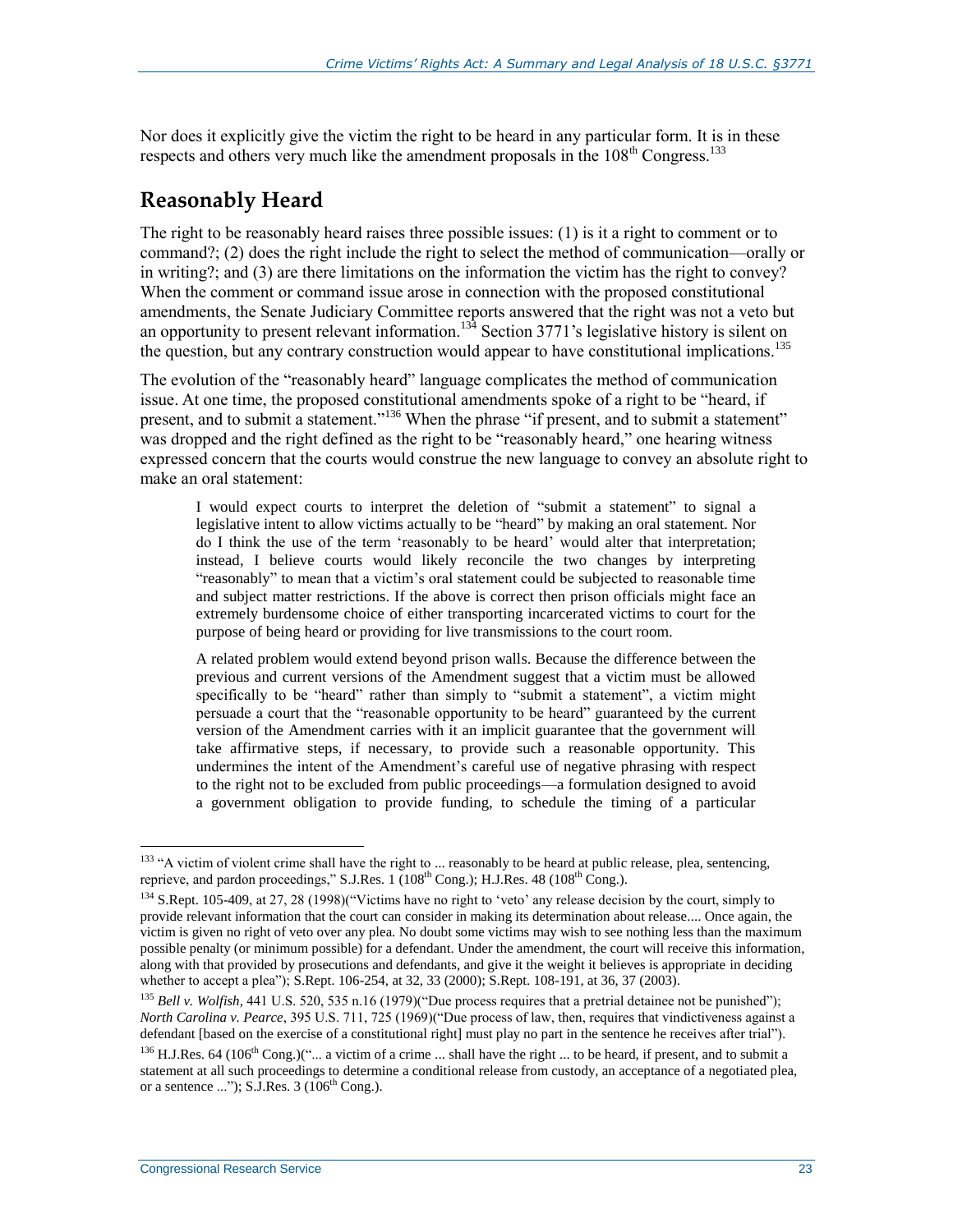proceeding according to a victim's wishes, or otherwise assert affirmative effort to make it possible for a victim to attend proceedings. <sup>137</sup>

The Senate Committee report specifically denied that the language in the proposed amendment was intended to create a right to transportation to the trial,<sup>138</sup> but this very point has already been a source of judicial division. One district court and one appellate panel believe that the right to be reasonably heard, at least at sentencing, gives the victim the right to make an oral statement;<sup>139</sup> at least in a bail context, another district court believes it includes no such right and that courts may limit the presentation to written presentations; $\frac{140}{40}$  and in yet a third view, an uncertain member of the appellate panel suggests that reason may limit the right in some sentencing contexts.<sup>141</sup>

Nevertheless, it is certainly difficult to argue that the sponsors of Section 3771 believed the right to be heard could be confined to a written statement, particularly at sentencing, in the absence of an overwhelming number of victims:

This right of crime victims not to be excluded from the proceedings provides a foundation for the next section, section 2,  $(a)(4)$ , which provides victims the right to reasonably be heard at any public proceeding involving release, plea, or sentencing. This provision is intended to allow crime victims to directly address the court in person. It is not necessary for the victim to obtain the permission of either party to do so. This right is a right independent of the government or the defendant that allows the victim to address the court. To the extent the victim has the right to independently address the court, the victim acts as an independent participant in the proceedings.<sup>142</sup>

As to the content of the victim's communication, the legislative history is sparse. The committee reports on the proposed amendments speak of the courts' discretion to reasonably limit the length and content of the victim's communication.<sup>143</sup> Hearing witnesses opined that the right in the proposed amendment embodied the right "to make a recommendation regarding the appropriate sentence to be imposed, including in capital cases."<sup>144</sup> The clearest statement of intent comes

 $\overline{a}$ 

<sup>141</sup> *Kenna v. District Court*, 435 F.3d at 1018 (Friedman, J., dubitante)("My concern is that the court seems to hold that a victim has an absolute right to speak at sentencing no matter what the circumstances.... [I]t is not clear to me that this statute goes that far. I would leave that issue open and issue an opinion of more limited scope").

<sup>142</sup> 150 *Cong. Rec.* 7302 (2004)(remarks of Sen. Kyl)(emphasis added).

<sup>&</sup>lt;sup>137</sup> *House Hearing V* at 79 (statement of James Orenstein).

<sup>&</sup>lt;sup>138</sup> S.Rept. 108-191, at 38 (2003)("The victim's right is to be 'heard.' The right to make an oral statement is conditioned on the victim's presence in the courtroom. As discussed above, it does not confer on victims a right to have the government transport them to the relevant proceeding").

<sup>139</sup> *United States v. Degenhardt*, 405 F.Supp.2d 1341, 1345 (D. Utah 2005)("The CVRA gives crime victims the right to be 'reasonably heard' at sentencing. One possible interpretation of this phrase is that victims have a right to be heard via a *written* submission to the court, such as a victim impact form ... Such a construction, however, would defy the intentions of the CVRA's drafters, ignoring the fact that defendants and prosecutors make oral statements at sentencing, and disregard the rationales underlying victim allocution. For all these reasons the court concludes that the CVRA gives victims the right to speak directly the judge at sentencing"); *Kenna v. District Court*, 435 F.3d 1011, 1016 (9<sup>th</sup> Cir. 2006)("The statements of the sponsors of the CVRA and the committee report for the proposed constitutional amendment disclose a clear congressional intent to give crime victims the right to speak at proceedings covered by the CVRA").

<sup>140</sup> *United States v. Marcello*, 370 F.Supp.2d745, 750 (N.D. Ill. 2005)("In light of the statute's clear language, the purpose of the detention hearing and the content of the testimony sought to be introduced in this case, I find that this victim's right to be reasonably heard could be satisfied through means other than an oral statement")*.*

<sup>&</sup>lt;sup>143</sup> S.Rept. 105-409, at 29 (1998)("a court may set reasonable limits on the length and content of statements"); S.Rept. 106-254, at 34 (same); note, however, that reference to content was omitted without explanation in the final report, S.Rept. 108-191, at 38 ("a court may set reasonable limits on the length of statements, but should not require the victim to submit a statement for approval before it is offered").

<sup>144</sup> *House Hearings V*, at 41 (statement of Steven J. Twist); *Senate Hearings V*, at 253.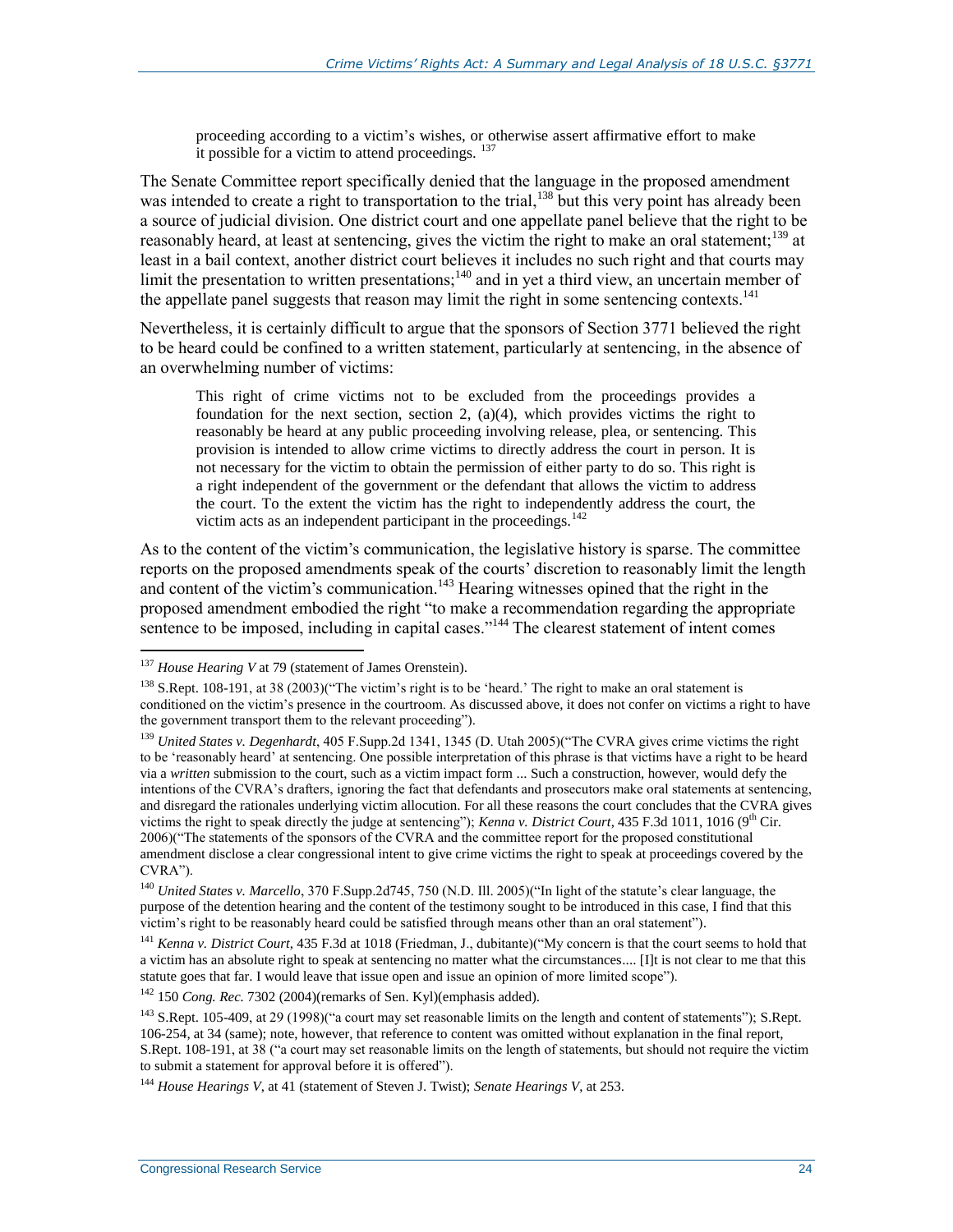from the Senate colloquy, "When a victim invokes this right during plea and sentencing proceedings, it is intended that [] he or she be allowed to provide all three types of victim impact—the character of the victim, the impact of the crime on the victim, the victim's family and the community, and sentencing recommendations."<sup>145</sup>

### **Public Court Release Proceedings**

Section 3771 and the amendment proposals have spoken of the right to be heard in "release" proceedings from the beginning.<sup>146</sup> There seems to be little dispute that the term contemplates the right to be heard at bail proceedings. What other proceedings, if any, the term encompasses is a question complicated by the qualifiers with which successive proposals surrounded the releaserelated right.

Past amendment proposals once conveyed a right to be heard at public proceedings relating to a *conditional* release from custody and, to the extent the inmate enjoyed a right to be heard, at closed parole hearings.<sup>147</sup> Later versions simply conveyed a right to be heard at public release proceedings.<sup>148</sup> The clear implication was that under the later proposals victims had no right to be heard at closed parole hearings, regardless of whether the inmate had a right to be heard.<sup> $149$ </sup> On the other hand, the new formulation seemed to open a wider range of proceedings to victim allocution.

There was always some ambiguity over whether conditional release proceedings meant proceedings where release might be granted if certain conditions were met *before* release, like acquittal at trial, or proceedings where release bound the accused or convicted offender to honor certain conditions *after* release, like bail, or both. In any event, in bygone proposals the Senate Judiciary Committee read "conditional" in the phrase "*conditional* release *from custody*," as a word of limitation:

The amendment extends the right to be heard to proceedings determining a "conditional release" from custody. This phrase encompasses, for example, hearings to determine any pretrial or post trial release (including comparable releases during or after an appeal) on bail, personal recognizance, to the custody of a third person, or under any other conditions, including pretrial diversion programs. Other examples of conditional release include work release and home detention. It also includes parole hearings or their functional equivalent, both because parole hearings have some discretion in releasing offenders and because releases from prison are typically subject to various conditions such as continued good behavior. It would also include a release from a secure mental facility for a criminal defendant or one acquitted on the grounds of insanity. A victim

<sup>145</sup> 150 *Cong. Rec.* 7302 (2004)(remarks of Sen.Kyl).

 $146$  H.J.Res. 173 (104<sup>th</sup> Cong.) ("to comment at any such proceeding involving the possible release of the defendant from custody"); S.J.Res. 52 (104<sup>th</sup> Cong.)("to be heard at any proceeding involving ... a release from custody").

<sup>&</sup>lt;sup>147</sup> S.J.Res. 3 (106<sup>th</sup> Cong.)("A victim of a crime ... shall have the right ... to be heard, if present, and to submit a statement at all such proceedings to determine a conditional release from custody ... to the foregoing rights at as parole proceeding that is not public, to the extent those rights are afforded to the convicted offender"); H.J.Res. 64 ( $106<sup>th</sup>$ Cong.).

<sup>&</sup>lt;sup>148</sup> S.J.Res. 1 (108<sup>th</sup> Cong.) ("A victim shall have the right ... to be heard at public release ... reprieve, and pardon proceedings ..."); H.J.Res.  $48$  (108<sup>th</sup> Cong.).

<sup>&</sup>lt;sup>149</sup> *Cf., Senate Hearing V; House Hearing V* at 35 (statement of Steven T. Twist)("The right would also extend to postconviction public release proceedings, for example parole or conditional release hearings. Jurisdictions that have abolished parole in favor of truth in sentencing regimes may still have conditional release. Only if the jurisdiction also has a 'public proceeding' prior to such a conditional release would the right attach"); see also, *Senate Hearing IV* at 186-87; *House Hearing IV* at 22 (statement of Steven T. Twist).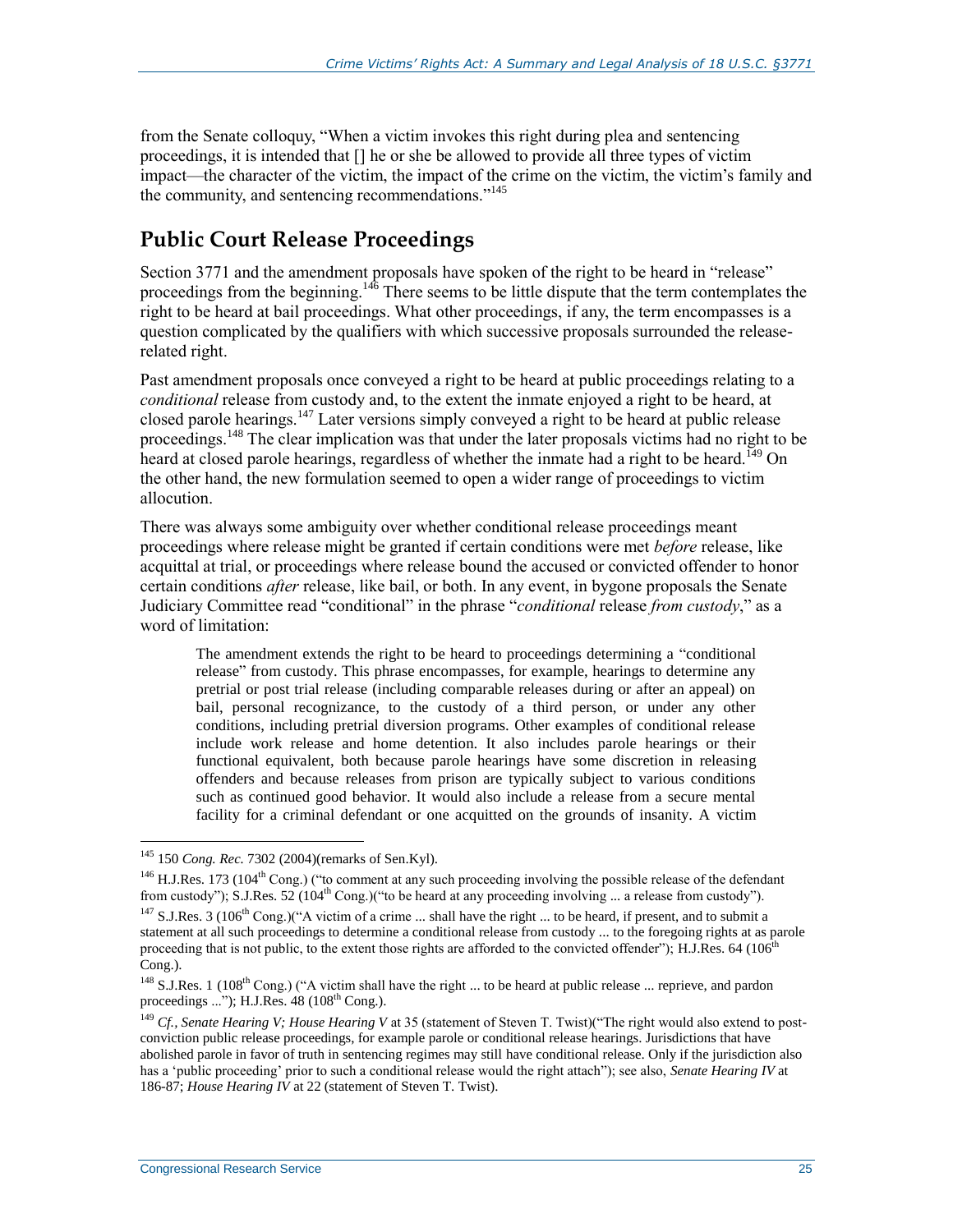would not have a right to speak, by virtue of this amendment, at a hearing to determine "unconditional" release. For example, a victim could not claim a right to be heard at a hearing to determine the jurisdiction of the court or compliance with the governing statute of limitations, even though a finding in favor of the defendant on these points might indirectly and ultimately lead to the "release" of the defendant. Similarly, there is no right to be heard when a prisoner is released after serving the statutory maximum penalty, or the full term of his sentence. There would be proceeding to "determine" a release in such situations and the release would also be without condition if the court's authority over the prisoner had expired.<sup>150</sup>

Thus, by removing the words "conditional" and "from custody," the proposals and consequently Section 3771 perhaps should be understood to allow victims the right to be heard on most pretrial motions as well as most post-trial, pre-appellate petitions, or at least any that might result in a release of the accused or the convicted offender from jeopardy. For example, it might support an argument that the section gives victims the right be heard at trial by the trier of fact (judge or jury) on whether the defendant should or should not be convicted on any of the charges at issue (i.e., at least limited trial participation, although the committee report denied any such intent). 151

It may seem more logical to suggest that proceedings to which the right attaches are only those where the issue of whether the defendant should be released is squarely addressed—bail proceedings and habeas proceedings under 28 U.S.C. 2255—and not proceedings where the issues addressed may be resolved in a manner that leads to the defendant's release. Yet at least one commentator has suggested that the right to be heard in release proceedings includes the right to be heard upon motions to dismiss charges. The comment comes in a discussion of the changes in the Federal Rules of Criminal Procedure appropriate to implement the section. Under one such proposed change, the court would be required to consider the views of the victim before it ruled on a motion to dismiss charges, a "proposed change [which] would implement a victim's right to be 'treated with fairness' and to be heard at any proceeding 'involving release' of the defendant."<sup>152</sup> The same logic would appear to support a victim's right to be heard in suppression hearings and other pretrial motions.

Section  $3771(a)(4)$ 's reach does not seem to extent to all proceedings, regardless of how expansively "release" is construed. The right attaches to public proceedings. In theory, therefore, it does not apply in grand jury proceedings or proceedings, such as those involving juveniles, which are closed at the discretion of the court.<sup>153</sup> The right attaches to public proceedings "in the district court." Section 3771(a)(4), in theory, therefore, does not apply in appellate proceedings whether relating to bail or otherwise. Section  $3771(d)(3)$ , however, affords victims the right to seek appellate review from a denial of their rights in the form of mandamus. Section 3771(b)(2)(a) affords them the right to be heard in habeas proceedings.

<sup>&</sup>lt;sup>150</sup> S.Rept. 106-254 at 32; S.Rept. 105-409 at 27.

<sup>&</sup>lt;sup>151</sup> S.Rept. 108-191, at 38 (2003)("The victim's right to be heard does not extend to the guilt determination phase of trials, although victims may, of course, be called as a witness by either party. The Committee, however, intends no modification of the current law, with deep historical roots, allowing a crime victim's attorney to participate in the prosecution").

<sup>152</sup> Cassell, *Recognizing Victims in the Federal Rules of Criminal Procedure: Proposed Amendments in Light of the Crime Victims' Rights Act*, 2005 BRIGHAM YOUNG UNIVERSITY LAW REVIEW 835, 918.

<sup>153</sup> *Cf.,* 150 *Cong. Rec.* 7302 (2004)(remarks of Sens. Kyl and Feinstein) (noting that the right to attend public court proceedings was not intended to convey a right to attend closed proceedings such as those before the grand jury or those closed out of concern for national security); *United States v. L.M.*, 425 F.Supp. 948, 957 (N.D. Iowa 2006) (deciding to close juvenile proceedings and denying motion for victim attendance).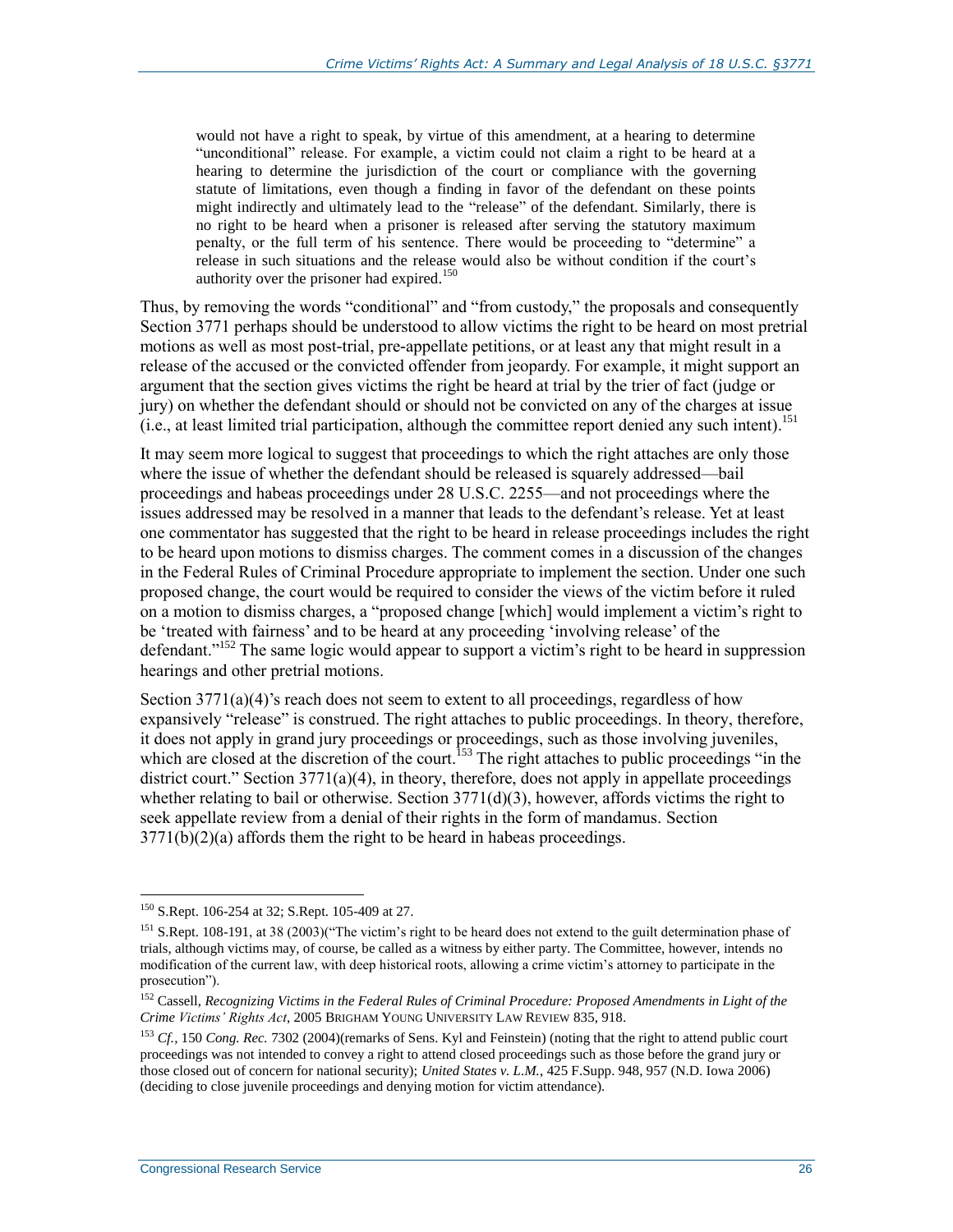Even where the right appears to otherwise apply on its face, some courts may be reluctant to postpone the defendant's initial appearance or release hearings to fully accommodate the right.<sup>154</sup>

#### **Plea Bargains**

 $\overline{a}$ 

Victims have a special interest in the right to be heard before the court accepts a plea agreement. Negotiated guilty pleas account for well over 95% of the criminal convictions obtained.<sup>155</sup> Plea bargaining offers the government convictions without the time, cost, or risk of a trial, and in some cases a defendant turned cooperative witness. It offers a defendant conviction but on less serious charges, and/or with the expectation of a less severe sentence than if he or she were convicted following a criminal trial,  $156$  and/or the prospect of other advantages controlled, at least initially, by the prosecutor—agreements not to prosecute family members or friends, or to prosecute them on less serious charges than might otherwise be filed;<sup>157</sup> forfeiture concessions;<sup>158</sup> testimonial immunity;<sup>159</sup> entry into a witness protection program;<sup>160</sup> and informant's rewards,<sup>161</sup> to mention a few.

For the victim, a plea bargain may come as an unpleasant surprise, one that may jeopardize the victim's prospects for restitution; one that may result in a sentence the victim finds insufficient; $^{162}$ 

<sup>155</sup> Administrative Office of the United States Courts, *Judicial Business of the United States Courts*, Table D-4 (2014)(only 1,888 of the 78,824 defendants convicted of federal crimes in the year ending in September 30, 2014, were found guilty by a judge or jury following a criminal trial; the rest pled guilty).

<sup>156</sup> In addition to extraordinarily broad discretion to initiate or abandon a prosecution, *Wayte v. United States*, 470 U.S. 598 (1985); *Town of Newton v. Rumery*, 480 U.S. 386 (1987), prosecutors play an important role in sentencing, *e.g.*, 18 U.S.C. 3553(b)(federal court may depart from the federal sentencing guidelines upon the motion of the prosecutor); 18 U.S.C. 3553(e)(federal court may sentence a defendant below an otherwise mandatory minimum term of imprisonment upon the motion of the prosecutor).

<sup>157</sup> E.g., Miles v. Dorsey, 61 F.3d 1459 (10<sup>th</sup> Cir. 1995); *United States v. Pollard*, 959 F.2d 1011 (D.C.Cir. 1992).

<sup>158</sup> *Cf*., *Libretti v. United States*, 516 U.S. 29 (1995)(government agreed to limit charges and make a favorable sentencing recommendation in exchange for the defendant's guilty plea and his agreement to transfer all property that would have been subject to criminal forfeiture upon his conviction).

<sup>159</sup> *E.g.*, 18 U.S.C. 6001-6005 (witness immunity).

<sup>154</sup> *United States v. Turner*, 367 F.Supp.2d 319, 336 (E.D.N.Y. 2005)("A defendant's initial appearance pursuant to F.R.Crim.P. 5 is in a public proceeding and presumptively includes consideration of whether the accused offender will be released. See 18 U.S.C. 3142(a),(f). Accordingly, victims must be given reasonable, accurate, and timely notice of the proceeding, as well as an opportunity to be heard with respect to bail. Of course, such application of the notice requirement to the initial appearance raises an obvious practical difficulty, in that the defendant is generally required to be brought before the magistrate judge 'without unnecessary delay.' F.R.Crim.P. 5(a)(1). The question is whether it is either 'necessary' within the meaning of Rule 5 or "reasonable' within the meaning of  $\S 3771(a)(2)$  to delay the initial appearance to ensure timely notice to a victim. Answering that question may well require a case-by-case inquiry into the circumstances that might indicate that an absent victim is uniquely able to address the issue of the defendant's release. I had no such indication in this case, and believe that the procedure I followed—proceeding promptly with the initial appearance and (belatedly) requiring the government to notify victims of the result and of their right to request reconsideration of relevant decisions made in their absence—reasonably balances the competing interests at stake").

<sup>&</sup>lt;sup>160</sup> *E.g.*, 18 U.S.C. 3521 (witness relocation and protection).

<sup>&</sup>lt;sup>161</sup> *E.g.*, 18 U.S.C. 3059 (rewards); 18 U.S.C. 3059A (rewards for crimes against financial institutions); 18 U.S.C. 3071-3077 (rewards for information relating to terrorism).

<sup>&</sup>lt;sup>162</sup> "The victim has two interests in the plea bargain decision. One interest is financial: the victim is interested in restitution being imposed as part of the sentence. Thus in a charge bargain, the victim wants to insure that the defendant pleads to a charge sufficiently serious to allow restitution; and in a sentence bargain, the victim wants to advocate an award of restitution. The victim's second interest is retribution, or revenge: the victim feels he or she has been violated and that the criminal's punishment should be severe. Therefore, in a charge bargain, the victim would want the defendant to plead guilty to a serious charge, and in a sentence bargain, the victim would want a significant sentence imposed," Walling, *Victim Participation in Plea Bargains*, 65 WASHINGTON UNIVERSITY LAW QUARTERLY 301, 307-8 (continued...)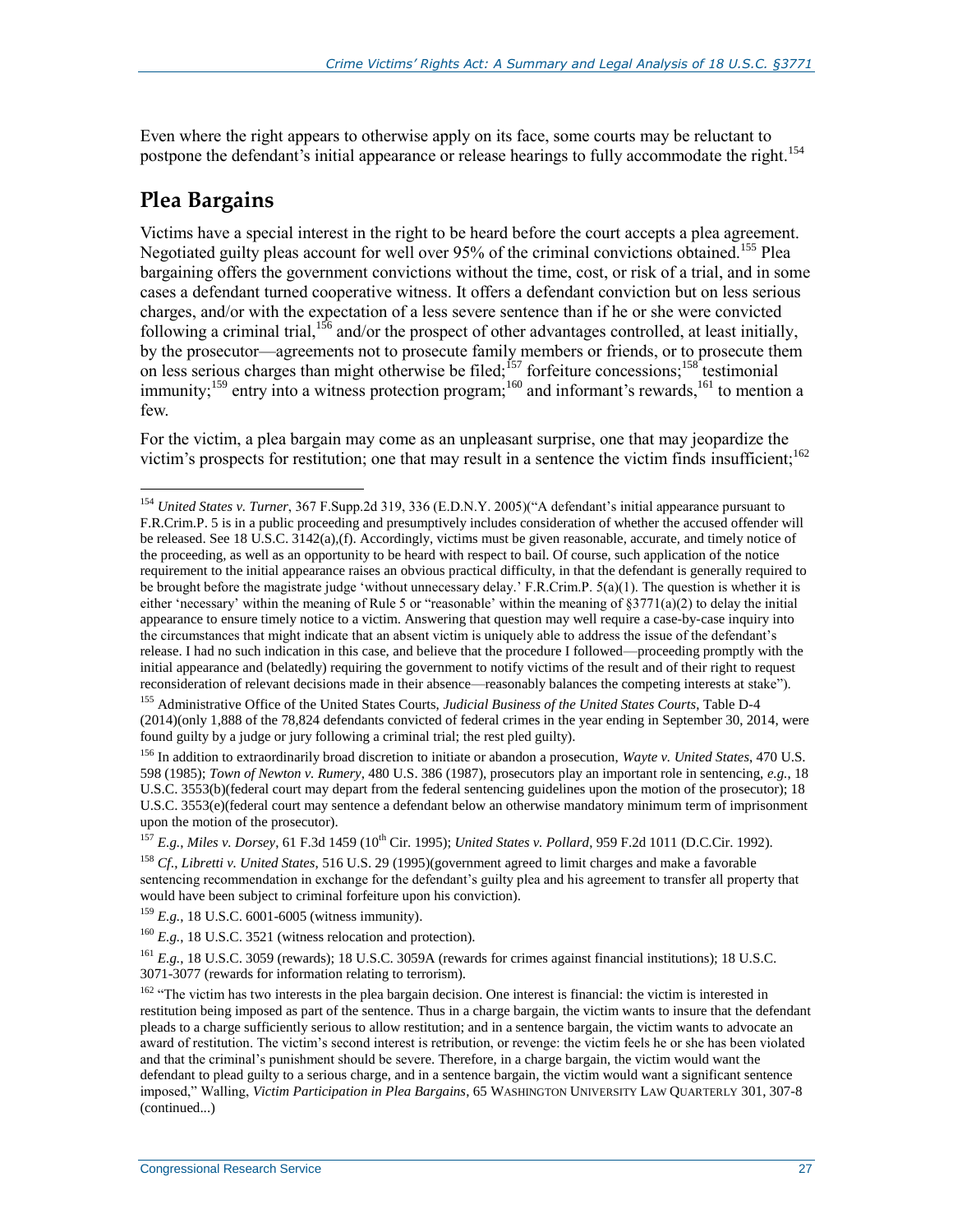and/or one that changes the legal playing field so that the victim has become the principal target of prosecution.<sup>163</sup>

Section 3771 assures crime victims of the right to reasonably be heard at proceedings when a plea bargain is accepted. The right only attaches to the acceptance of plea bargains in open court (i.e., at public proceedings).<sup>164</sup> The right clearly does not vest a victim with the right to participate in plea negotiations between the defendant and the prosecutor, which are neither public nor proceedings.<sup>165</sup> By the same token, the right to be heard is not the right to decide; victims must be heard, but their views are not necessarily controlling.<sup>166</sup> It remains to be seen whether the existence of the right in open court will lead to more proceedings being closed to avoid the complications of recognizing the right.

#### **Sentencing**

At common law, victims had no right to address the court before sentence was imposed upon a convicted defendant. The victim's right to bring the impact of the crime upon him to the attention of the court was one of the early goals of the victims' rights efforts. The Supreme Court has struggled with the propriety of victim impact statements in the context of capital punishment cases, ultimately concluding that they pose no necessary infringement upon the rights of the accused.<sup>167</sup> In doing so, it noted:

Our holding today is limited to the ["wrongly decided"] holdings of Booth v. Maryland, 482 U.S. 496 (1987), and South Carolina v. Gathers, 490 U.S. 805 (1989), that evidence and argument relating to the victim and the impact of the victim's death on the victim's family are inadmissible at a capital sentencing hearing. Booth also held that the admission of a victim's family members' characterizations and opinions about the crime, the defendant, and the appropriate sentence violates the Eighth Amendment. No evidence of the latter sort was presented at the trial in this case. *Payne v. Tennessee.* 168

l

<sup>168</sup> *Payne v. Tennessee*, 501 U.S. 808, 830 n.2 (1991).

<sup>(...</sup>continued)

<sup>(1987).</sup>

<sup>163</sup> See, *The Proper Standard for Self-Defense in New York: Should* People v. Goetz *Be Viewed as Judicial Legislation or Judicial Restraint*, 39 SYRACUSE LAW REVIEW 874 (1988)(discussing prosecution of a subway rider who shot the four young men he claimed attempted to rob him; the subway rider was subsequently prosecuted and convicted for unlawful possession of a handgun).

<sup>&</sup>lt;sup>164</sup> The Senate committee reports, on the question of when public hearings might be closed thus removing the trigger for the rights under earlier proposals, opined that, "while plea proceedings are generally open to the public, a court might decide to close a proceeding in which an organized crime underling would plead guilty and agree to testify against his bosses," S.Rept. 108-191 at 34; S.Rept. 106-254 at 30; S.Rept. 105-409 at 25.

<sup>&</sup>lt;sup>165</sup> Cf., In re W.R. Huff Asset Management Co., LLC, 409 F.3d 555, 564 (2d Cir. 2005) ("Nothing in CVRA requires the Government to seek approval from crime victims before negotiating or entering into a settlement agreement").

<sup>&</sup>lt;sup>166</sup> S.Rept. 108-191 at 36 ("Victims have no right to 'veto' any release decision by a court, rather simply to provide relevant information that the court can consider in making its determination about release"); see also *Senate Hearing IV* at187; *House Hearing IV* at 22-3 (statement of Steven J. Twist), quoting S.Rept. 106-254 at 33("the victim is given no right of veto over any plea. No doubt, some victims may wish to see nothing less than the maximum possible penalty (or minimum possible penalty) for a defendant. Under the amendment, the court will receive this information, along with that provided by prosecutors and defendants, and give it the weight it believes is appropriate deciding whether to accept a plea").

<sup>&</sup>lt;sup>167</sup> In *Booth v. Maryland*, 482 U.S. 496 (1987), the Supreme Court held that the Eighth Amendment did not permit the presentation of victim impact evidence to a sentencing jury in a death penalty case; in *Payne v. Tennessee*, 501 U.S. 808 (1991), it repudiated *Booth* and declared that victim impact statements were not inherently suspect.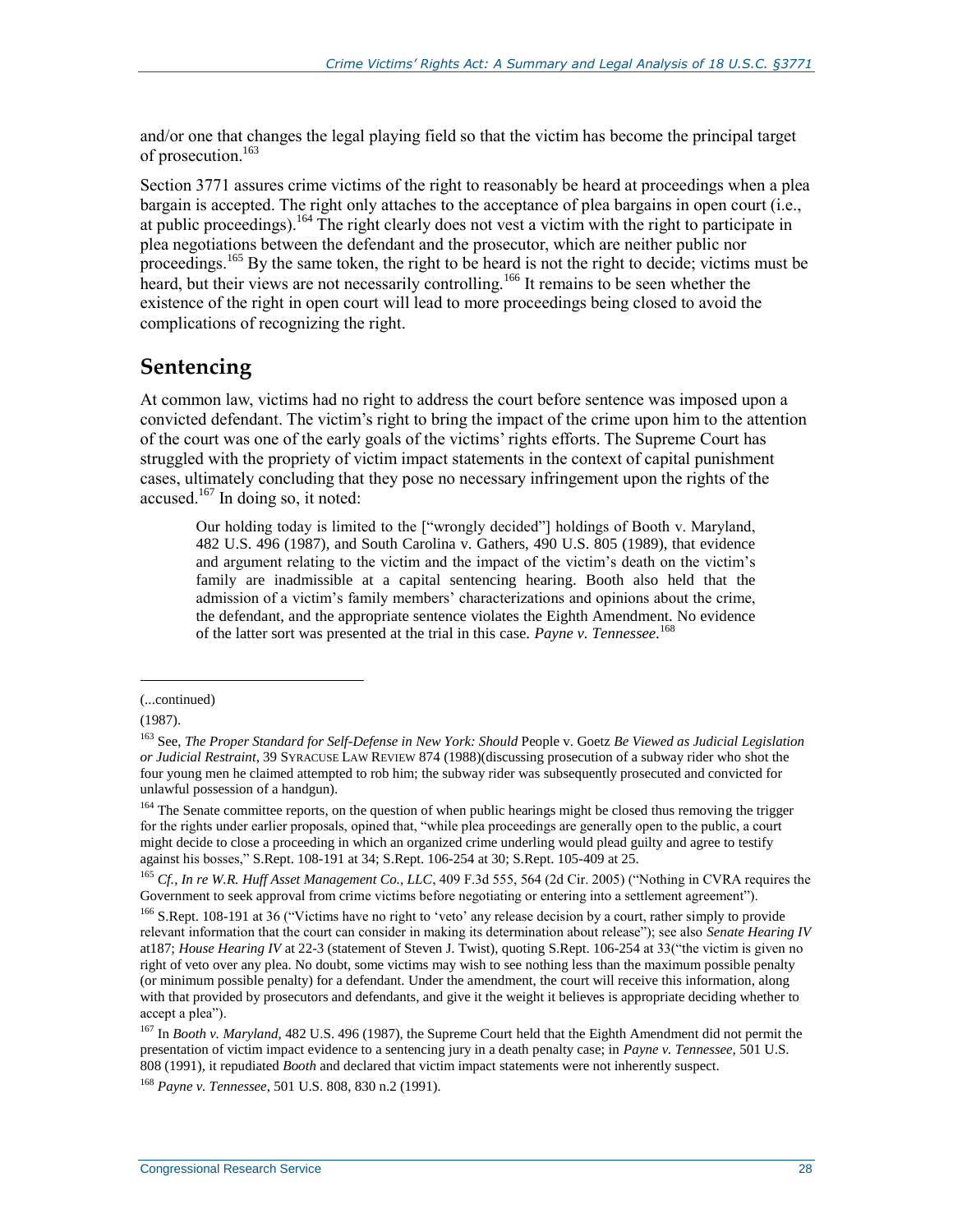The federal courts have concluded from this that in capital cases victim impact statements are constitutionally precluded from including "characterizations and opinions about the crime, the defendant, and the appropriate sentence.<sup>7169</sup> Section 3771 cannot trump a defendant's constitutional rights, if the two cannot be accommodated. <sup>170</sup> *Payne*, however, spoke to the Eighth Amendment considerations which apply in a capital case. Eighth Amendment limitations in a noncapital context are not necessarily the same. $171$ 

In cases not capital, as noted earlier, the sponsors of the legislation seem to have anticipated that the right included the right to be heard orally and did not intend to permit the courts to require participation in writing when faced with an overwhelming number of victims at the sentencing of a single defendant, absent the exception for multiple victims.<sup>172</sup> Thus far, the courts seem to concur.<sup>173</sup> The right to be heard at sentencing does not include the right to have the victim's impact statement included in the presentence report as long as the statement is presented and considered by the court.<sup>174</sup> Nor does it include a right to disclose the content of the presentence report. $175$ 

#### **Parole and Pardon**

Section 3771 gives victims the right to be heard at parole proceedings. As noted earlier, parole is not part of the federal criminal justice process relating to any crime committed after November 1, 1987; the same is true of felonies committed in violation of the laws of the District of Columbia after August 5, 2000.<sup>176</sup> The parole laws in effect prior to those dates continue to apply with respect to federal offenses committed before November 1, 1987, and to felonies under the laws of the District of Columbia committed before August 5, 2000. Sections  $3771(a)(2)$  and  $(a)(4)$ ,

 $\overline{a}$ 

<sup>174</sup> *United States v. Burkholder*, 590 F.3d 1071, 1074-76 (9<sup>th</sup> Cir. 2010).

<sup>175</sup> *In re Siler*, 571 F.3d 604, 609-10 (6<sup>th</sup> Cir. 2009).

<sup>176</sup> Congress abolished parole for those convicted of federal crimes committed after November 1, 1987, P.L. 98-473, 98 Stat. 2027 (1984), and provided for the District of Columbia to do so in P.L. 105-33, §11212, 111 Stat. 741 (1997).

<sup>&</sup>lt;sup>169</sup> *Welch v. Sirmons*, 451 F.3d 675, 703 (10<sup>th</sup> Cir. 2006); *see also, United States v. Brown*, 441 F.3d 1330, 1351 (11<sup>th</sup> Cir. 2006); *Humphries v. Ozmint*, 397 F.3d 206, 217 (4th Cir. 2005); *United States v. Bernard*, 299 F.3d 467, 480 (5th Cir. 2002); *Parker v. Bowersox*, 188 F.3d 9233, 931 (8th Cir. 1999).

<sup>&</sup>lt;sup>170</sup> See, *United States v. Yamashiro*, 788 F.3d 1231, 1234-236 (9<sup>th</sup> Cir. 2015)(remanding for resentencing when the trial court, for the convenience of victims, had allowed them to present impact statements even though defense counsel had not arrived).

<sup>&</sup>lt;sup>171</sup> *United States v. Horsfall*, 552 F.3d 1275, 1284 (11<sup>th</sup> Cir. 2008)("However, Horsfall cites no authority establishing that this lines of cases [*i.e., Payne, Booth*, et al.] dealing with the presentation of victim impact evidence to a capital sentencing jury, applies to federal judge-based sentencing in the non-capital child pornography context"); *United States v. Eberhard*, 525 F.3d 175, 178 (2d Cir. 2008)("Eberhard contends in passing that allowing victims to address the court at sentencing 'has Eighth Amendment implications.' Eberhard invokes the Supreme Court's now-overturned prohibition on victim-impact evidence, but elides the fact that the prohibition was limited to death penalty cases").  $172$  Section 3771(d)(2).

<sup>173</sup> *United States v. Degenhardt*, 405 F.Supp.2d 1341, 1345 (D. Utah 2005)("[T]he CVRA gives crime victims the right to be 'reasonably heard' at sentencing. One possible interpretation of this phrase is that victims have a right to be heard via a *written* submission to the court, such as a victim impact form ... Such a construction, however, would defy the intentions of the CVRA's drafters, ignoring the fact that defendants and prosecutors make oral statements at sentencing, and disregard the rationales underlying victim allocution. For all these reasons the court concludes that the CVRA gives victims the right to speak directly the judge at sentencing"); *Kenna v. District Court*, 435 F.3d 1011, 1016 (9<sup>th</sup> Cir. 2006)("The statements of the sponsors of the CVRA and the committee report for the proposed constitutional amendment disclose a clear congressional intent to give crime victims the right to speak at proceedings covered by the CVRA"); *but see*, 435 F.3d at 1018 (Friedman, J., dubitante)("My concern is that the court seems to hold that a victim has an absolute right to speak at sentencing no matter what the circumstances.... [I]t is not clear to me that this statute goes that far. I would leave that issue open and issue an opinion of more limited scope").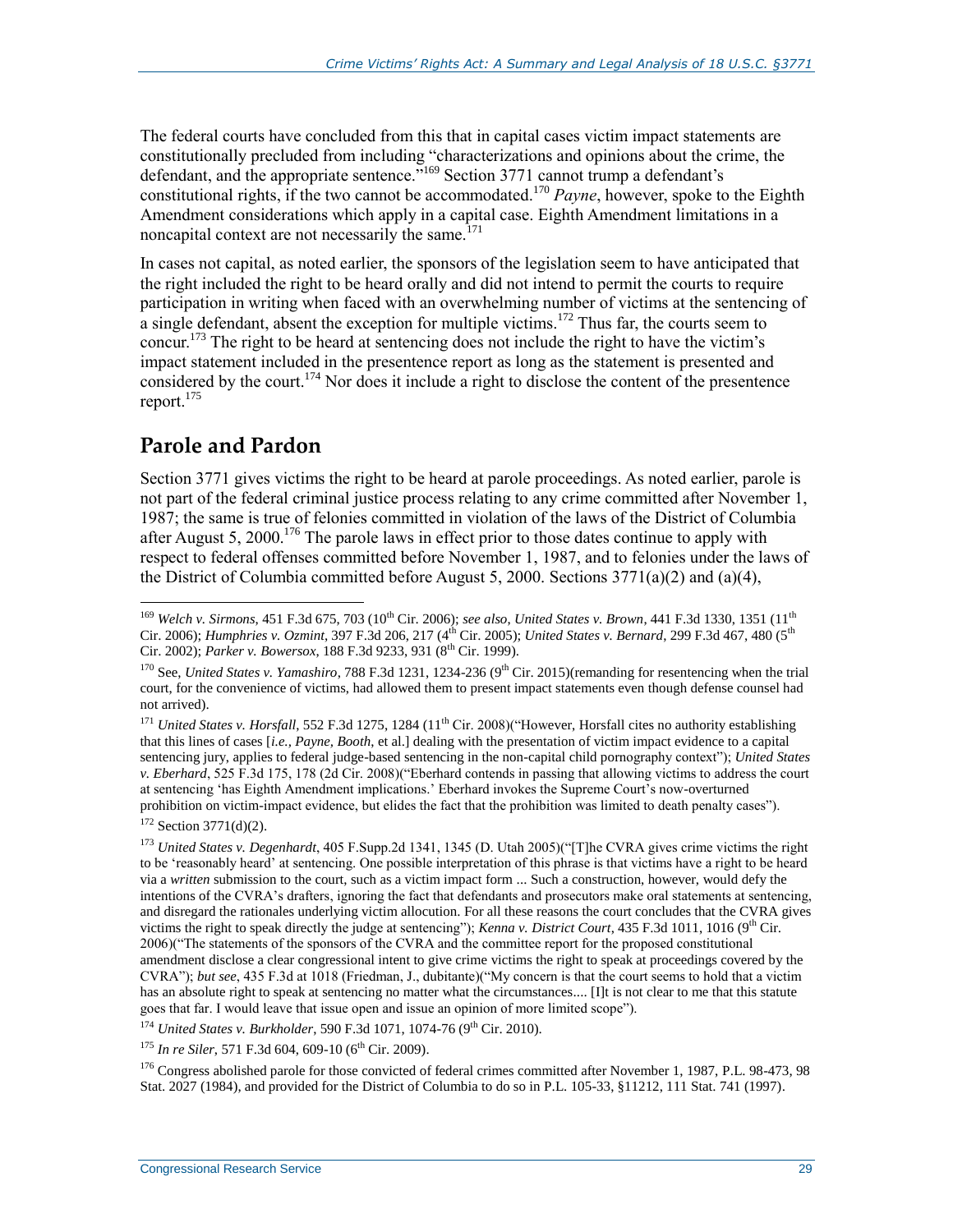nevertheless, entitle victims to notification of, and an opportunity to be heard at any parole hearings conducted for pre-abolition offenders.

The constitutional amendment proposals in the  $108<sup>th</sup>$  Congress provided victims with a right to be heard at public pardons proceedings. Section 3771 has no such provision. The right to be reasonably heard applies to public court proceedings. The Constitution vests the pardoning power in the President,<sup>177</sup> and the power is exercised through an administrative process that does not involve public court proceedings.<sup>178</sup> Section 3771(a)(2) entitles victims to notice of the release of the prisoner pursuant to the President's pardoning power.

### **Appeals**

Section 3371 rather clearly implies that victims have no right to be heard on appeal other than through mandamus and habeas. <sup>179</sup> The right to be heard is couched in terms that limit both the forum ("in district court") and the proceedings ("release, plea, sentencing or any parole"). Moreover, elsewhere the government is entrusted with the responsibility to espouse the victim's rights on appeal, apparently as a matter of discretion.<sup>180</sup>

# **Confer**

The reasonable right to confer with the attorney for the Government in the case.<sup>181</sup>

This is a right not found in the constitutional amendment proposals. The statute might be read to afford a right to confer beginning with the commission of the offense, including with regard to the manner in which the investigation is conducted and the decision as to what charges to bring and against whom. The Senate sponsors of the section, however, described an extensive but more limited right:

Section 2, (a)(5) provides a right to confer with the attorney for the Government in the case. This right is intended to be expansive. For example. the victim has the right to confer with the Government concerning any critical stage or disposition of the case. The right, however, is not limited to these examples. I ask the Senator if he concurs in this intent.

Mr. Kyl. Yes. The intent of this section is just as the Senator says. This right to confer does not give the crime victim any right to direct the prosecution. Prosecutors should consider it part of their profession to be available to consult with crime victims about the concerns the victims may have which are pertinent to the case, case proceedings or

<sup>&</sup>lt;sup>177</sup> U.S.Const. Art.II, §2, cl.1.

<sup>178</sup> 28 C.F.R. §§0.35, 0.36.

<sup>&</sup>lt;sup>179</sup> *United States v. Hunter*, 548 F.3d 1308, 1311 (10<sup>th</sup> Cir. 2008)("A crime victim does not have an express right under the CVRA to appeal the defendant's conviction and sentence based on alleged violations of the statute. Rather, the CVRA provides that if the district court denies a crime victim his rights, the victim may immediately petition the court of appeals for a writ of mandamus").

<sup>&</sup>lt;sup>180</sup> "In any appeal in a criminal case, the Government *may* assert as error the district court's denial of any crime victim's right in the proceeding to which the appeal relates ... Nothing in this chapter shall be construed to impair the prosecutorial discretion of the Attorney General or any officer under his direction," 18 U.S.C. 3771(d)(4), (6)(emphasis added); *United States v. Hunter*, 548 F.3d at 1311.

<sup>&</sup>lt;sup>181</sup> 18 U.S.C. 3771(a)(5). Rule 60 (victim's rights) of the Federal Rules of Criminal Procedure has no corresponding provision.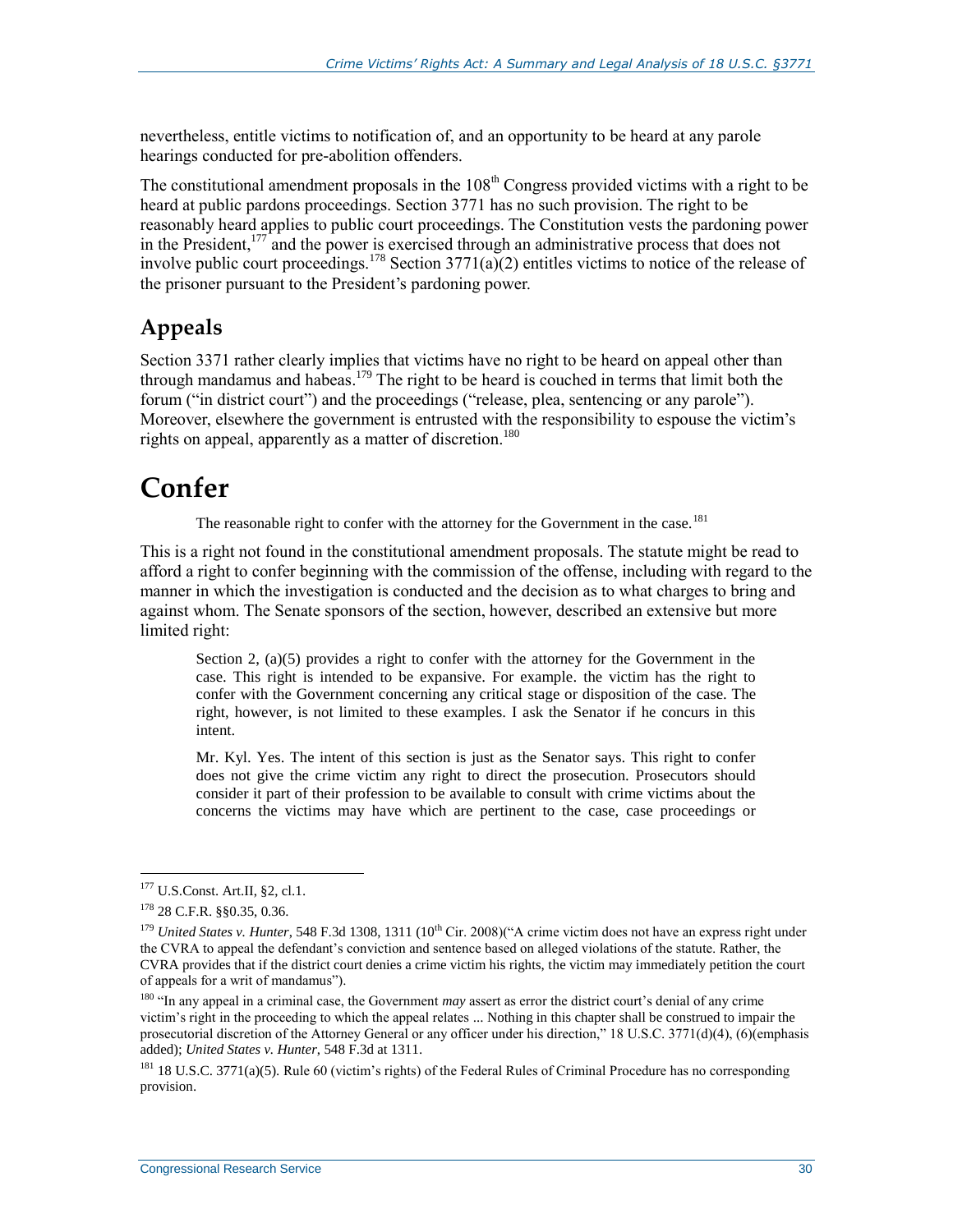dispositions. Under this provision, victims are able to confer with the Government's attorney about proceedings after charging. 182

Initially, at least some courts appear to believe that the exercise of the right must be selfinitiated.<sup>183</sup> The obligation, however, rests with the government, and the courts are bound to ensure that it is honored.<sup>184</sup> Even before Congress made application more explicit, case law suggested that the right to confer attached before formal charges had been filed and that the failure to confer might provide a victim with the right to have an unconferred plea agreement set aside, as noted earlier.<sup>185</sup> The right to confer, however, does not extend to a right to access to the prosecution's investigative files, nor to the Probation Services' pre-sentencing report.<sup>186</sup>

### **Restitution**

 $\overline{a}$ 

The right to full and timely restitution as provided in  $law$ .<sup>187</sup>

Section 3771's restitution language, like that of many of its other elements, is reminiscent of the constitutional amendment proposals in the 108<sup>th</sup> and 107<sup>th</sup> Congresses which spoke of a right "to full and timely restitution.<sup>5188</sup> Those proposals were very different from earlier proposals. They did not establish a right to restitution in so many words. They did not explicitly convey a right to have proceedings reopened for failure to accommodate a victim's right to restitution. Instead, for the first time they spoke of just and timely claims to restitution, two concepts which could be subject to several interpretations.

The first victims' rights proposals promised either a right "to an order of restitution from the convicted offender,<sup>"189</sup> or a right "to full restitution from the convicted offender."<sup>190</sup> Subsequent proposals opted for the right to a restitution order.<sup>191</sup> The proposals appeared to make restitution

 $190$  H.J.Res. 174 (104<sup>th</sup> Cong.); S.J.Res. 52 (104<sup>th</sup> Cong.).

<sup>182</sup> 150 *Cong. Rec.* 7302 (2004)(remarks of Sens. Feinstein and Kyl)(emphasis added).

<sup>183</sup> *In re W.R. Huff Asset Management Co., LLC*, 409 F.3d 555, 564 (2d Cir. 2005)("no petitioner has alleged that it asked the Government to confer with it and was denied the opportunity to do so").

<sup>&</sup>lt;sup>184</sup> 18 U.S.C. 3771(c)(1), (b); *In re Dean*, 527 F.3d 391 ( $5<sup>th</sup>$  Cir. 2008)("In passing the Act, Congress made the policy decision—that the victims have a right to inform the plea negotiation process by conferring with prosecutors before a plea agreement is reached. This is not an infringement, as the district court believed, on the government's independent prosecutorial discretion; instead, it is only a requirement that the government confer in some reasonable way with the victims before ultimately exercising its broad discretion").

<sup>&</sup>lt;sup>185</sup> *In re Dean*, 527 F.3d 391, 394 (5<sup>th</sup> Cir. 2008)(recognizing the right to confer prior to the filing of charges); *Does v. United States*, 817 F.Supp.2d 1337, 1342 (S.D. Fla. 2011)("The United States argues that ... the CVRA applies only after formal charges are filed. The Court finds this argument unavailing"), subsequently, *Doe v. United States*, 950 F.Supp.2d 1262, 1267 (S.D.Fla. 2013)("[T]he court finds that the CVRA is properly interpreted to authorize the rescission or 're-opening' of a prosecutorial agreement—including a non-prosecution arrangement—reached in violation of a prosecutor's conferral obligations under the statute").

<sup>186</sup> *In re Kenna*, 453 F.3d 1136, 1137 (9<sup>th</sup> Cir. 2006); *United States v. Moussaoui*, 483 F.34d 220, 235 (4<sup>th</sup> Cir. 2007); *United States v. Coxton*, 598 F.Supp.2d 737, 739-41 (W.D.N.C. 2009); *United States v. Rubin*, 558 F.Supp.2d 411, 425 (E.D.N.Y. 2008); see also *In re Siler*, 571 F.3d 604, 609-10 (6th Cir. 2009).

 $187\,18$  U.S.C. 3771(a)(6). Rule 60 (victim's rights) of the Federal Rules of Criminal Procedure has no comparable provision.

<sup>&</sup>lt;sup>188</sup> S.J.Res. 1 (108<sup>th</sup> Cong.), H.J.Res. 48 (108<sup>th</sup> Cong.), S.J.Res. 35 (107<sup>th</sup> Cong.), H.J.Res. 91 (107<sup>th</sup> Cong.).  $189$  S.J.Res. 65 (104<sup>th</sup> Cong.); H.J.Res. 173 (104<sup>th</sup> Cong.)(the right "to have the court order restitution from the defendant upon conviction").

 $191$  H.J.Res. 71 (105<sup>th</sup> Cong.)(the right "to an order of restitution from the convicted offender"); H.J.Res. 129 (105<sup>th</sup>) Cong.)(same); S.J.Res. 6 (105<sup>th</sup> Cong.)(same); S.J.Res. 44 (105<sup>th</sup> Cong.)(same); H.J.Res. 64 (106<sup>th</sup> Cong.)(same); S.J.Res.  $3(106^{th}$  Cong.)(same).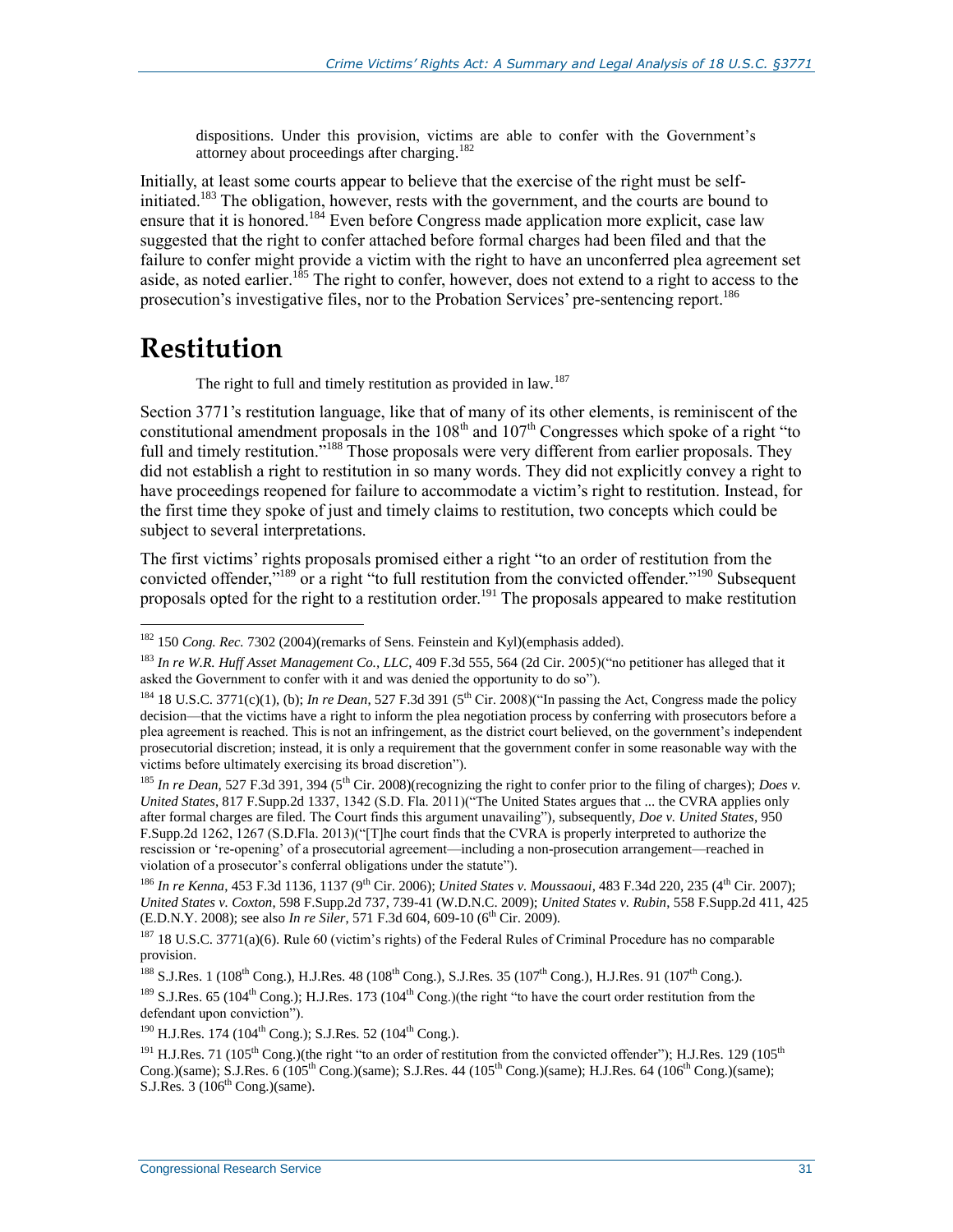orders mandatory as a matter of right. The scope of the right was unstated. Although the proposals applied to juvenile proceedings, the use of the term "convicted offender" might have been construed to limit their restitution command to criminal convictions and therefore not reach findings of delinquency.<sup>192</sup>

Restitution orders in a nominal amount or subject to priorities for criminal fines or forfeiture or other claims against the defendant's assets might have seemed inconsistent with the decision to elevate mandatory victim restitution to a constitutional right. Their legislative history indicated that these early proposals did "not confer on victims any rights to a specific amount of restitution, leaving the court free to order nominal restitution.... The right conferred on victims [was] one to an 'order' of restitution. With the order in hand, questions of enforcement of the order and its priority as against other judgments [were] left to the applicable Federal and State law."<sup>193</sup>

The committee reports, however, continuously suggested that the right might include the right to a pretrial restraining order to prevent an accused from dissipating assets that might be used to satisfy a restitution order.<sup>194</sup> The right also might have extended to prevent dissipation in the form of payment of attorneys' fees for the accused, since the accused has only a qualified right to the assistance of counsel of his choice.<sup>195</sup>

What was a right to a restitution order prior to the  $107<sup>th</sup>$  Congress became the right to consideration of just and timely victims' claims, appropriate to the circumstances, weighed against the interests of others, and perhaps only applicable during proceedings on other matters. At first glance, it appeared that as long as the victim's interest in just restitution when asserted in a timely manner was recognized, the amendment proposals left the law of restitution unchanged.

Not everyone read it that way. One commentator offered an example to illustrate his more expansive understanding of its reach:

Jane Doe was beaten and raped in a remote wooded area of Vermont.... Her injuries were extensive.... When her case was resolved by way of a plea bargain she was not given the right to speak before the court. Incredibly, the sentence imposed did not order the criminal to pay restitution. Today he earns \$7.50 an hour making furniture inside the prison walls—and none of it goes to her for her damages and injuries because it was not part of the criminal sentence. If this provision had been the law, Jane would today be receiving restitution payments each month.<sup>196</sup>

<sup>&</sup>lt;sup>192</sup> This construction might have drawn some support from the observation in the Senate report that with respect to this language in an earlier proposal, "[t]he right is, of course, limited to 'convicted' defendants, that is, those who pled guilty, are found guilty, or enter a plea of no contest," S.Rept. 105-409 at 32. Unless they are prosecuted as adults, juveniles do not plead guilty, are not found guilty, nor do they enter nolo pleas. They confess to being or are found delinquent, or in need of supervision, or neglected, but they are not convicted. The committee also declared that it had "previously explained [its] philosophy in some detail in connection with the Mandatory Victim Restitution Act, codified at 18 U.S.C. §§3663A and 3664, and *intends that this right operate in a similar fashion*," S.Rept. 105-409 at 31 (emphasis added). Even though the Mandatory Victim Restitution Act applies to juveniles tried and convicted as adults, it does *not* apply to findings of delinquency or other dispositions following juvenile proceedings.

<sup>193</sup> S.Rept. 106-254 at 37; S.Rept. 105-409 at 31.

<sup>194</sup> S.Rept. 108-191 at 41; S.Rept. 106-254 at 37; S.Rept. 105-409 at 32.

<sup>195</sup> *Wheat v. United States*, 486 U.S. 153, 159 (1988); *United States v. Monsanto*, 491 U.S. 600, 616 (1989)("if the Government may, post-trial, forbid the use of forfeited assets to pay an attorney, then surely no constitutional violation occurs when, after probable cause is adequately established, the Government obtains an order barring a defendant from frustrating that end by dissipating his assets prior to trial").

<sup>&</sup>lt;sup>196</sup> *House Hearing IV* at 27 (statement of Steven J. Twist).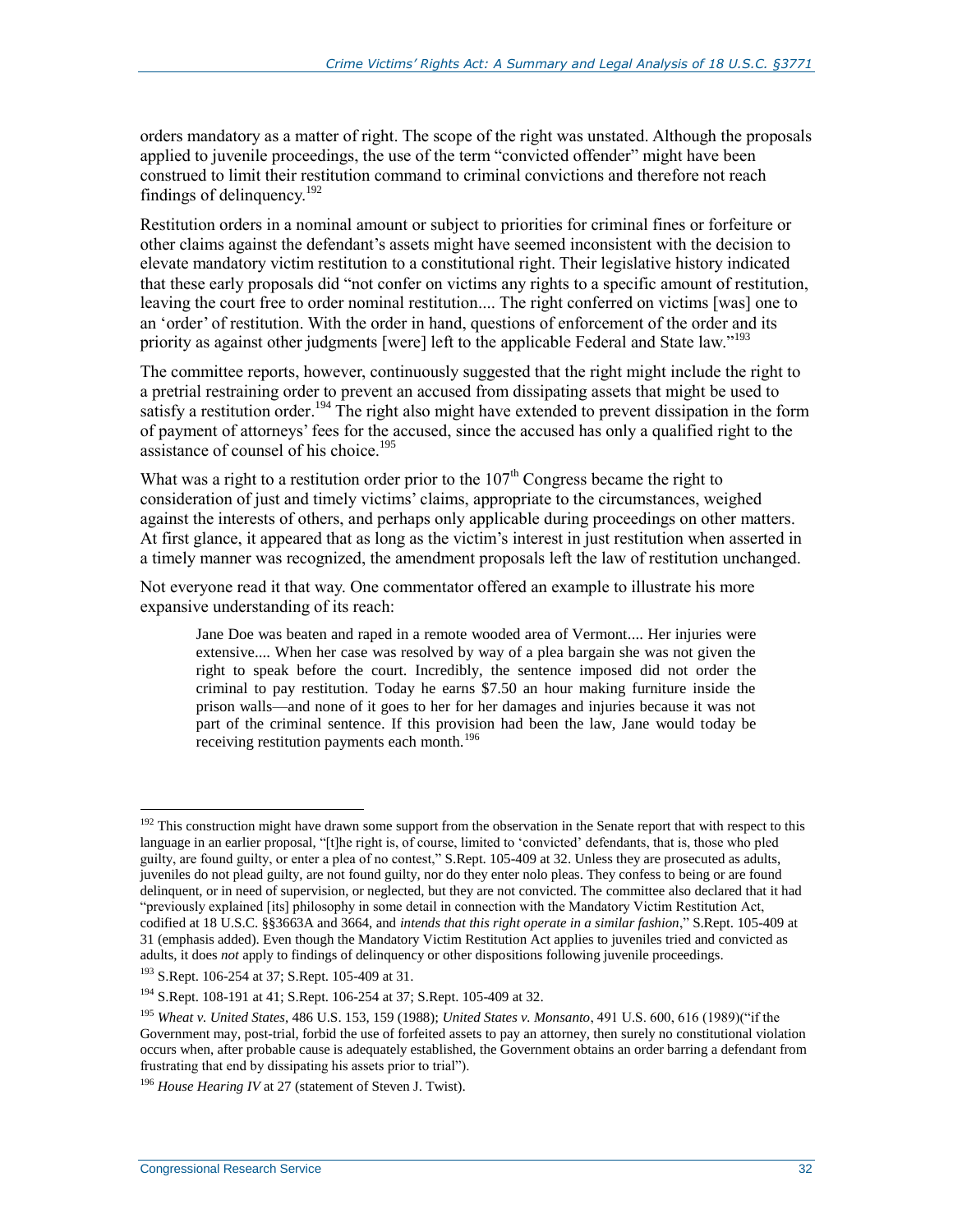The implication was that in horrific cases, victims had a right to restitution without reference to any other factors. Yet insertion of the word "just" for the first time in the restitution component of the amendment proposal presumably called for consideration of such factors when appropriate. Moreover, it probably precluded restitution claims by the "ripped-off" drug dealer or others victimized in the course of their own illegal conduct at least in some circumstances.<sup>197</sup>

Historical proposals explicitly allowed victims to reopen final proceedings in vindication of their right to restitution. That language disappeared and in its place was a reference to "timely" claims to restitution. The implications were obvious, but the statement quoted above seems to suggest that "timeliness" may be judged by the date of the injury, the date of sentencing, or the date on which the offender had the resources to begin paying restitution.

Section 3771 adds the phrase "as provided in law" to the right and substitutes "full and timely" restitution for "just and timely" restitution. With the changes, the section seems to confirm rather than enlarge existing law in the area of restitution. Sponsors felt that elsewhere the section bolsters the victim's restitution interest by ensuring the victim's rights to notice, consultation and participation.<sup>198</sup> One appellate court has pointed out that the promise of "full" restitution extends only as far as the law provides, a fact that "makes it clear that Congress recognized that there would be numerous situations when it would be impossible for multiple crime victims to the same set of crimes to be repaid every dollar they had lost."<sup>199</sup>

### **Reasonable Freedom from Delay**

The right to proceedings free from unreasonable delay.<sup>200</sup>

The United States Constitution guarantees those accused of a federal crime a speedy trial;<sup>201</sup> the due process clause of the Fourteenth Amendment makes the right binding upon the states, $^{202}$ whose constitutions often have a companion provision.<sup>203</sup> The constitutional right is reinforced by statute and rule in the form of speedy trial laws in both the federal and state realms.<sup>204</sup>

<sup>197</sup> *Compare*, *United States v. Martinez*, 978 F.Supp. 1442 (D.N.Mex. 1997)(refusing to issue mandatory restitution order for the benefit of illegal Indian casino which had been the victim of an armed robbery), *with, United States v. Bonetti*, 277 F.3d 441 (4<sup>th</sup> Cir. 2002) (holding that an illegal immigrant was entitled to restitution from those who harbored her under abusive conditions).

<sup>&</sup>lt;sup>198</sup> 150 *Cong. Rec.* 7302 (2004)(remarks of Sen. Kyl)("I would like to turn now to the section on restitution, section 2, (a)(6). This section provides the right to full and timely restitution as provided in law. This right, together with the other rights in the act to be heard and confer with the Government's attorney in this act, means that existing restitution laws will be more effective").

<sup>199</sup> *In re W.R.Huff Asset Management Co., LLC*, 409 F.3d 555, 563 (2d Cir. 2005); see also *United States v. Atlantic States Cast Iron Pipe Co.*, 612 F.Supp.2d 453, 533 (D.N.J. 2009)("The CVRA also provides that one of the enumerated rights of a CVRA 'crime victim' is '[t]he right to full and timely restitution as provided in law.' 18 U.S.C. §3771(a)(6). this provision is not considered to confer substantive rights to restitution"); *United States v. Rubin*, 558 F.Supp.2d 411, (E.D.N.Y. 2008)("The CVRA provides for the right to full and timely restitution only '*as provided in law*.' 18 U.S.C. §3771(a)(6)(emphasis added)").

<sup>&</sup>lt;sup>200</sup> 18 U.S.C. 3771(a)(7). Rule  $60(b)(1)$  of the Federal Rules of Criminal Procedure asserts that "the court must promptly decide any motion asserting a victim's rights described in these rules."

<sup>&</sup>lt;sup>201</sup> "In all criminal prosecutions, the accused shall enjoy the right to a speedy and public trial.... " U.S.Const. Amend. VI.

<sup>202</sup> *Klopfer v. North Carolina*, 386 U.S. 213 (1967).

<sup>203</sup> *E.g.*, R.I.CONST. art.1, §10; S.C.CONST. art.I, §14.

<sup>204</sup> *E.g*., *State:* CONN.SUPER.CT.R. §§956B to 956F; DEL.SUPER.CT.CRIM.R. 48 (b); FLA.R. CRIM.P. 3.191; GA.CODE ANN. §§17-7-170 to 17-7-171. *Federal:* 18 U.S.C. 3161-3174.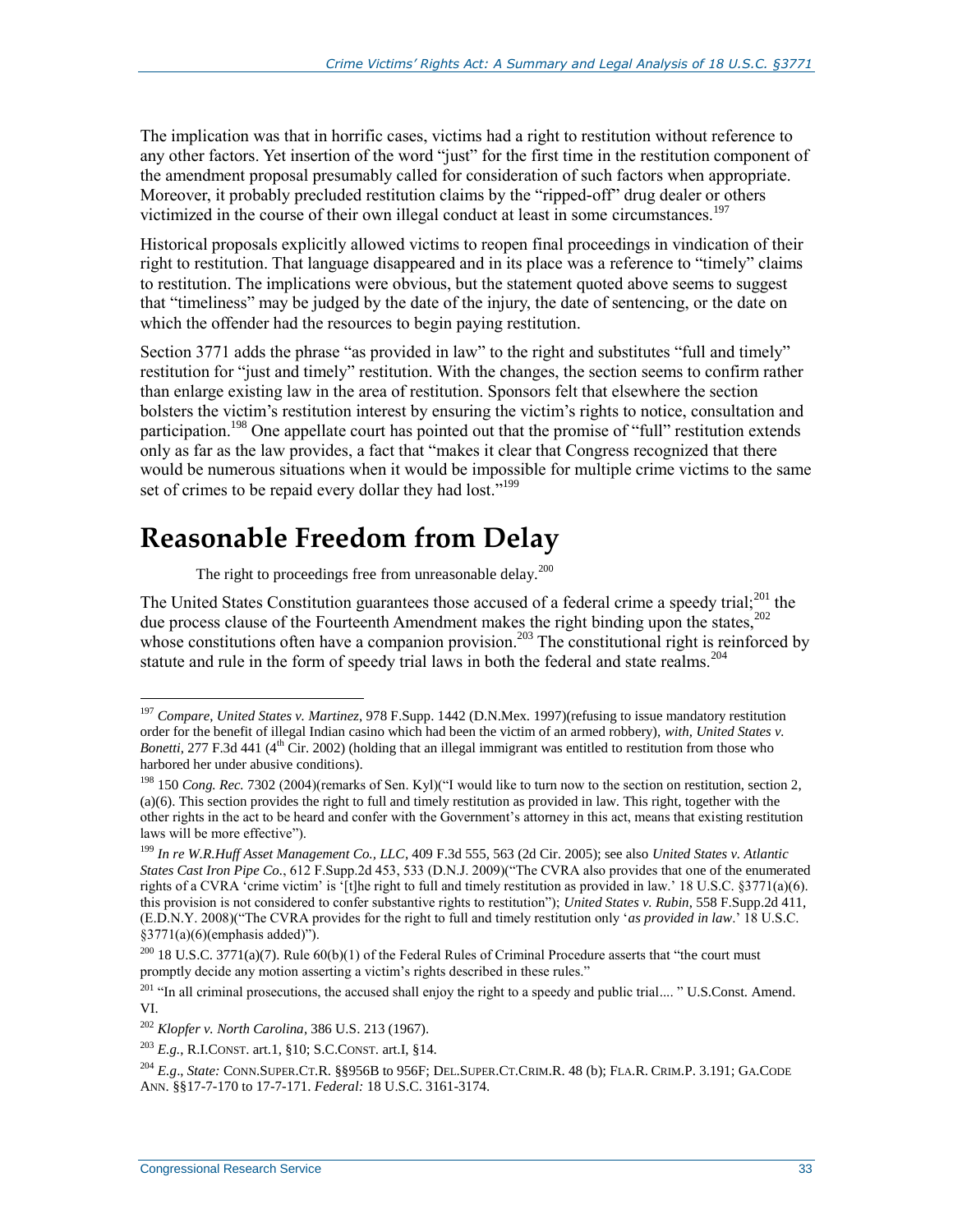"Ironically, however, the defendant is often the only person involved in a criminal proceeding without an interest in a prompt trial. Delay often works to the defendant's advantage. Witnesses may become unavailable, their memories may fade, evidence may be lost, changes in the law may be beneficial, or the case may simply receive a lower priority with the passage of time."<sup>205</sup>

Until recently, victims had no comparable rights, although their advocates contended they had a very real interest in prompt disposition. Some victims sought to put a traumatic episode behind them; some wanted to see justice done quickly; some hoped simply to end the trail of inconveniences and hardship that all too often fell to their lot as witnesses.<sup>206</sup>

A few states have since enacted statutory or constitutional provisions establishing a victim's right to "prompt" or "timely" disposition of the case in one form or another.<sup>207</sup> The federal statutory victims' bill of rights, 42 U.S.C. 10606 (2000 ed.), did not include a speedy trial provision, but Congress has encouraged the states to include a right to a reasonably expeditious trial among the rights they afford victims.<sup>208</sup>

Section 3771(a)(7) seems to convey a more generous right than its predecessors in the proposed constitutional amendments. Yet in spite of what might appear to be an evolutionary development, the right has been described at each stage in much the same terms; throughout the years it was suggested that perhaps the standards used to judge the defendant's constitutional speedy trial right govern here as well. $^{209}$ 

In the beginning, proposals sometimes actually spoke of a victims' *speedy trial* right,<sup>210</sup> and in other instances preferred to describe it as the right to have "*proceedings* resolved in a prompt and timely manner."<sup>211</sup> Proposals in the 105<sup>th</sup> Congress continued the split, some focused on the beginning and completion of trial; others on a finality of the proceedings.<sup>212</sup> In the following Congress, the proposals all called for "consideration of the victim's interest in a *trial* free from unreasonable delay."<sup>213</sup> In this form, the right was one relevant only in a trial and pretrial context.

<sup>209</sup> H.J.Res. 174 (104<sup>th</sup> Cong.) ("the victim shall have the following rights: ... to a speedy trial, a final conclusion free from unreasonable delay ..."); S.J.Res. 52 (104th Cong.)(same); S.Rept. 108-191 at 40 (2003)("Just as defendants currently have a right to a 'speedy trial,' this provision will give victims a protected right to have their interests to a reasonably prompt conclusion of a trial considered ... In determining what delay is 'unreasonable,' the courts can look to the precedents that exist interpreting a defendant's right to a speedy trial"); see also, S.Rept. 105-409 at 19 (1998); S.Rept. 106-254 at 23 (2000).

 $^{210}$  H.J.Res. 174 (104<sup>th</sup> Cong.); S.J.Res. 52 (104<sup>th</sup> Cong.).

<sup>211</sup> H.J.Res. 173 (104<sup>th</sup> Cong.) ("any victim shall have the right ... to have the proceedings resolved in a prompt and timely manner"); S.J.Res.  $65 (104<sup>th</sup> Cong.)("Victims ... shall have the rights ... to a final disposition free form$ unreasonable delay").

 $^{213}$  H.J.Res. 64 (106<sup>th</sup> Cong); S.J.Res. 3(106<sup>th</sup> Cong.).

<sup>205</sup> Cassell, *Balancing the Scales of Justice: The Case for and the Effects of Utah's Victims' Rights Amendment*, 1994 UTAH LAW REVIEW 1373, 1402.

<sup>206</sup> *E.g.*, Kelly, *Victims' Perceptions of Criminal Justice*, 11 PEPPERDINE LAW REVIEW 15, 19-20 (1984); *contra*, Henderson, *The Wrongs of Victim's Rights*, 37 STANFORD LAW REVIEW 937, 974-77 (1985).

<sup>&</sup>lt;sup>207</sup> *E.g.* LA.REV.STAT.ANN. §46:1844 [J.] ("The victim shall have the right to a speedy disposition and prompt and final conclusion of the case after conviction and sentencing"); N.H.REV.STAT.ANN. §21-M:8-k.

<sup>&</sup>lt;sup>208</sup> 42 U.S.C. 10606 nt. ("It is the sense of Congress that the States should make every effort to adopt the following goals of the Victims of Crime Bill of Rights: ... (4) Victims of crime should have the right to a reasonable assurance that the accused will be tried in an expeditious manner").

<sup>&</sup>lt;sup>212</sup> S.J.Res. 44 (105<sup>th</sup> Cong.)("Each victim ... shall have the rights ... to consideration for the interest of the victim in *a trial* free from unreasonable delay"); H.J.Res. 129 (105<sup>th</sup> Cong.)(same); S.J.Res. 6 (105<sup>th</sup> Cong.) ("Each victim ... shall have the rights ... to a *final disposition of the proceedings* relating to the crime free from unreasonable delay"); H.J.Res. 71 (105th Cong.) ("... a victim ... shall have the right ... to seek relief from an unreasonable delay of the *final disposition of the proceedings* relating to the crime") (emphasis added in each instance).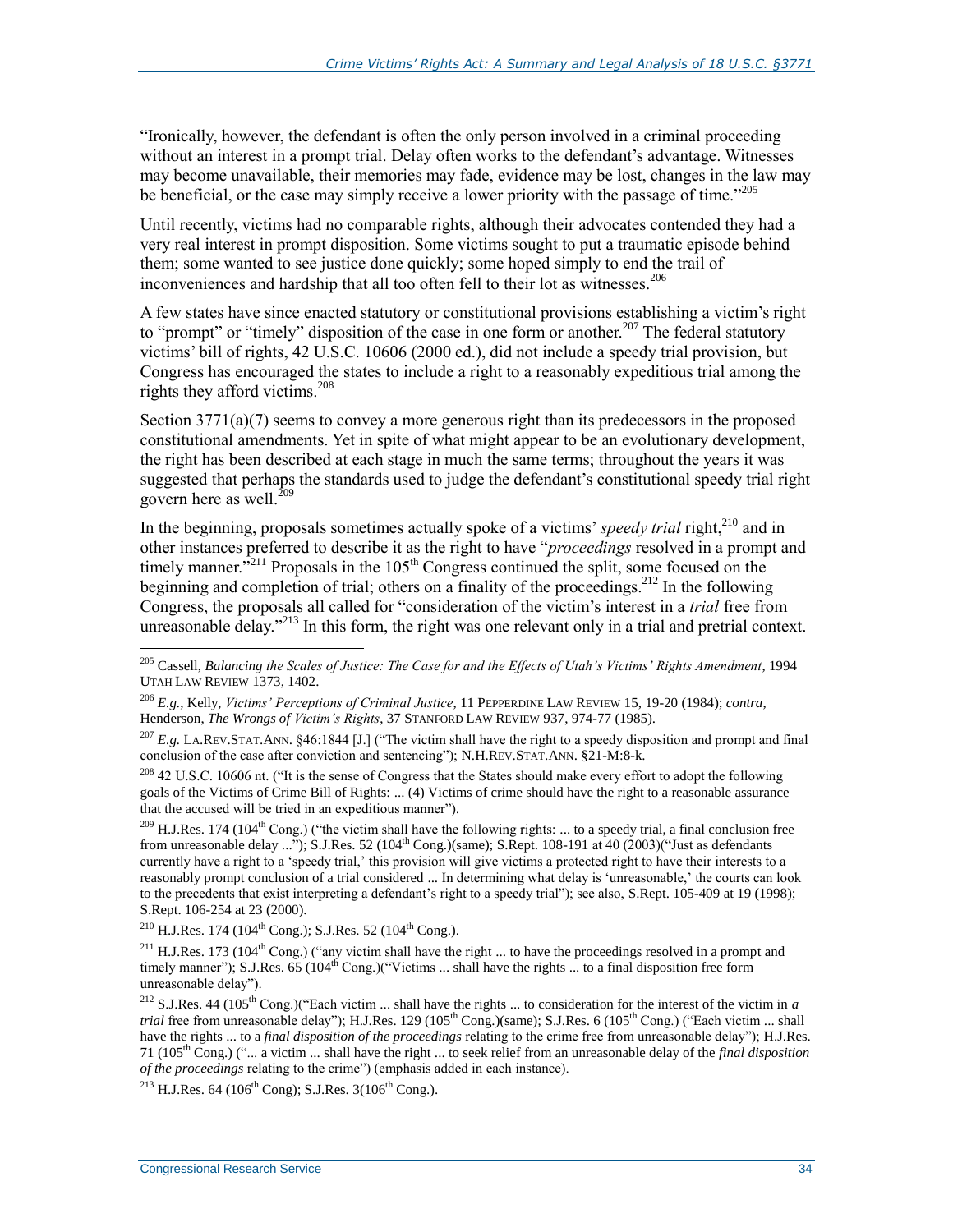The proposals seemed to carry the implication that the right could only be claimed in conjunction with other proceedings (e.g., "considered" in the context of a defense or government motion for a continuance but not a defendant's motion for a new trial), but not necessarily provide grounds for a free-standing victim's motion when the question of timing was not otherwise before the court.

In the  $108<sup>th</sup>$  Congress the formulation referred to "the right to adjudicative decisions that duly consider the victim's ... interest in avoiding unreasonable delay.<sup>2214</sup> Some of the words were new. The phrase "adjudicative decisions" replaced "trials" and "proceedings"; "duly consider" appeared instead of "consideration"; and "avoiding unreasonable delay" stood where "free from unreasonable delay" once was. Yet at least some of the concepts seemed to remain constant. Reasonable delays were too countenanced; unreasonable delays tolerated only if they are outweighed by other interests. The Supreme Court's speedy trial jurisprudence was to be used as a guide for what was reasonable. $215$ 

On the other hand, the new wording left other questions unanswered. Were victims to have the right to be heard prior to any decision that might either cause or reduce delay? One hearing witness expressed concern that the right to consideration of the interest might include the right to voice the interest on questions other than scheduling: "Does a crime victim have the right to object to the admission of evidence on the ground that it might lengthen the trial?" <sup>216</sup> Yet, the amendment's language did not necessarily create a right to assert the interest. The delay avoidance interest triggered a right to consideration. Interests elsewhere in the amendment triggered a right to be heard. And the right to be heard related to matters of "public release, plea, sentencing, reprieve, and pardon proceedings," not to the matters of scheduling, motions, and other pretrial and trial proceedings which were just as likely to produce delay. Courts might have concluded the differences were significant.

Section 3771(a)(7) continues to describe the right to delay avoidance in limiting terms, but apparently more expansively than its forebears: "the right to proceedings free from unreasonable delay." Its sponsors suggested than the right was aimed at scheduling delays particularly:

I would like to move on to section 2,  $(a)(7)$ , which provides crime victims with a right to proceedings free from unreasonable delay. This provision does not curtail the government's need for reasonable time to organize and prosecute its case. Nor is the provision intended to infringe on the defendant's due process right to prepare a defense. Too often, however, delays in criminal proceedings occur for the mere convenience of the parties and those delays reach beyond the time needed for defendant's due process or the government's need to prepare. The result of such delays is that victims cannot begin to put the crime behind them and they continue to be victimized. It is not right to hold crime victims under the stress and pressure of future court proceedings merely because it is convenient for the parties or the court.

This provision should be interpreted so that the any decision to continue a criminal case should include reasonable consideration of the rights under this section. $^{217}$ 

The case law indicates that the courts are sensitive to victims' interest in delay avoidance;<sup>218</sup> that in some instances delay may be in the interest of at least some victims; $^{219}$  and that the provision

<sup>&</sup>lt;sup>214</sup> S.J.Res. 1 (108<sup>th</sup> Cong.); H.J.Res. 48 (108<sup>th</sup> Cong.).

<sup>215</sup> S.Rept. 108-191 at 19 (2003).

<sup>216</sup> *House Hearing V* at 81 (statement of James Orenstein).

<sup>217</sup> 150 *Cong. Rec.* 7302-303 (2004)(remarks of Sen. Feinstein).

<sup>218</sup> *United States v. McDaniel*, 411 F.Supp.2d 1323, 1325 (D.Utah 2005)(refusing to allow a last-minute substitution of defense counsel based in part upon the victim's right to proceedings free from unreasonable delay); *United States v.*  (continued...)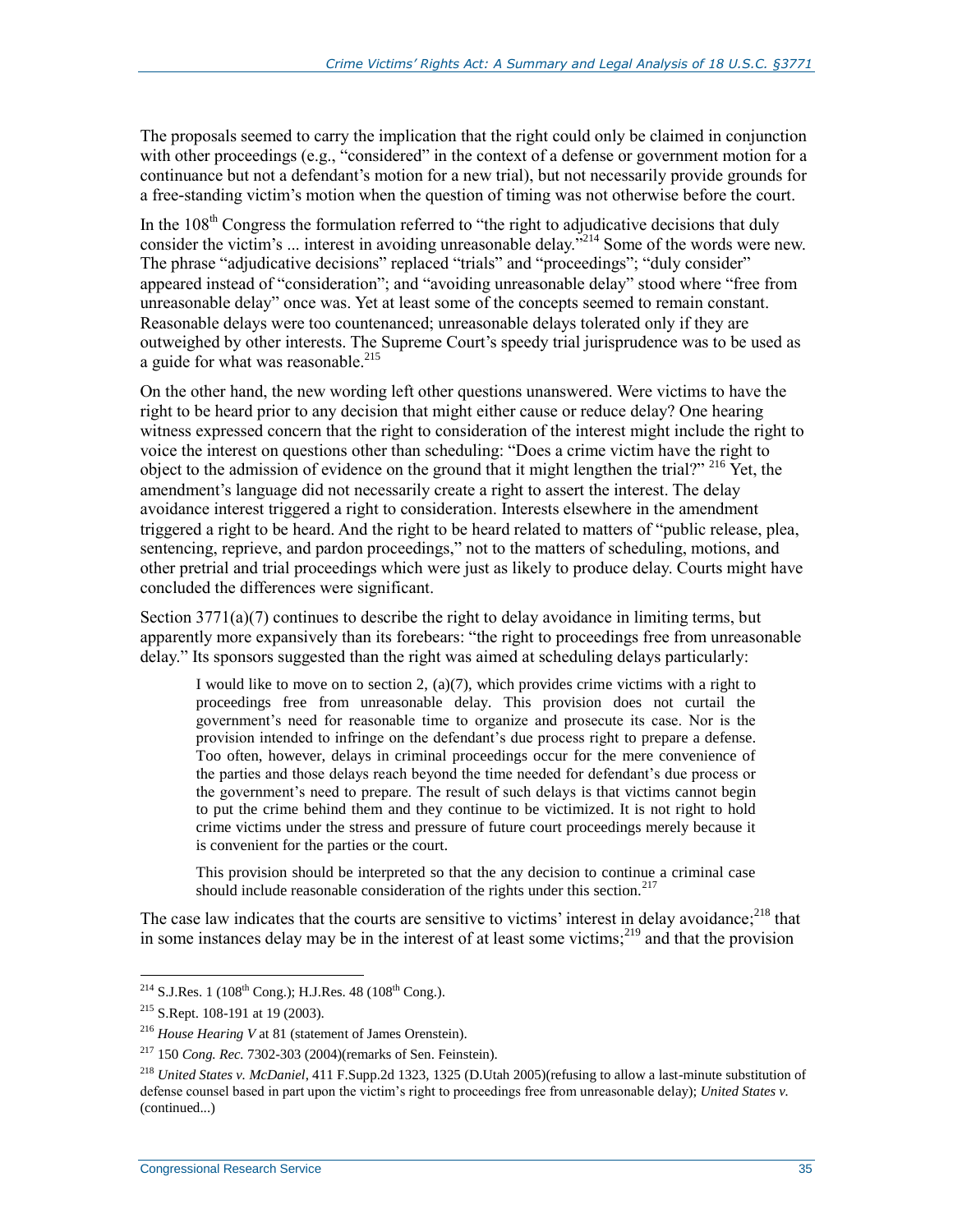"appears to add little if anything substantive to existing law ... except that it does appear to confer ... the right to object to delay and ask the Court to hold both government and defendant to what the Speedy Trial Act already requires."<sup>220</sup>

### **Fairness, Dignity, and Privacy**

The right to be treated with fairness and with respect for the victim's dignity and privacy.<sup>221</sup>

This right rarely found explicit expression in the proposed constitutional amendments, although it clearly lies at the heart of all of them. The same language appears in the earlier federal "best efforts" statute,<sup>222</sup> and a similar right is featured in many of the state constitutional and statutory victims' rights provisions.<sup>223</sup> Unlike other rights drafted to apply only with respect to public proceedings, the right to be treated fairly and with respect for a victim's dignity and privacy applies throughout the criminal justice process.<sup>224</sup> It does not, however, bar the government or a defendant from advancing legitimate arguments simply because they might offend the victim.<sup>225</sup> A trial court's sealing of the record—thereby preventing the victim from determining whether his

l

<sup>220</sup> *United States v. Rubin*, 558 F.Supp.2d 411, 427 (E.D.N.Y. 2008); *United States v. Turner*, 367 F.Supp.2d 319, 334 (E.D.N.Y. 2005)("[T]his provisions appears to add little if anything substantive to existing law—in this case, the Speedy Trial Act—but does appear to confer participatory rights on the victim").

 $221$  18 U.S.C. 3771(a)(8). Rule 60 (victim's rights) of the Federal Rules of Criminal Procedure has no corresponding provision.

<sup>222</sup> 42 U.S.C. 10606 (2000 ed.).

<sup>224</sup> *United States v. Heaton*, 458 F.Supp.2d 1271, 1272 (D. Utah 2006).

<sup>225</sup> *United States v. Rubin*, 558 F.Supp.2d 411, 427-28 (E.D.N.Y. 2008).

<sup>(...</sup>continued)

*Sampson*, 68 F.Supp.3d 233, 237 (D. Mass. 2014)("The district court, therefore, has broad discretion in deciding whether the continuance of a trial date is justified and, if so, the reasonable length of the continuance. However, the district court's discretion is limited by the defendant's constitutional rights to effective assistance of counsel and to the testimony of defense witness. The court's discretion to grant a continuance is also circumscribed by the CVRA, which provides in pertinent part that the victims of a crime, including family members of a person who has been murdered, have a right to proceedings free from unreasonable delay").

<sup>219</sup> *In re W.R.Huff Asset Management Co., LLC*, 409 F.3d 555, 559-60 (2d Cir. 2005)(refusing to find abuse of discretion in the trial court's refusal to approve more extensive but time consuming procedures to identify additional victims of a large scale fraud).

<sup>&</sup>lt;sup>223</sup> E.g., ALASKA CONST. Art.I, §24 (right to be treated with dignity, respect and fairness); ARIZ.CONST. Art.2, §2.1 (same); COLO.REV.STAT.ANN. §24-4.1-302.5 (fairness, respect and dignity); HAW.REV.STAT. §801D-1 (dignity, respect, courtesy and sensitivity); IDAHO CONST. Art.1, §22 and IDAHO CODE §19-5306 (right to be treated with fairness, respect, dignity and privacy); ILL.CONST. Art.1, §8.1 (right to be treated with fairness and respect for their dignity and privacy), ILL.COMP.LAWS ANN. ch.725 §120/2 (same); KAN.STAT.ANN. §74-7333 (fair[ness], compassion, respect for dignity and privacy and suffer a minimum of unnecessary inconvenience); LA.CONST. art.1, §25 (fairness, dignity, and respect); MD. CONST. art. 47 (dignity, respect and sensitivity); MICH. CONST. Art.1, §24 (fairness and respect for dignity and privacy); MONT. CODE ANN. §46-24-101 (fair and proper treatment); N.H.REV.STAT.ANN. §21- M:8-k (right to be treated with fairness and respect for their dignity and privacy throughout the criminal justice process); N.J.CONST. Art.1, ¶22 (fairness, compassion and respect), N.J.STAT.ANN. §52:4B-36 (dignity and compassion); N.MEX.CONST. Art.II, §24 (fairness and respect for dignity and privacy), N.M.STAT. ANN. §31-26-2 (dignity, respect and sensitivity); OHIO CONST. Art.I, §10a (fairness, dignity and respect); OKLA.CONST. Art.2, §34 (same); ORE.CONST. Art.I, §42 (due dignity and respect); PA.STAT.ANN. tit.18 §11.102 (dignity, respect, courtesy and sensitivity); R.I.CONST. Art. 23 (dignity, respect and sensitivity); TENN.CODE ANN. §40-38-102 (dignity and compassion); TEX.CONST. Art.1, §30 (fairness and respect for dignity and privacy); UTAH CONST. Art.1, §28 (fairness, respect, and dignity); VT.STAT. ANN. tit.13 §5303 (courtesy and sensitivity); VA.CODE ANN. §19.2-11.01 (dignity, respect and sensitivity); WASH.CONST. Art.1, §35 (dignity and respect); WIS.CONST. Art.I, §9m (fairness, dignity and respect for privacy); WYO.STAT. §1-40-203 (compassion, respect and sensitivity).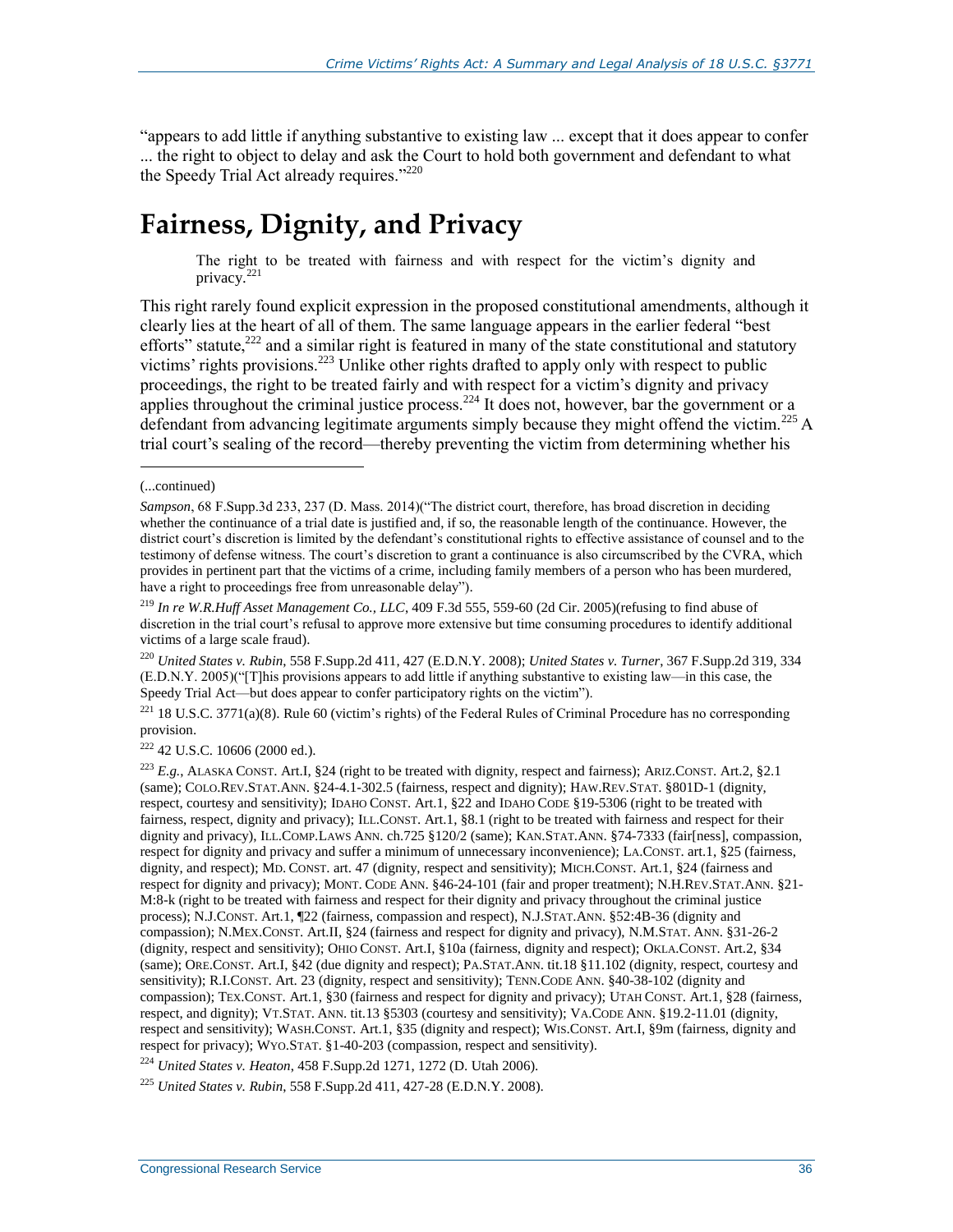rights had been honored and then failing to act upon his motion to open the record—is inconsistent with the victim's right to fair treatment and respect for his dignity.<sup>226</sup> On the other hand, the same considerations may warrant honoring requests that the victims' identifying information be redacted from their e-mails seeking an opportunity to be heard.<sup>227</sup>

#### **Notice of Plea and Deferred Prosecution Agreements**

The right to be informed in a timely manner of any plea bargain or deferred prosecution agreement.<sup>228</sup>

The Justice for Victims of Trafficking Act added this to the inventory of victims' rights.<sup>229</sup> It is something many understood to be a component of the original right to be heard (i.e., "the right to be ... heard at any ... proceeding ... involving ... [a] plea ... ").<sup>230</sup> The Justice Department, however, believed that the right attached only after a defendant had been formally charged, by which point plea bargaining has often already been completed.<sup>231</sup> The provision is designed to correct any misunderstanding for the benefit of victims.<sup>232</sup> The reference in the new right to a "timely" manner" seems to negate any suggestion that notification may occur after the court has accepted the plea or deferred prosecution agreement.

### **Notice of Section 3771 Rights and Statutory Services**

The right to be informed of the rights under this section and the services described in section 503(c) of the Victims' Rights and Restitution Act of 1990 (42 U.S.C. 10607(c)) and provided contact information for the Office of the Victims' Rights Ombudsman of the Department of Justice.<sup>233</sup>

This, too, the Justice for Victims of Trafficking added to the inventory of victims' rights.<sup>234</sup> It, too, is something that may have been thought implicit from the beginning, given the command elsewhere in the statute. Section  $3771(c)(1)$ , for example, has declared from the beginning that, [o]fficers and employees of the Department of Justice and other departments and agencies of the United States engaged in the detection, investigation, or prosecution of crime shall make their best efforts to see that crime victims are notified of, and accorded the rights described in subsection (a)." Section  $3771(a)(10)$  now supplements the command to with an explicit right.

<sup>&</sup>lt;sup>226</sup> In re Simons, 567 F.3d 800, 801 (6<sup>th</sup> Cir. 2009).

<sup>227</sup> *United States v. Madoff*, 626 F.Supp.2d 420, 426-27 (S.D.N.Y. 2009).

<sup>228</sup> 18 U.S.C. 3771(a)(9).

<sup>&</sup>lt;sup>229</sup> P.L. 114-22, §113(a)(1), 129 Stat. 240 (2015).

<sup>230</sup> 18 U.S.C. 3771(a)(4); *Does v. United States*, 817 F.Supp.2d 1337, 1342 (S.D. Fla. 2011)("The United States argues that ... the CVRA applies only after formal charges are filed. The Court finds this argument unavailing").

<sup>&</sup>lt;sup>231</sup> U.S. Department of Justice, Office of Legal Counsel (OLC), The Availability of Crime Victims' Rights Under the Crime Victims' Rights Act of 2004, 1 (Dec. 17, 2010).

<sup>&</sup>lt;sup>232</sup> See, H.Rept. 114-7, at 7 (2015)("[I]n 2010, the Justice Department's Office of Legal Counsel issued an opinion concluding that the DVRSA does not confer rights on victims of Federal crimes until prosecutors initiate formal criminal proceedings.... This section clarifies Congress' intent that crime victims be notified of plea agreements or deferred prosecution agreements, including those that may take place prior to a formal charge").

 $233$  18 U.S.C. 3771(a)(10).

 $^{234}$  P.L. 114-22, §113(a)(1), 129 Stat. 240 (2015).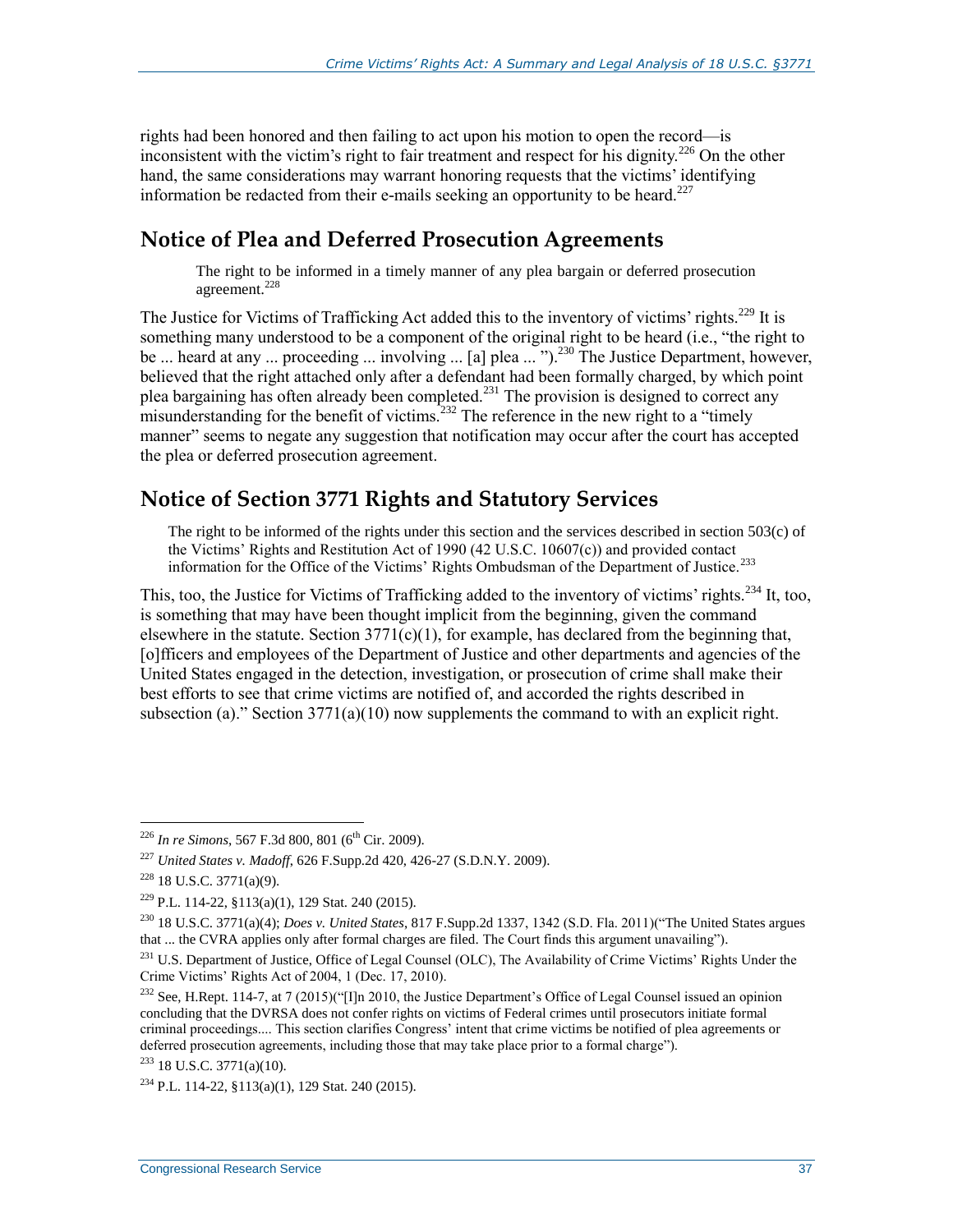# **Responsibilities of the Courts**

Section 3771(b) assigns federal courts responsibility in two areas. One deals with the obligations that follow from the rights granted the victims of crimes under the laws of the United States and the District of Columbia. The other addresses obligations federal courts conducting federal habeas corpus proceedings owe the victims of state crimes.

Section 3771(b)(1) declares with regard to the first that:

In any court proceeding involving an offense against a crime victim, the court shall ensure that the crime victim is afforded the rights described in subsection (a). Before making a determination described in subsection  $(a)(3)$ , the court shall make every effort to permit the fullest attendance possible by the victim and shall consider reasonable alternatives to the exclusion of the victim from the criminal proceeding. The reasons for any decision denying relief under this chapter shall be clearly stated on the record.<sup>235</sup>

None of the proposed constitutional amendments featured an equivalent. It has no counterpart in the earlier federal "best efforts" provision. <sup>236</sup> At least one court has expressed the view that "the provision requires at least some proactive procedure designed to ensure victims' rights," while noting the apparent primacy of the right to attend.<sup>237</sup> The trial court's obligation to "ensure" victims' rights seems to set its responsibilities a notch above the "best efforts" level of obligation imposed upon other officials. $^{238}$ 

In a Federal habeas corpus proceeding arising out of a State conviction, the court shall ensure that a crime victim is afforded the rights described in paragraphs  $(3)$ ,  $(4)$ ,  $(7)$ , and  $(8)$  of subsection  $(a)$ .<sup>239</sup>

The history of the proposed constitutional amendments sheds little light on the scope of the provision since habeas corpus language dropped out of the proposals early on.<sup>240</sup> Section  $3771(b)(2)$ , moreover, was not part of the original legislation, but was inserted by the Adam Walsh Act.<sup>241</sup> It passed through the legislative process virtually without comment.<sup>242</sup>

<sup>&</sup>lt;sup>235</sup> Rule  $60(b)(1)$  of the Federal Rules of Criminal Procedure asserts that "the court must promptly decide any motion asserting a victim's rights described in these rules."

<sup>236</sup> 42 U.S.C. 10606 (2000 ed).

<sup>237</sup> *United States v. Turner*, 367 F.Supp.2d 319, 323 (E.D.N.Y. 2005)("While some proactive steps seem to be required, the statute just as clearly does not, in most circumstances, require courts to adopt every conceivable procedure that might protect the exercise of victims' rights. Specifically, it is only with respect to orders denying a victim's right to attend court proceedings that judges are directed to 'make every effort' to find reasonable alternatives to exclusion. 18 U.S.C. 3771(b). There is a lot of ground between extending some effort to 'ensure' that victims are afforded their rights and making 'every effort' to do so").

<sup>&</sup>lt;sup>238</sup> *Cf., In re W.R.Huff Asset Management Co., LLC*, 409 F.3d 555, 562 (2d Cir. 2005) ("Similarly, the CVRA [18] U.S.C. 3771] provides that the determination to 'ensure' that the crime victim is afforded the rights enumerated in the CVRA is entrusted to the district court to make"); *United States v. Madoff*, 626 F. Supp.2d 420, 426 (S.D.N.Y. 2009) ("It is this Court's duty, under the Act, to ensure that the victims are afforded their rights").

<sup>239</sup> 18 U.S.C. 3771(b)(2)(A).

<sup>&</sup>lt;sup>240</sup> S.J.Res. 6, §5 and H.J.Res 71, §5 in the 105<sup>th</sup> Congress would have provided that "The rights established by this article shall apply in all Federal and State criminal proceedings, including ... collateral proceedings such as habeas corpus ..." Subsequent amendment proposals would have left the task of reconciling victims' rights and the administration of habeas corpus proceedings to post-ratification judicial and legislative action, see e.g., S.Rept. 108- 191, at 41 (2003)("*These rights shall not be restricted except when and to the degree dictated by a substantial interest in ... the administration of justice*.... The Committee also notes that the administration of justice exception covers habeas corpus filings and proceedings, including those pursuant to 28 U.S.C. §§2254 and 2255 [habeas corpus]").

<sup>241</sup> P.L. 109-248, §212, 120 Stat. 616 (2006).

<sup>242</sup> See, H.Rept. 109-218, at 13, 51(2005); 152 *Cong. Rec.* 2961, 2981 (2006).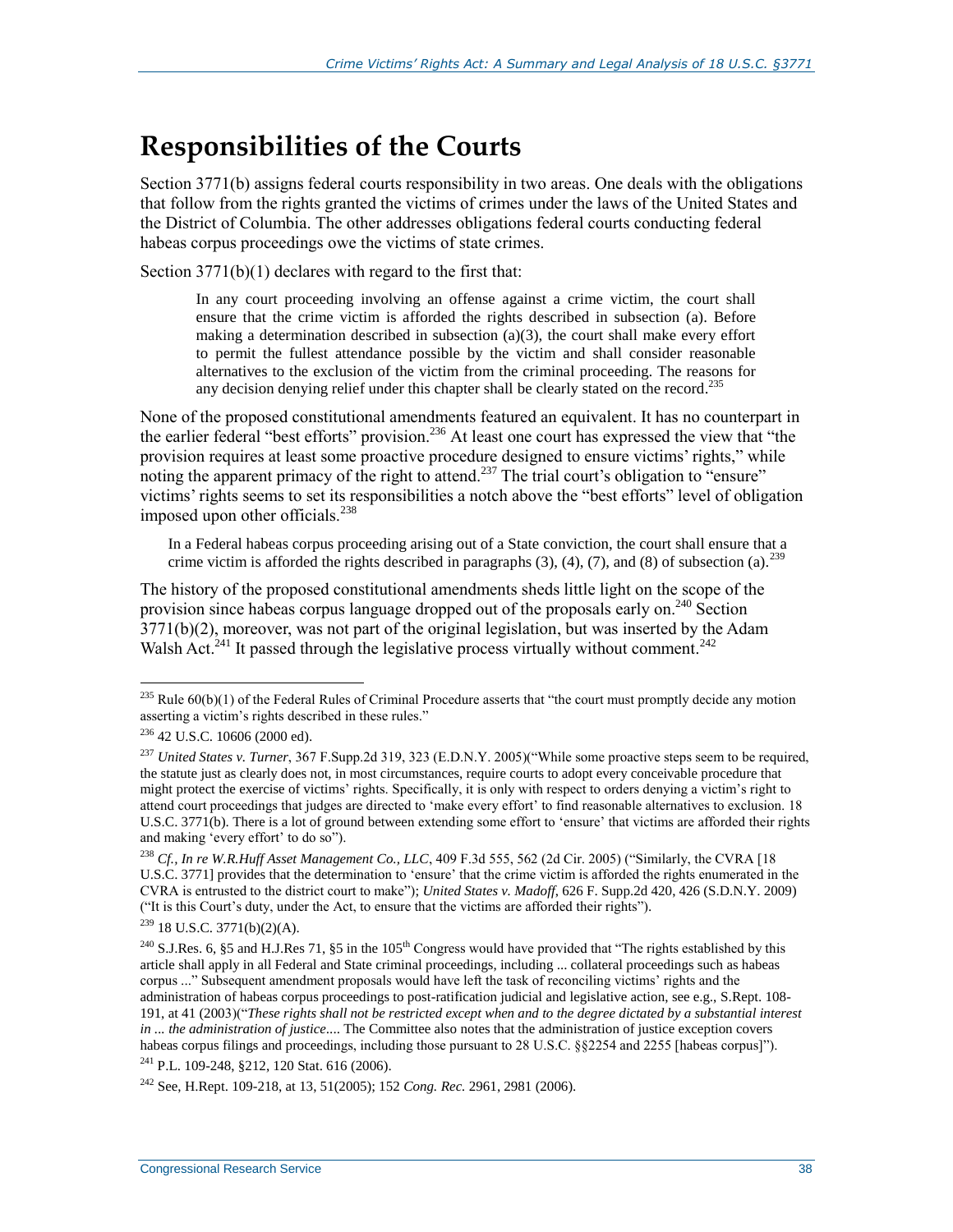Section 3771(b)(2) provides the victims of state offenses limited rights when the offender seeks federal habeas corpus relief. It comes with its own, more tightly drawn definition of "victim": "'crime victim' means the person against whom the State offense is committed, or if that person is killed or incapacitated, that person's family member or other lawful representative."<sup>243</sup> It affords these victims a limited range of rights which relate to matters within the control of the federal courts: attendance rights; the right to be heard; protection from unreasonable delays; the right to fair and respectful treatment; and the right to enforce those rights.<sup>244</sup> The right to be heard seems to consist of the right to brief and possibly argue points of law, since the usual form of a victim's right to be heard, an impact statement, has no real place in a habeas proceeding.<sup>245</sup> In this context, the victim is treated as an amicus rather than an intervener, at least at the district court level.<sup>246</sup> Section 3771(b)(2) vests enforcement authority in the victim or the victim's representative, but not in state or federal government officials.<sup>247</sup>

Section 3771(b)(2)'s most interesting feature may be the absence of a right to notice. It does not list a federal right to be notified of federal habeas proceedings among the rights it provides. The section further absolves federal executive branch officials of any obligations under the habeas provision.<sup>248</sup>

# **Responsibilities of Other Authorities**

Officers and employees of the Department of Justice and other departments and agencies of the United States engaged in the detection, investigation, or prosecution of crime shall make their best efforts to see that crime victims are notified of, and accorded, the rights described in subsection  $(a)$ .<sup>249</sup>

*The prosecutor shall advise the crime victim that the crime victim can seek the advice of an attorney with respect to the rights described in subsection (a)*. 250

Section 3771(c)(1) replicates the language of 42 U.S.C. 10606(a)(2000 ed.) with the addition of the notification in italics above. Section  $3771(c)(2)$  is new and was added in recognition of the fact that the interests of the government and the interests of the victim may not always coincide.<sup>251</sup> The Department of Justice's implementing regulations create a complaint procedure

 $\overline{a}$ 

 $^{247}$  18 U.S.C. 3771(b)(2)(B).

<sup>248</sup> 18 U.S.C. 3771(b)(2)(C).

 $^{249}$  18 U.S.C. 3771(c)(1). State officials may already be obligated to notify victims pending federal habeas proceedings under state victims' rights statutes and constitutional provisions.

<sup>250</sup> 18 U.S.C. 3771(c)(2). Rule 60 (victim's rights) of the Federal Rules of Criminal Procedure has no provision comparable to either  $§3771(c)(1)$  or  $§3771(c)(2)$ .

 $243$  18 U.S.C. 3771(b)(2)(D).

<sup>244</sup> 18 U.S.C. 3771(b)(2)(A), (a)(3), (a)(4), (a)(7), (a)(8), (b)(2)(B), (d)(1), (d)(3).

<sup>&</sup>lt;sup>245</sup> See e.g., *Carter v. Bigelow*, 869 F.Supp. 2d 1322 (D.Utah 2011), aff'd and rev'd in part, 787 F.3d 1269 (10<sup>th</sup> Cir. 2015).

<sup>246</sup> See e.g., *Brandt v. Gooding*, 636 F.3d 124, 136-37 (4th Cir. 2011); cf., *United States v. Laraneta*, 700 F.3d 983, 986  $(7<sup>th</sup> Cir. 2012)'$  (Ilt would be a mistake to allow intervention at the district court level ... The complications of intervention are many fewer at the appellate state, where participation is limited to filing briefs and, at the appellate court's discretion, participating in oral argument ...").

<sup>251</sup> 150 *Cong. Rec.* 7303 (2004)(remarks of Sen. Kyl)("[W]here there is a material conflict between the government's attorney and the crime victim, this provision protects the crime victims' rights. This means that if the government lawyers interpret a right differently from a victim, urge a very narrow interpretation of a right, or do not believe a right should be asserted, they are in conflict with the victim and this provision requires that they inform the victim of this and direct the victim to independent counsel, such as the legal clinics for crime victims contemplated under this law. This is (continued...)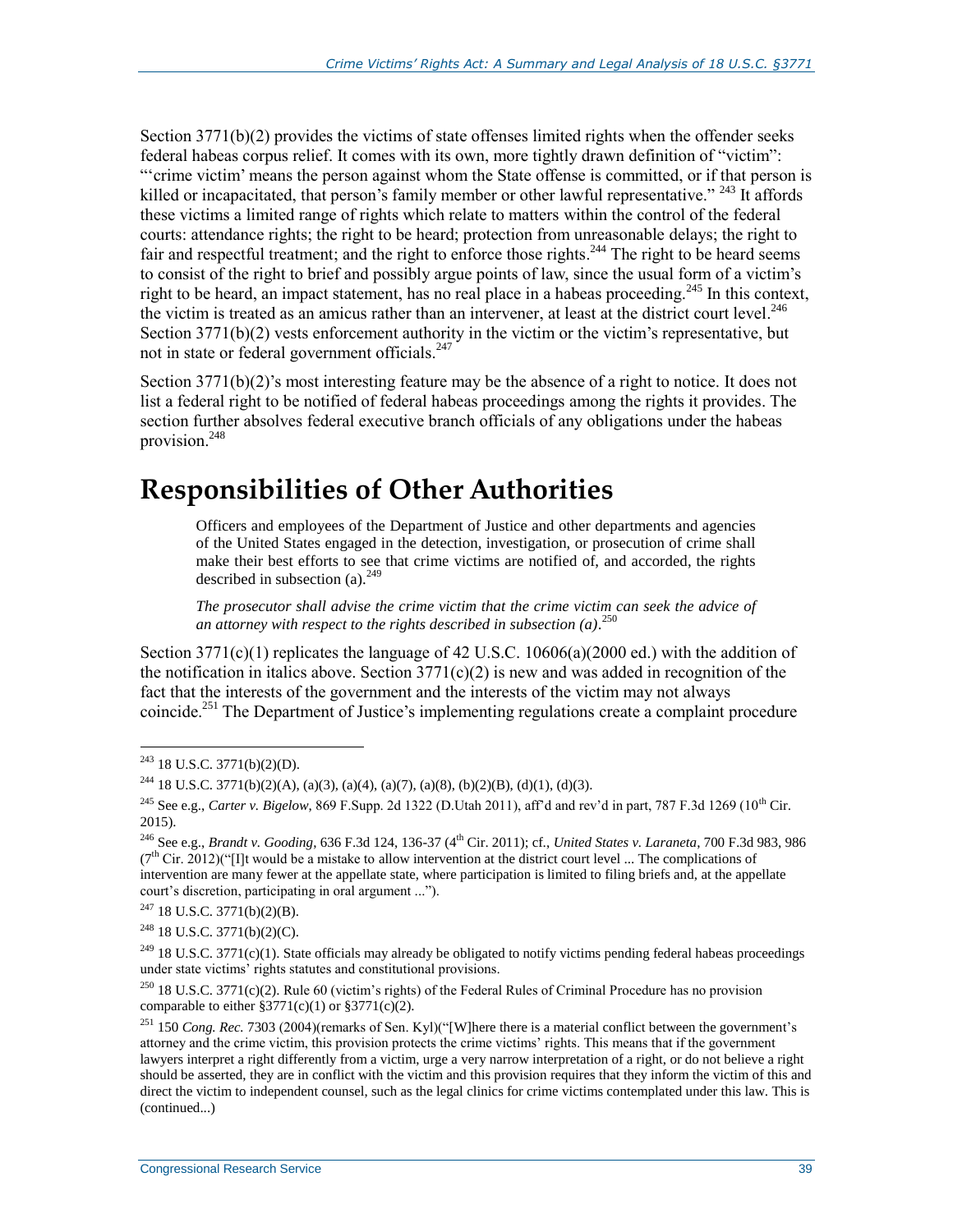and enforcement mechanism to ensure compliance.<sup>252</sup> None of the proposed constitutional amendments had a provision comparable to either of these provisions.

### **Enforcement**

#### **Who**

The crime victim or the crime victim's lawful representative, and the attorney for the Government may assert the rights described in subsection (a).  $^{25}$ 

Section  $3771(d)(1)$  is an expansion of the related proposals contained in the proposed constitutional amendments. They contained an exclusive provision and made no mention of governmental representation.<sup>254</sup> Section 3771(d)(1) grants standing to victims and their representatives, and it expressly authorizes the government to assert rights on behalf of the victim. The legislative history confirms the impression that "representatives" include both victims' attorneys and those standing in the stead of a legally unavailable victim; and it negates somewhat the implication that anyone other than the actual victim enjoys ultimate control of the victim's rights.<sup>255</sup> Some of the cases note the propriety of prosecutors asserting victims' rights.<sup>256</sup>

l

 $253$  18 U.S.C. 3771(d)(1).

 $^{254}$  *E.g.*, "Only the victim or the victim's lawful representative may assert the rights established by this article, and no person accused of the crime may obtain any form of relief hereunder"), S.J.Res. 1/H.J.Res. 48 (108<sup>th</sup> Cong.).

<sup>255</sup> 150 *Cong. Rec.* 7303 (2004)(remarks of Sen. Feinstein)("[T]his [provision] allows a crime victim to enter the criminal trial court during proceedings involving the crime against the victim and assert the rights provided by this bill. This provision ensures that crime victims have standing to be heard in trial courts so that they are heard at the very moment when their rights are at stake and this, in turn, forces the criminal justice system to be responsive to a victim's rights in a timely way. Importantly, however, the bill does not allow the defendant in the case to assert any of the victim's rights to obtain relief.... The provision allows the crime victim's representative and the attorney for the government to go into a criminal trial court and assert the crime victim's rights. The inclusions of representative and the government's attorney in the provision are important for a number of reasons. First, allowing a representative to assert a crime victim's rights ensures that where a crime victim is unable to assert the rights on his or her own for any reason, including incapacity, incompetence, minority, or death, those rights are not lost.... Second, a crime victim may choose to enlist a private attorney to represent him or her in the criminal case—this provision allows that attorney to enter an appearance on behalf of the victim in the criminal trial court and assert the victim's rights. The provision also recognizes that, at times, the government's attorney may be best situated to assert a crime victim's rights either because the crime victim is not available at a particular point in the trial or because, at times, the crime victim's interests coincide with those of the government and it makes sense for a single person to express those joint interests. Importantly, however, the provision does not mean that the government's attorney has the authority to compromise or co-opt a victim's right. The rights provided in this bill are personal to the individual crime victim and it is that crime victim that has the final word regarding which of the specific rights to assert and when. Waiver of any of the individual rights provided can only happen by the victim's affirmative waiver of that specific right").

<sup>256</sup> *In re Mikhel*, 453 F.3d 1137, 1138 (9<sup>th</sup> Cir. 2006)(mandamus petition following partial trial exclusion of victimwitnesses)("Although the United States is clearly not the 'victim' in this case, it is proper that the government bring this petition because §3771 provides that 'the attorney for the government may assert the rights described in subsection (a).' 18 U.S.C. §3771(d)(1)"); *United States v. L.M.*, 425 F.Supp.2d 948 (N.D.Iowa 2006)(exclusion of the deceased family members from closed juvenile transfer hearing)("The parties also agree that the government has standing to assert the CVRA rights of T.L.'s family members").

<sup>(...</sup>continued)

an important protection for crime victims because it ensures the independent and individual nature of their rights"). <sup>252</sup> 28 C.F.R. §45.10.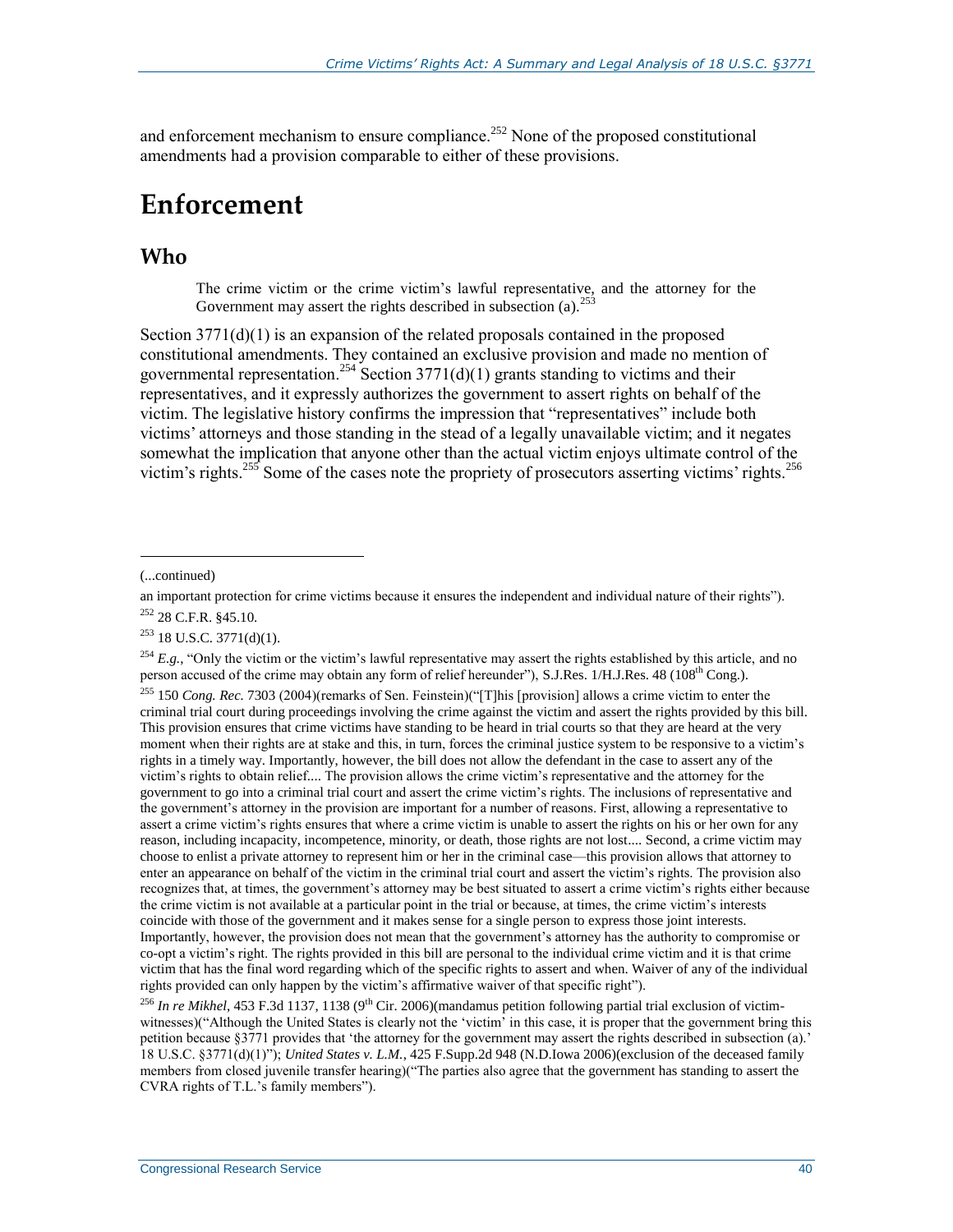#### **Mandamus and Appeal**

Motion for relief and writ of mandamus.-The rights described in subsection (a) shall be asserted in the district court in which a defendant is being prosecuted for the crime or, if no prosecution is underway, in the district court in the district in which the crime occurred. The district court shall take up and decide any motion asserting a victim's right forthwith. If the district court denies the relief sought, the movant may petition the court of appeals for a writ of mandamus. The court of appeals may issue the writ on the order of a single judge pursuant to circuit rule or the Federal Rules of Appellate Procedure. The court of appeals shall take up and decide such application forthwith within 72 hours after the petition has been filed*, unless the litigants, with the approval of the court, have stipulated to a different time period for consideration*. *In deciding such application, the court of appeals shall apply ordinary standards of appellate review*. In no event shall proceedings be stayed or subject to a continuance of more than five days for purposes of enforcing this chapter. If the court of appeals denies the relief sought, the reasons for the denial shall be clearly stated on the record in a written opinion.<sup>257</sup>

In any appeal in a criminal case, the Government may assert as error the district court's denial of any crime victim's right in the proceeding to which the appeal relates.<sup>258</sup>

Section  $3771(d)(3)$  is more explicit than any of the proposed constitutional amendments. Furthermore, it contemplates interlocutory appeals with stays or continuances of pending criminal proceedings of no more than five days.<sup>259</sup> Early constitutional amendment proposals limited the use of stays<sup>260</sup> and later proposals were simply silent on the issue.<sup>261</sup>

The provision's Senate sponsors apparently saw the availability of mandamus as a means of appellate review.<sup>262</sup> In other contexts mandamus is more limited; it is a "drastic and extraordinary

 $^{261}$  S.J.Res. 1 (108<sup>th</sup> Cong.); H.J.Res. 48 (108<sup>th</sup> Cong.).

"Mr. President, does Senator Kyl agree?

 $^{257}$  18 U.S.C. 3771(d)(3)(P.L. 114-22 amendments in italics). Neither the Federal Rules of Criminal Procedure nor the Federal Rules of Appellate Procedure specifically address this provision. Although the 72-hour deadline reflects Congress's desire for prompt appellate action on mandamus petitions, at least one appellate court did not think the failure to meet the deadline deprived it of jurisdiction to grant the petition, *United States v. Monzel*, 641 F.3d 528, 531- 32 (D.C. Cir. 2011); but see, *In re McNulty*, 597 F.3d 344, 348 n.4 (6th Cir. 2010)("We would like to express our frustration that Congress permitted the courts only 72 hours in which to read, research, write, circulate, and file an order or opinion on these petitions for a writ of mandamus").

 $^{258}$  18 U.S.C. 3771(d)(4). Rule 60(b)(2) of the Federal Rules of Criminal Procedure provides that "A victim's rights described in these rules may be asserted by the victim, the victim's lawful representative, the attorney for the government, or any other person as authorized by 18 U.S.C. §3771(d) and (e)."  $^{259}$  18 U.S.C. 3771(d)(3).

<sup>&</sup>lt;sup>260</sup> S.J.Res. 3 (106<sup>th</sup> Cong.)("Nothing in this article shall provide grounds to stay or continue any trial.... "); H.J.Res. 71  $(105<sup>th</sup> Cong.)(<sup>th</sup>... nothing in this article shall provide grounds for the victim to ... obtain a stay of trial....'').$ 

<sup>&</sup>lt;sup>262</sup> "The provision provides that [the] court shall take the writ and shall order the relief necessary to protect the crime victim's right. This provision is critical for a couple of reasons. First, it gives the victim standing to appear before the appellate courts of this country and ask for review of a possible error below. Second, while mandamus is discretionary, this provision means that courts must review these cases. Appellate review of denials of victims' right is just as important as the initial assertion of a victim's right. This provision ensures review and encourages courts to broadly defend the victims' rights.

<sup>&</sup>quot;Mr. KYL. Absolutely. Without the right to seek appellate review and a guarantee that the appellate court will hear the appeal and order relief, a victim is left to the mercy of the very trial court that may have erred. This country's appellate courts are designed to remedy errors of lower courts and this provision requires them to do so for victim's rights. For a victim's right to truly be honored, a victim must be able to assert the rights in trial courts, to then be able to have denials of those rights reviewed at the appellate level, and to have the appellate court take the appeal and order relief. (continued...)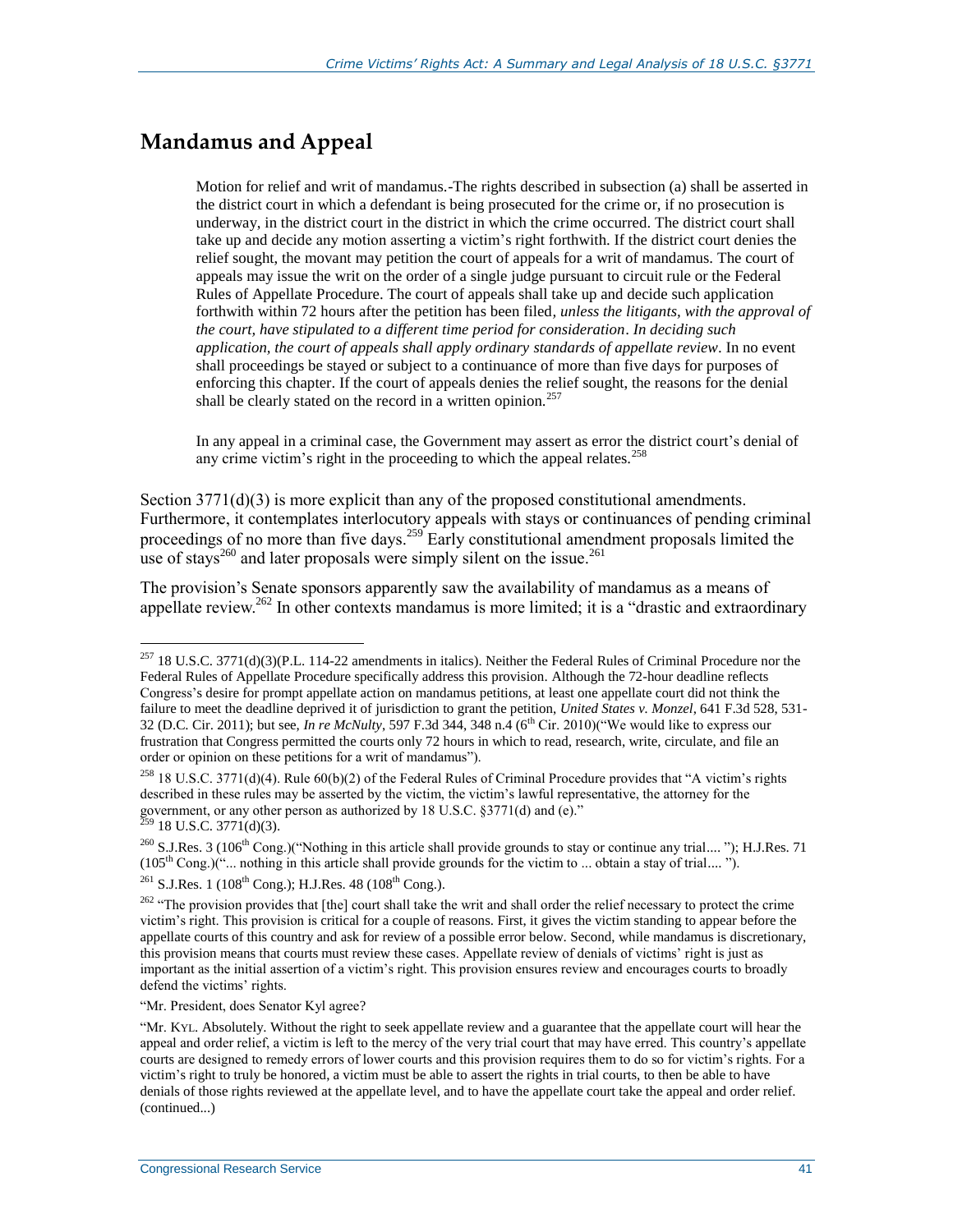remedy reserved for really extraordinary cases."<sup>263</sup> The federal appellate courts were divided over this standard applied in the case of victims' rights.

The Second Circuit had observed that a mandamus "petitioner must usually demonstrate: (1) presence of a novel and significant question of law; (2) the inadequacy of other available remedies; and (3) the presence of a legal issue whose resolution will aid in the administration of justice."<sup>264</sup> It felt, however, that since Congress had designated mandamus as the principal avenue of review, it did not intend to require victims to "overcome the hurdles typically faced by a petitioner seeking review of a district court determination through a writ of mandamus."<sup>265</sup> Using for guidance the Supreme Court's determination of the appropriate standard of review under the Equal Access to Justice Act which grants attorneys' fees to the victims of governmental overreaching, the Circuit panel settled on an abuse of discretion standard.<sup>266</sup>

The Ninth and Eleventh Circuits agreed.<sup>267</sup> The Fifth, Sixth, Tenth, and D.C. Circuits did not. They concluded that when Congress selected mandamus as an avenue of review, it used the term as it was traditionally understood.<sup>268</sup> They also considered mandamus the exclusive avenue for victim redress of a trial court's failure to adhere to the demands of the Crime Victims' Rights Act.<sup>269</sup> Congress resolved the dispute in the Justice for Victims of Trafficking Act.<sup>270</sup> The usual appellate standard, espoused by the Second Circuit, applies.<sup>271</sup>

The government's prerogative to assert the rights of a victim includes the right to appeal and to petition for mandamus relief on a victim's behalf.<sup>272</sup>

 $\overline{a}$ 

<sup>270</sup> P.L. 114-22, §113(c)(1), 129 Stat. 240 (2015).

 $271$  18 U.S.C. 3771(d)(3).

<sup>(...</sup>continued)

By providing for all of this, this bill ensures that victims' rights will have meaning." 150 *Cong. Rec.* 7303 (2004) (remarks of Sens. Feinstein and Kyl).

<sup>263</sup> *Cheney v. United States District Court*, 542 U.S. 367, 380 (2004).

<sup>264</sup> *In re W.R.Huff Asset Management Co., LLC*, 409 F.3d 555, 562 (2d Cir. 2005).

<sup>265</sup> *Id*.

<sup>266</sup> *Id.* at 562-63, citing, *Pierce v. Underwood*, 487 U.S. 552 (1988).

<sup>267</sup> *Kenna v. United States District Court*, 435 F.3d 1011, 1017 (9th Cir. 2006); *In re Stewart*, 552 F.3d 1285, 1288-289  $(11^{th}$  Cir. 2008).

<sup>&</sup>lt;sup>268</sup> In re Antrobus, 519 F.3d 1123, 1125 (10<sup>th</sup> Cir. 2008)("Mandamus is the subject of longstanding judicial precedent. We assume that 'Congress knows the law and legislates in light of federal court precedent.' Applying the plain language of the statute, we review this CVRA matter under traditional mandamus standards"), quoting *Morissette v. United States*, 342 U.S. 246, 263 (1952); accord *In re Dean*, 527 F.3d 391, 393-94 (5th Cir. 2008); *In re Acker*, 596 F.3d 370, 372 ( $6<sup>th</sup>$  Cir. 2010)(finding it unnecessary to resolve the issue because the petition was entitled to relief under either standard"); *United States v. Monzel*, 641 F.3d 528, 533-34 (D.C. Cir. 2011).

<sup>269</sup> *United States v. Monzel*, 641 F.3d at 540-44, citing in accord, *United States v. Aguirre-Gonzalez*, 597 F.3d 46, 52-5 (1st Cir. 2010); *United States v. Hunter*, 548 F.3d 1308, 1317 (10th Cir. 2008); *In re Amy*, 591 F.3d 792, 793 (5th Cir. 2009). The First Circuit also held that it might have treated a victim's appeal as a petition for mandamus, but declined to do so in the interest of finality, *United States v. Aguirre-Gonzalez*, 597 F.3d at 55-6.

<sup>&</sup>lt;sup>272</sup> 18 U.S.C. 3771(d)(4), (d)(1), (d)(3). *United States v. Monzel*, 641 F.3d at 542 ("It is also significant that while Congress expressly authorized the government to assert victims' rights on direct appeal under §3771(d)(4), it made no such provision for victims themselves.... This contrasts with §3771(d)(3), which authorizes both the government and victims to bring mandamus petitions"); *In re Mikhel*, 453 F.3d at 1138 n.1(9th Cir. 2006); 150 *Cong. Rec.* 21066 (2004)(remarks of Rep. Sensenbrenner)("The government and or the crime victim can then seek a writ of mandamus from the appropriate Court of Appeals to ensure that the crime victim's rights are protected").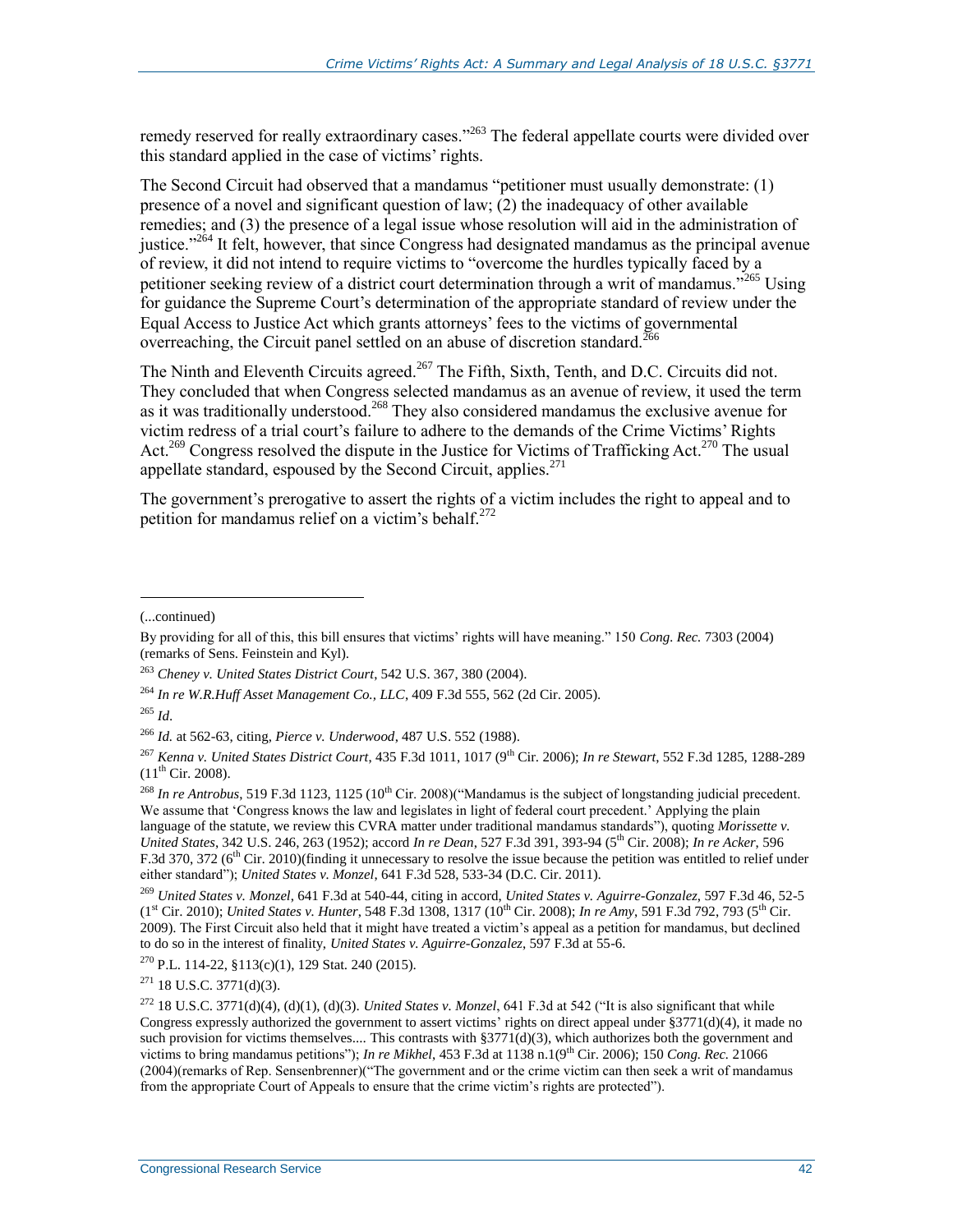# **Limitations**

#### **One Accused—Too Many Victims**

In a case where the court finds that the number of crime victims makes it impracticable to accord all of the crime victims the rights described in subsection (a), the court shall fashion a reasonable procedure to give effect to this chapter that does not unduly complicate or prolong the proceedings. $273$ 

Section 3771(a)'s rights, including the right to notice, is subject to a limitation when the court finds it impractical because of the sheer number of victims to fully accommodate them all.<sup>274</sup> Section 3771(d)(2) has no counterpart in any of the proposed constitutional amendments. The committee reports accompanying the amendments did acknowledge that the right to "reasonable" notice might be honored less thoroughly in cases involving hundreds of victims than in cases involving only a few.<sup>275</sup> The same might have been said (but was not) of the right to be "reasonably" heard and the right not to be excluded. The amendments instead afforded the courts flexibility to deal with cases involving hundreds of victims or other unusual circumstances.<sup>276</sup>

Section 3771(d)(2) deals with the challenge more explicitly; both the language used and the legislative history make it clear that when compelled to invoke the statute the courts are expected to adopt alternative procedures in the spirit of the reduced right.<sup>277</sup>

 $273$  18 U.S.C. 3771(d)(2). Rule 60(b)(3) of the Federal Rules of Criminal Procedure contains a virtually identical provision: "If the court finds that the number of victims makes it impracticable to accord all of them their rights described in these rules, the court must fashion a reasonable procedure that gives effect to these rights without unduly complicating or prolonging the proceedings."

 $274$  18 U.S.C. 3771(d)(2).

<sup>275</sup> S.Rept. 108-191, at 34 (2003)("In rare mass victim cases (*i.e*., those involving hundreds of victims), reasonable notice could be provided to means tailored to those unusual circumstances, such as notification by newspaper or television announcement"); S.Rept. 106-254, at 30 (2000).

<sup>&</sup>lt;sup>276</sup> S.J.Res. 1 (108<sup>th</sup> Cong.)("These rights shall not be restricted except when and to the degree dictated by a substantial interest in public safety or the administration of criminal justice, or by compelling necessity"); S.Rept. 108-191, at 41 (2003)("The amendment does not impose a straightjacket that would prevent the proper handling of unusual situations. The restrictions language in the amendment explicitly recognizes that in certain rare circumstances restrictions may need to be created to victims' rights ... For instance, for a crime perpetrated against hundreds of victims, it may be impractical or even impossible to give all victims the right to be physically present in the courtroom ... Similar restrictions on the number of persons allowed to present oral statements might be appropriate in rare cases involving large numbers of victims").

<sup>277</sup> 150 *Cong. Rec.* 7303-304 (2004)(remarks of Sen. Kyl and Sen. Feinstein); see also *In re Dean*, 527 F.3d 391, 394- 95 ( $5<sup>th</sup>$  Cir. 2008) where the circuit court rejected reliance on the number of victims and noted the insufficiency of the trial court's alternative of excusing the government's obligation to confer by providing for victim participation in the court's hearing to decide whether to accept the bargain and observed that "The district court's reasons for its *ex parte* order do not pass muster. The first consideration is the number of victims. The government and the district court relied on  $[83771(a)(5)]$ . Here, however, where there were fewer than two hundred victims, all of whom could be easily reached, it is not reasonable to say that notification and inclusion were 'impracticable.' There was never a claim that notification itself would have been too cumbersome, time consuming, or expensive or that not all victims could be identified and located; the government itself suggested a procedure whereby the victims would be given prompt notice of their rights under the CVRA after the plea agreement was signed." *See also, United States v. Tonawanda Coke Corp.*, 5 F. Supp. 3d 343, 347-51 (W.D.N.Y. 2014); *United States v. BP Productions North American Inc*., 610 F. Supp. 2d 655, 669 (S.D.Tex. 2009).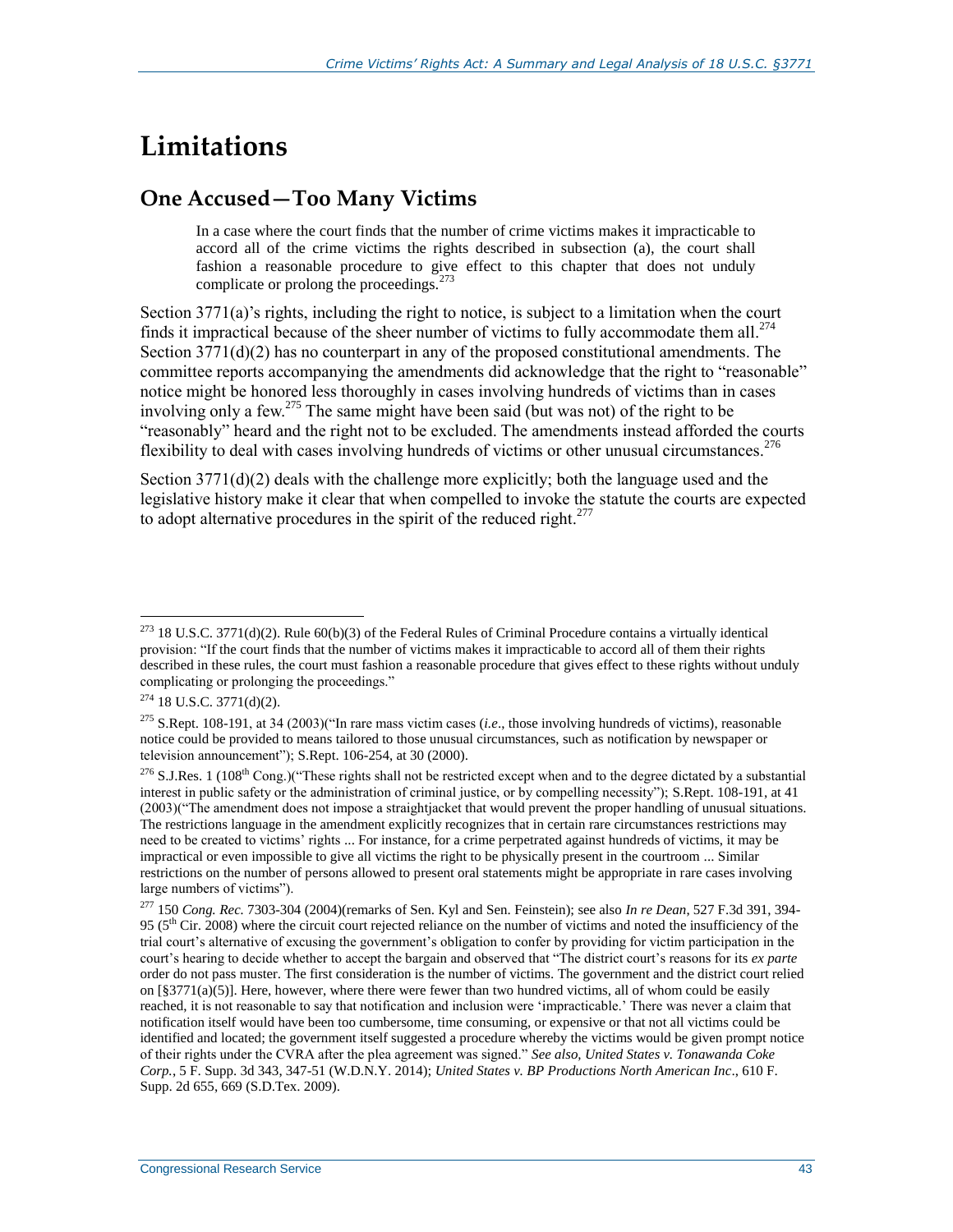#### **No New Trial**

In no case shall a failure to afford a right under this chapter provide grounds for a new trial. A victim may make a motion to re-open a plea or sentence only if- (A) the victim has asserted the right to be heard before or during the proceeding at issue and such right was denied; (B) the victim petitions the court of appeals for a writ of mandamus within 14 days; and (C) in the case of a plea, the accused has not pled to the highest offense charged."<sup>278</sup>

Proponents of the proposed constitutional amendment wrestled with the question of the circumstances, if any, under which criminal proceedings could be reopened to correct a denial of a victim's rights. At first, they suggested that relief could only granted prospectively, specific judicial decisions could not be postponed or reopened.<sup>279</sup> Later, they yielded a bit and allowed bail and restitution proceedings to be revisited, but otherwise made the prospective nature of relief even more explicit.<sup>280</sup> Finally, they simply left the question for legislative resolution except for a prohibition on new trials.<sup>281</sup>

Section 3771(d)(5) provides the safeguard for a different reason. Double jeopardy would not bar a new trial in the case of a clash with a victim's statutory right.<sup>282</sup> However, in the absence of such a clause, ordering a new trial for denial of a victim's right might afford a convicted defendant a second chance at acquittal.<sup>283</sup>

Section  $3771(d)(5)$  limits the opportunity to revisit plea and sentencing proceedings. It says nothing about bail, restitution, or other trial proceedings, all of which are thus presumably subject to the expedited, five-day stay and mandamus procedure of the statute. Moreover, on its face it permits a plea agreement when the accused has pled to the highest crime charged, $^{284}$  but should the agreement be reopened, the statute promises the victim no more than the right to advise the court on the question of whether the agreement should be accepted.<sup>285</sup>

#### **No Damages and Prosecutorial Discretion**

Nothing in this chapter shall be construed to authorize a cause of action for damages or to create, to enlarge, or to imply any duty or obligation to any victim or other person for the breach of which the United States or any of its officers or employees could be held liable in damages. Nothing in this chapter shall be construed to impair the prosecutorial discretion of the Attorney General or any officer under his direction.<sup>286</sup>

 $278$  18 U.S.C. 3771(d)(5). Rule 60(b)(6) of the Federal Rules of Criminal Procedure likewise states, "A failure to afford a victim any right described in these rules is not grounds for a new trial."

<sup>&</sup>lt;sup>279</sup> S.J.Res. 65 (104<sup>th</sup> Cong.)("... nothing in this article shall provide grounds for the victim to challenge a charging decision or a conviction, obtain a stay of trail, or compel a new trial"); H.J.Res. 71 (105<sup>th</sup> Cong.).

<sup>&</sup>lt;sup>280</sup> H.J.Res. 64 (106<sup>th</sup> Cong.)("Nothing in this article shall provide grounds to stay or continue any trial, reopen any proceeding or invalidate any ruling, except with respect to conditional release or restitution or to provide rights guaranteed by this article in future proceedings, without staying or continuing a trial").

 $^{281}$  H.J.Res. 91 (107<sup>th</sup> Cong.); S.J.Res. 1 (108<sup>th</sup> Cong.).

<sup>&</sup>lt;sup>282</sup> *See also*, "This provision demonstrates that victim's rights are not intended to be, nor are they, an attack on defendants' protections against double jeopardy," 150 *Cong. Rec.* 7304 (2004)(remarks of Sen. Feinstein).

<sup>283</sup> *See also*, "This provision demonstrates that victim's rights are not intended to be, nor are they, an attack on defendants' protections against double jeopardy," 150 *Cong. Rec.* 7304 (2004)(remarks of Sen. Feinstein).

<sup>284</sup> *United States v. Rubin*, 558 F. Supp.2d 411, 423 (E.D.N.Y. 2008).

<sup>285</sup> *Id*. at 424.

 $^{286}$  18 U.S.C. 3771(d)(6).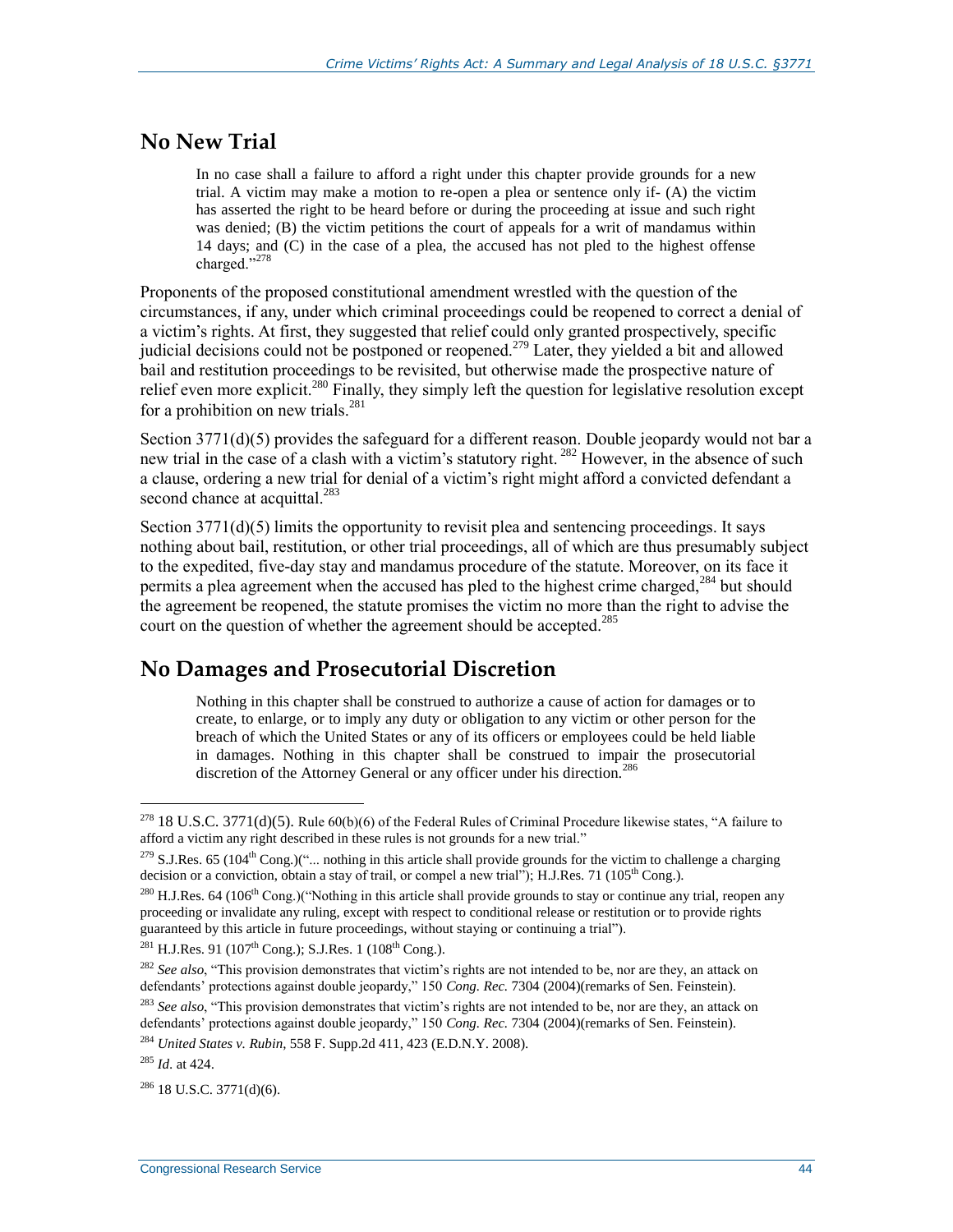Section 3771(d)(6) has two components—(1) a denial of any intent to create a cause of action for damages against the United States or its officers or employees and (2) a denial of any intent to impair prosecutorial discretion. The constitutional amendment proposals generally included a similar ban on damages.<sup>287</sup> They were thought not only to bar a cause of action for damages on behalf of aggrieved victims but also to preclude requests for the appointment of counsel to represent indigent victims or for payment of attorneys' fees for retained counsel.<sup>288</sup> Section 3771's sponsors made no similar statements during the course of debate, but did point out that other sections of the legislation established a grant program to provide victims with legal assistance.<sup>289</sup> Other Members regretted the fact that the section makes no provision for the appointment of counsel for indigent victims.<sup>290</sup>

Since then, the courts have confirmed that the statute creates no cause of action for damages against the United States or its officials;<sup>291</sup> negates the possibility of *Bivens*<sup>292</sup> action; and provides no grounds for a claim against the United States.<sup>293</sup>

At first glance, damages and prosecutorial discretion might seem an odd pairing, but they both limit the remedies available for a violation of a victim's rights. Moreover, some of the early proposals to establish a constitutional victims' rights amendment grouped damages and proposals to constrain a constraint vector rights and almost the series and prosecutors' charging authority with other limitations.<sup>294</sup> None of them, however, featured the broad prosecutorial discretion shield now found in the statute. The House Judiciary Committee added the prosecutorial discretion language late in the legislative process, perhaps at the behest of Justice Department,  $295$  and it passed without comment.<sup>296</sup>

Section 3771(d)(6)'s prosecutorial discretion limitation, in the words of the courts, "gives victims" not a veto,"<sup>297</sup> but that does not mean that victims' rights stand at the prosecutor's convenience or

<sup>291</sup> *Cunningham v. U.S. Department of Justice*, 961 F. Supp.2d 226, 241 (D.D.C. 2013).

<sup>293</sup> *Turpin v. United States*, 119 Fed. Cl. 704, 708 2015).

 $2^{287} E.g., S.J. Res. 1$  (108<sup>th</sup> Cong.)("Nothing in this article shall be construed to ... authorize any claim for damages"); S.J.Res. 65 (104<sup>th</sup> Cong.)("... nor shall anything in this article give rise to a claim for damages against the United States, a State, a political subdivision, or a public official").

<sup>&</sup>lt;sup>288</sup> S.Rept. 108-191 at 42 (2003) ("The limiting language in the provision also prevents the possibility that the amendment might be construed by courts as requiring the appointment of counsel at state expense to assist victims. Cf. *Gideon v. Wainwright*, 372 U.S. 335 (1963)(requiring counsel for indigent criminal defendants)"); S.Rept. 105-409 at 35 (1998); S.Rept. 106-254 at 41(2000).

<sup>289</sup> 150 *Cong. Rec.* 7301 (2004)(remarks of Sen. Kyl)("The act before us, in addition to setting forth the rights and providing a remedy for the victims of crime, has an authorization of funding. Let me describe that authorization ... \$7 million to the Office of Victims of Crime for the National Crime Victim Law Institute to provide grants and assistance to lawyers to help victims of crime in court. It is the only entity in the country that provides lawyers for victims in criminal cases ...").

<sup>290</sup> 150 *Cong. Rec.* 7306 (2004)(remarks of Sen. Leahy).

<sup>292</sup> *Kelley v. Federal Bureau of Investigation*, 67 F. Supp. 3d 240, 274-75 (D.D.C. 2014). The Supreme Court in *Bivens v. Six Unknown Named Agents*, 403 U.S. 388 (1971), recognized a limited implied cause of action for damages on the basis of certain constitutional violations. Section 3771's explicit prohibition precludes a *Bivens* suit, the court in *Kelley* held, even when a claim of a statutory victims' rights violation is coupled to a claim of a constitutional violation.

<sup>&</sup>lt;sup>294</sup> *E.g.*, S.J.Res. 6 (105<sup>th</sup> Cong.), §2 ("... [N]othing in this article shall provide grounds for the victim to challenge a charging decision or a conviction; to obtain a stay of trial; or to compel a new trial. Nothing in this article shall give rise to a claim for damages against the United States, ... or provide grounds for the accused or convicted offender to obtain any form of relief"); H.J.Res. 71 ( $105<sup>th</sup>$  Cong.), §2 (same).

<sup>&</sup>lt;sup>295</sup> H.Rept. 108-711, at 122 (2004)("Chairman Sensenbrenner ... The bill is not identical to the Senate bill .., but it is close. Since Senate passage, the Committee has worked with many interested parties on the issues ... ").

<sup>296</sup> See, 150 *Cong. Rec.* 21053-88 (2004)(House); 150 Cong. Rec. 22951-955 (2004)(Senate).

<sup>297</sup> *United States v. Rubin*, 558 F.Supp.22d 411, 418 (E.D.N.Y. 2008); see also, *Jane Doe #1 v. United States*, 960 F. (continued...)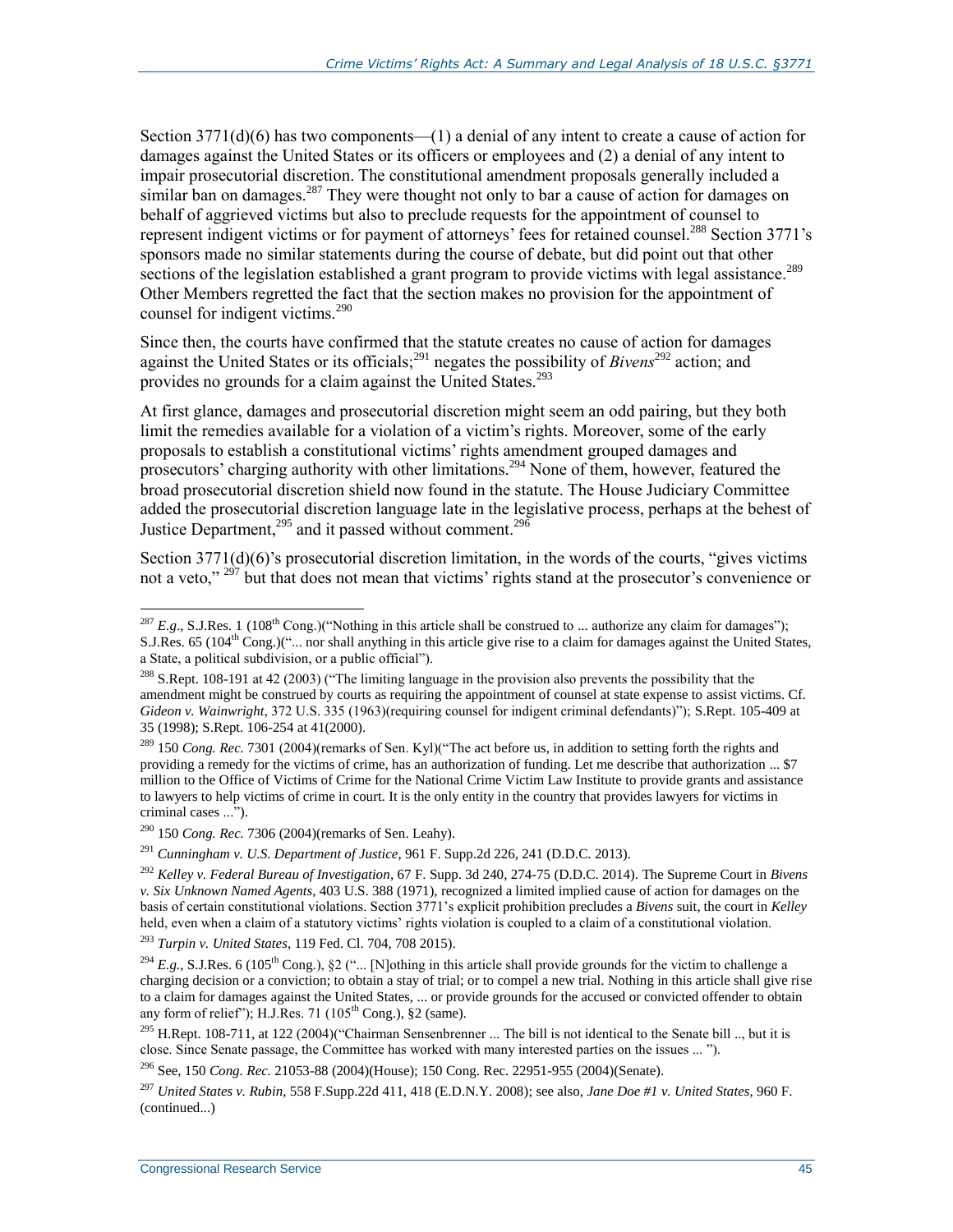that only the prosecutor's voice will be heard.<sup>298</sup> Nevertheless, it precludes enforcing a victim's demand that prosecutors initiate forfeiture proceedings.<sup>299</sup>

# **Justice Department Regulations**

Not later than 1 year after the date of enactment of this chapter, the Attorney General of the United States shall promulgate regulations to enforce the rights of crime victims and to ensure compliance by responsible officials with the obligations described in law respecting crime victims.<sup>300</sup>

Section 3371(f) instructs the Attorney General to promulgate regulations which designed an official to receive victim complaints concerning performance under the section, training for Justice Department employees, and disciplinary sanctions for willful and wanton violations. The Department of Justice issued revised victim assistance guidelines in May 2005 and again in October 2011.<sup>301</sup> The department issued the regulations called for in Section 3771(f) on November 17, 2005.<sup>302</sup>

# **18 U.S.C. 3771 (text) (Language Added by P.L. 114-22 in Italics)**

(a) Rights of crime victims. – A crime victim has the following rights:

(1) The right to be reasonably protected from the accused.

(2) The right to reasonable, accurate, and timely notice of any public court proceeding, or any parole proceeding, involving the crime or of any release or escape of the accused.

l

<sup>298</sup> In re Dean, 527 F.3d 391, 395 (5<sup>th</sup> Cir. 2008)("The real rub for the government and the district court was that, as the district judge who handled the *ex parte* proceeding [excusing victim notification until a plea agreement could be negotiated] ... reasoned, 'due to extensive media coverage of the explosion any public notification of a potential criminal disposition resulting from the government's investigation would prejudice BP and would impair the plea negotiation process and may prejudice the case in the event that no plea is reached.' In making that observation, the court missed the purpose of the CVRA's right to confer. In passing the Act, Congress made the policy decision—which we are bound to enforce—that the victims have a right to inform the plea negotiation process by conferring with prosecutors before a plea agreement is reached. That is not an infringement, as the district court believed, on the government's independent prosecutorial discretion"); *United States v. Heaton*, 458 F.Supp.2d 1271, 1273 (D.Utah 2006)(ellipsis and emphasis of the court) ("To be sure, the CVRA also provides that it shall not be construed 'to impair the prosecutorial discretion of the Attorney General.... ' But executive discretion is not impaired when, after a prosecutor has determined to file a motion to dismiss, the court considers a victim's views in aid of *its* determination whether to grant such a motion").

<sup>299</sup> *In re Stake Center Locating , Inc*., 731 F.3d 949, 951 (9th Cir. 2013); *United States v. Thetford*, 935 F. Supp. 2d 1280, 1285 (N.D.Ala. 2013).

<sup>300</sup> 18 U.S.C. 3771(f)(1).

<sup>301</sup> (1) United States Department of Justice, Office of Justice Programs, Office of Victims of Crime, *Attorney General Guidelines for Victim and Witness Assistance* (May 2005), available at http://www.usdoj.gov/olp/pdf/ ag\_guidelines.pdf. (2) United States Department of Justice, Office of Justice Programs, Office of Victims of Crime, *Attorney General Guidelines for Victim and Witness Assistance* (rev. May 2012), available at http://www.justice.gov/ sites/default/files/olp/docs/ag\_guidelines2012.pdf.

<sup>302</sup> 70 *Fed. Reg*. 69653 (2005), now 28 C.F.R. §45.10.

<sup>(...</sup>continued)

Supp. 2d 1262, 1268 (S.D.Fla. 2013)("What the government chooses to do after a conferral with the victims is a matter outside the reach of the CVRA, which reserves absolute prosecutorial discretion to the government"); ); *United States v. Thetford*, 935 F. Supp. 2d 1280, 1282 (N.D.Ala. 2013).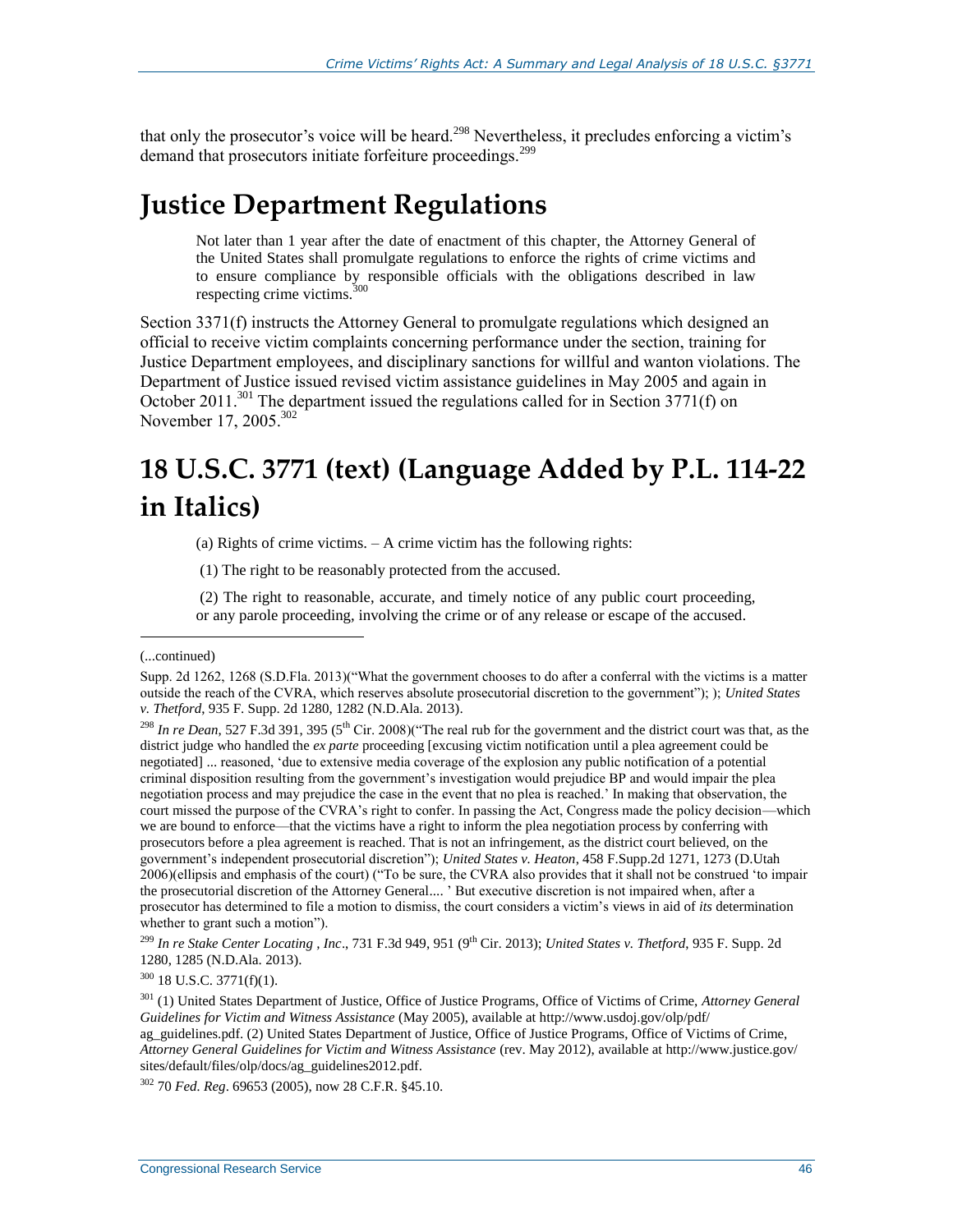(3) The right not to be excluded from any such public court proceeding, unless the court, after receiving clear and convincing evidence, determines that testimony by the victim would be materially altered if the victim heard other testimony at that proceeding.

(4) The right to be reasonably heard at any public proceeding in the district court involving release, plea, sentencing, or any parole proceeding.

(5) The reasonable right to confer with the attorney for the Government in the case.

(6) The right to full and timely restitution as provided in law.

(7) The right to proceedings free from unreasonable delay.

(8) The right to be treated with fairness and with respect for the victim's dignity and privacy.

*(9) The right to be informed in a timely manner of any plea bargain or deferred prosecution agreement.*

*(10) The right to be informed of the rights under this section and the services described in section 503(c) of the Victims' Rights and Restitution Act of 1990 (42 U.S.C. 10607(c)) and provided contact information for the Office of the Victims' Rights Ombudsman of the Department of Justice*.

(b) Rights afforded. –

(1) In general.-In any court proceeding involving an offense against a crime victim, the court shall ensure that the crime victim is afforded the rights described in subsection (a). Before making a determination described in subsection (a)(3), the court shall make every effort to permit the fullest attendance possible by the victim and shall consider reasonable alternatives to the exclusion of the victim from the criminal proceeding. The reasons for any decision denying relief under this chapter shall be clearly stated on the record.

(2) Habeas corpus proceedings.-

(A) In general.-In a Federal habeas corpus proceeding arising out of a State conviction, the court shall ensure that a crime victim is afforded the rights described in paragraphs  $(3)$ ,  $(4)$ ,  $(7)$ , and  $(8)$ of subsection (a).

(B) Enforcement.-

(i) In general.-These rights may be enforced by the crime victim or the crime victim's lawful representative in the manner described in paragraphs (1) and (3) of subsection (d). (ii) Multiple victims.-In a case involving multiple victims, subsection  $(d)(2)$  shall also apply.

(C) Limitation.-This paragraph relates to the duties of a court in relation to the rights of a crime victim in Federal habeas corpus proceedings arising out of a State conviction, and does not give rise to any obligation or requirement applicable to personnel of any agency of the Executive Branch of the Federal Government.

(D) Definition.-For purposes of this paragraph, the term "crime victim" means the person against whom the State offense is committed or, if that person is killed or incapacitated, that person's family member or other lawful representative.

(c) Best efforts to accord rights. –

(1) Government. – Officers and employees of the Department of Justice and other departments and agencies of the United States engaged in the detection, investigation, or prosecution of crime shall make their best efforts to see that crime victims are notified of, and accorded, the rights described in subsection (a).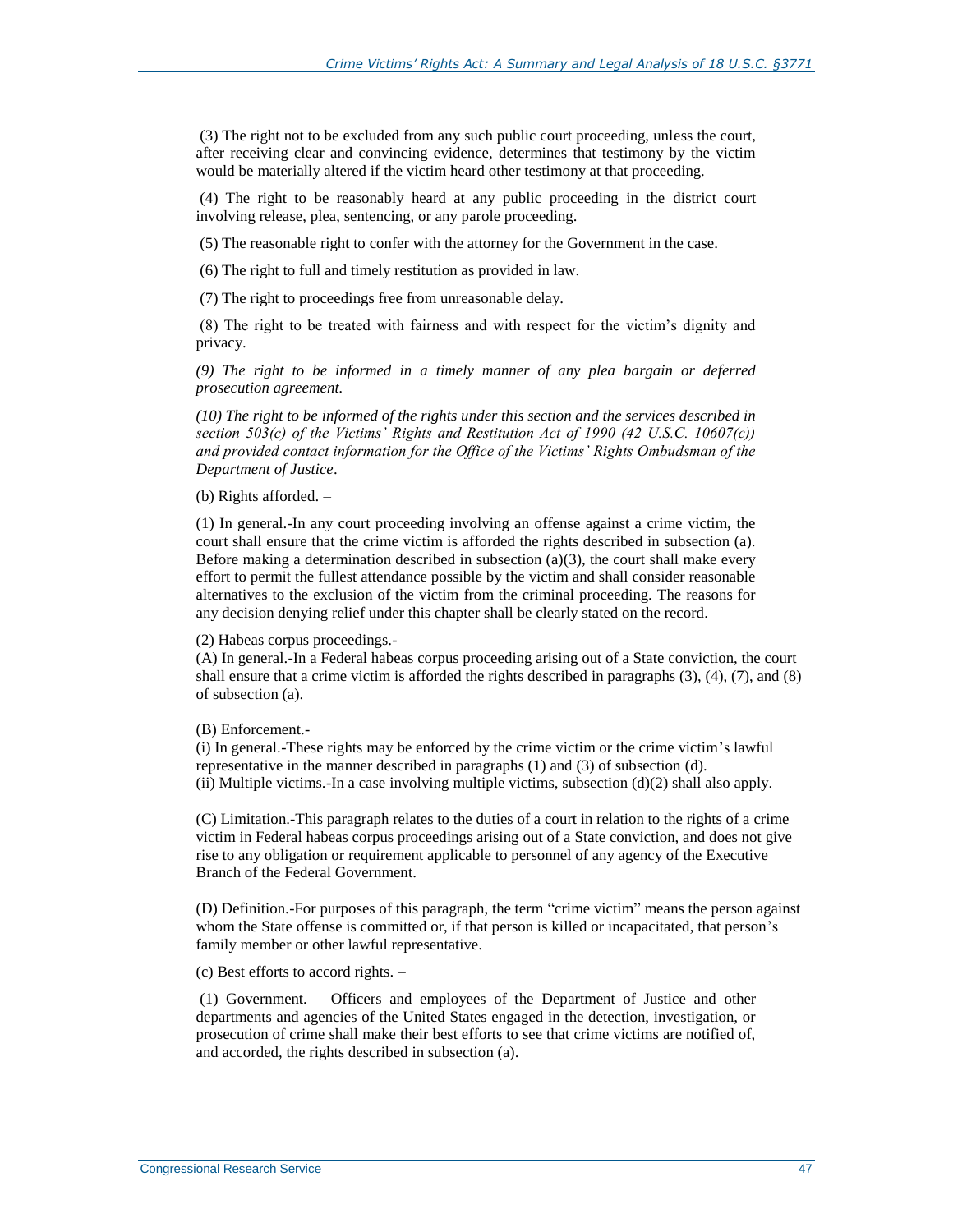(2) Advice of attorney. – The prosecutor shall advise the crime victim that the crime victim can seek the advice of an attorney with respect to the rights described in subsection (a).

(3) Notice. – Notice of release otherwise required pursuant to this chapter shall not be given if such notice may endanger the safety of any person.

(d) Enforcement and limitations. –

(1) Rights. – The crime victim or the crime victim's lawful representative, and the attorney for the Government may assert the rights described in subsection (a). A person accused of the crime may not obtain any form of relief under this chapter.

(2) Multiple crime victims. – In a case where the court finds that the number of crime victims makes it impracticable to accord all of the crime victims the rights described in subsection (a), the court shall fashion a reasonable procedure to give effect to this chapter that does not unduly complicate or prolong the proceedings.

(3) Motion for relief and writ of mandamus. – The rights described in subsection (a) shall be asserted in the district court in which a defendant is being prosecuted for the crime or, if no prosecution is underway, in the district court in the district in which the crime occurred. The district court shall take up and decide any motion asserting a victim's right forthwith. If the district court denies the relief sought, the movant may petition the court of appeals for a writ of mandamus. The court of appeals may issue the writ on the order of a single judge pursuant to circuit rule or the Federal Rules of Appellate Procedure. The court of appeals shall take up and decide such application forthwith within 72 hours after the petition has been filed, *unless the litigants, with the approval of the court, have stipulated to a different time period for consideration*. *In deciding such application, the court of appeals shall apply ordinary standards of appellate review.* In no event shall proceedings be stayed or subject to a continuance of more than five days for purposes of enforcing this chapter. If the court of appeals denies the relief sought, the reasons for the denial shall be clearly stated on the record in a written opinion.

(4) Error. – In any appeal in a criminal case, the Government may assert as error the district court's denial of any crime victim's right in the proceeding to which the appeal relates.

(5) Limitation on relief. – In no case shall a failure to afford a right under this chapter provide grounds for a new trial. A victim may make a motion to re-open a plea or sentence only if –

(A) the victim has asserted the right to be heard before or during the proceeding at issue and such right was denied;

(B) the victim petitions the court of appeals for a writ of mandamus within 14 days; and

(C) in the case of a plea, the accused has not pled to the highest offense charged.

This paragraph does not affect the victim's right to restitution as provided in title 18, United States Code.

(6) No cause of action. – Nothing in this chapter shall be construed to authorize a cause of action for damages or to create, to enlarge, or to imply any duty or obligation to any victim or other person for the breach of which the United States or any of its officers or employees could be held liable in damages. Nothing in this chapter shall be construed to impair the prosecutorial discretion of the Attorney General or any officer under his direction.

(e) Definitions. – For the purposes of this chapter:

*(1) Court of Appeals. – The term "court of appeals means –*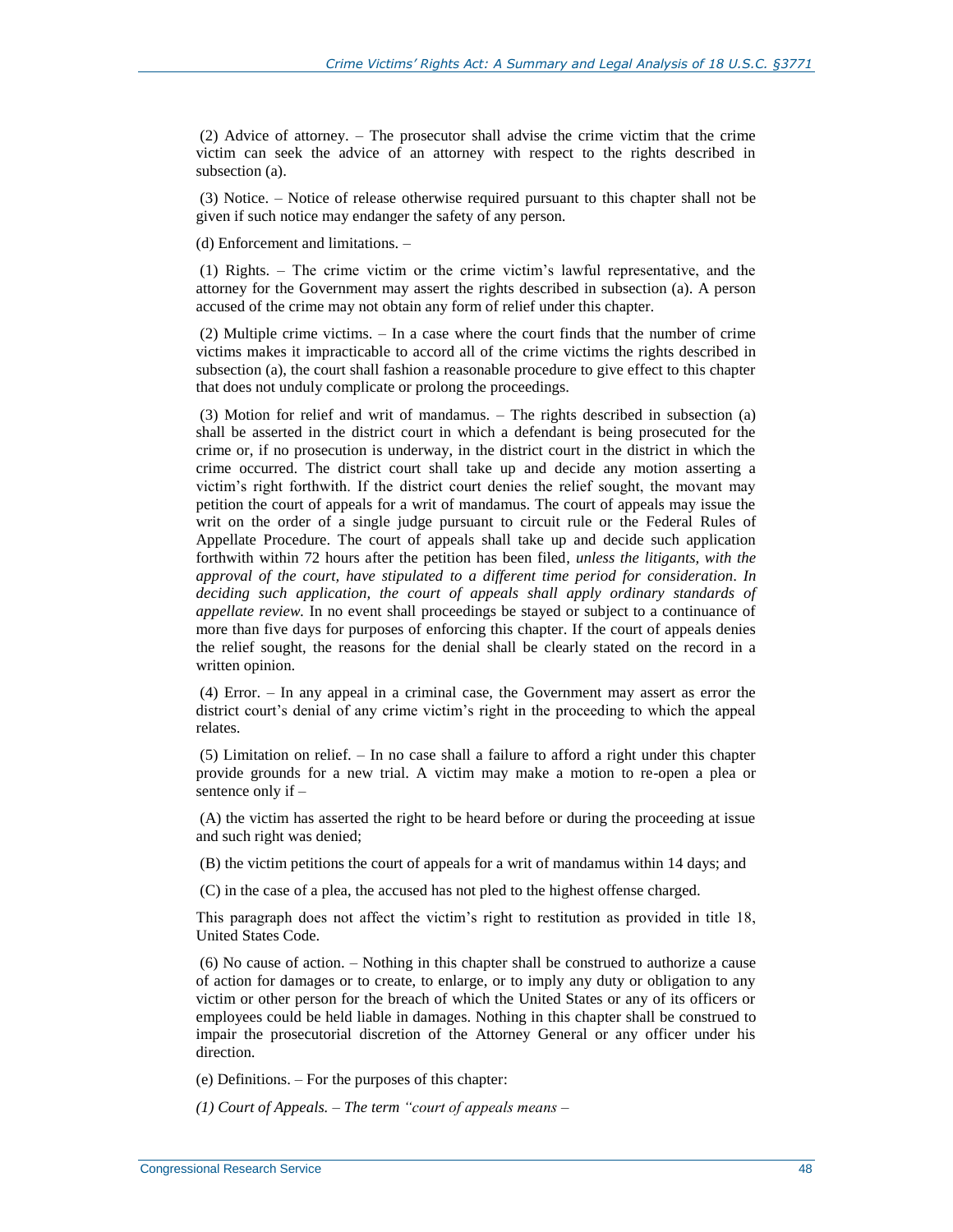*(A) the United States court of appeals for the judicial district in which a defendant is being prosecuted; or*

*(B) for a prosecution in the Superior Court of the District of Columbia, the District of Columbia Court of Appeals*

*(2) Crime Victim –*

*(A) In General. -* The term "crime victim" means a person directly and proximately harmed as a result of the commission of a Federal offense or an offense in the District of Columbia.

*(B) Minors and Certain Other Victims.* In the case of a crime victim who is under 18 years of age, incompetent, incapacitated, or deceased, the legal guardians of the crime victim or the representatives of the crime victim's estate, family members, or any other persons appointed as suitable by the court, may assume the crime victim's rights under this chapter, but in no event shall the defendant be named as such guardian or representative.

(f) Procedures to promote compliance. –

(1) Regulations. – Not later than 1 year after the date of enactment of this chapter, the Attorney General of the United States shall promulgate regulations to enforce the rights of crime victims and to ensure compliance by responsible officials with the obligations described in law respecting crime victims.

(2) Contents. – The regulations promulgated under paragraph (1) shall –

(A) designate an administrative authority within the Department of Justice to receive and investigate complaints relating to the provision or violation of the rights of a crime victim;

(B) require a course of training for employees and offices of the Department of Justice that fail to comply with provisions of Federal law pertaining to the treatment of crime victims, and otherwise assist such employees and offices in responding more effectively to the needs of crime victims;

(C) contain disciplinary sanctions, including suspension or termination from employment, for employees of the Department of Justice who willfully or wantonly fail to comply with provisions of Federal law pertaining to the treatment of crime victims; and

(D) provide that the Attorney General, or the designee of the Attorney General, shall be the final arbiter of the complaint, and that there shall be no judicial review of the final decision of the Attorney General by a complainant.

### **Rule 60. Victim's Rights (text)**

(a) In General.

(1) Notice of a Proceeding. The government must use its best efforts to give the victim reasonable, accurate, and timely notice of any public court proceeding involving the crime.

(2) Attending the Proceeding. The court must not exclude a victim from a public court proceeding involving the crime, unless the court determines by clear and convincing evidence that the victim's testimony would be materially altered if the victim heard other testimony at that proceeding. In determining whether to exclude a victim, the court must make every effort to permit the fullest attendance possible by the victim and must consider reasonable alternatives to exclusion. The reasons for any exclusion must be clearly stated on the record.